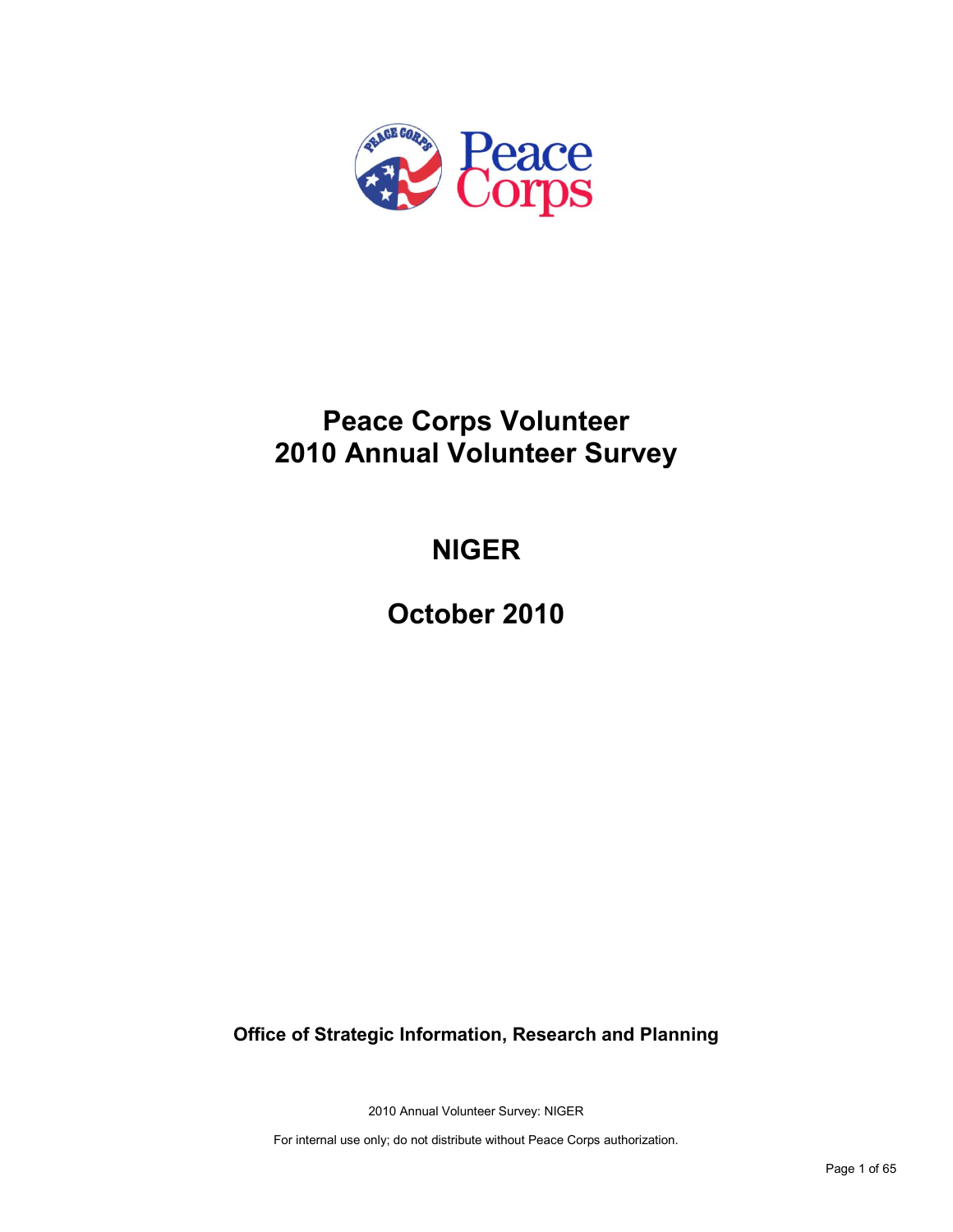# **Table of Contents**

| A.           |                                                   |    |
|--------------|---------------------------------------------------|----|
| В.           |                                                   |    |
| C.           |                                                   |    |
| D.           |                                                   |    |
| Е.           |                                                   |    |
| F.           |                                                   | 22 |
| G.           |                                                   |    |
| Н.           |                                                   |    |
| $\mathbf{L}$ |                                                   |    |
| J.           | Overall Assessment of Your Peace Corps Service 58 |    |
| Κ.           |                                                   |    |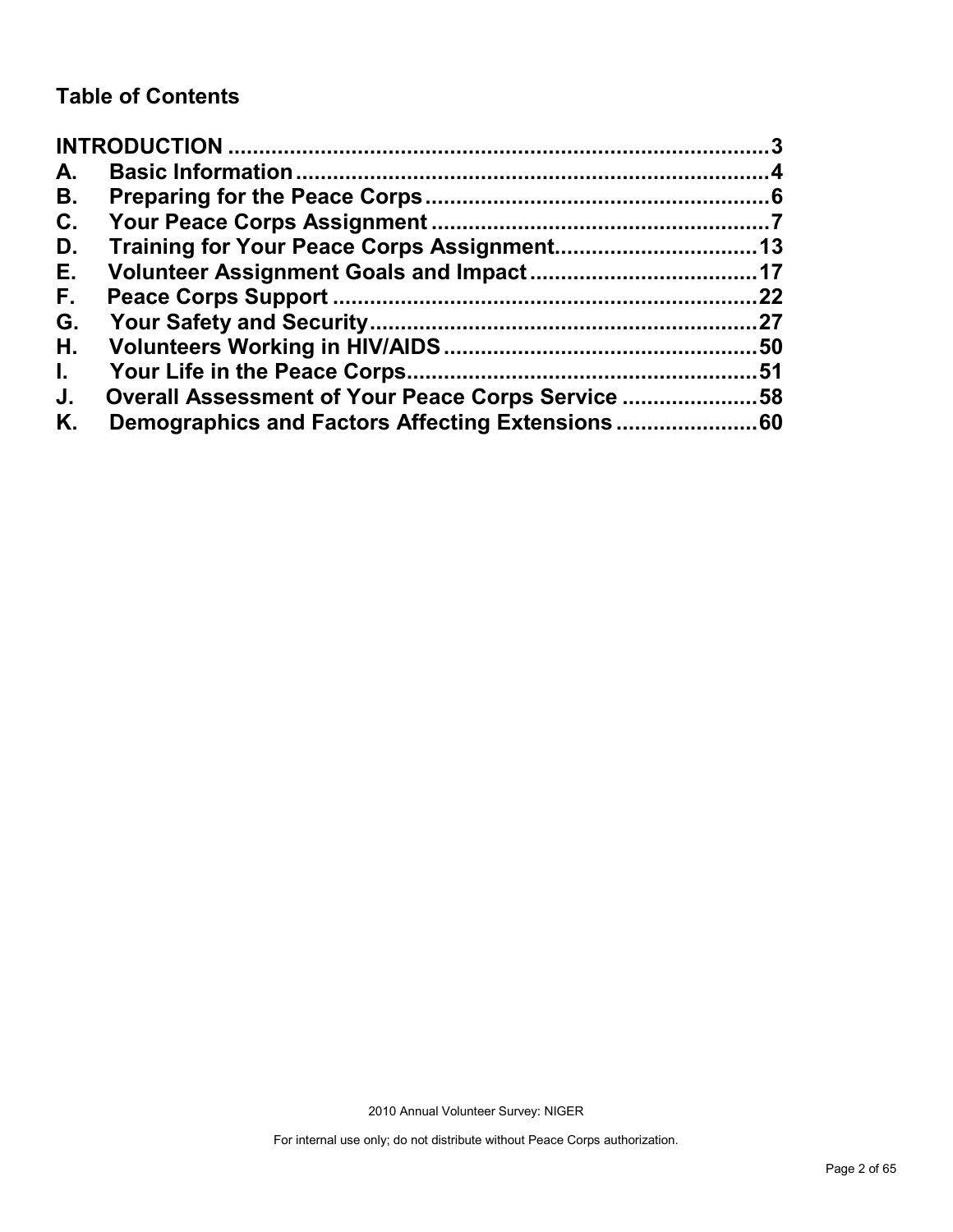# <span id="page-2-0"></span>**INTRODUCTION**

The Annual Volunteer Survey was conducted from June – August 2010 and 81 percent of the Volunteers (5, 239) responded, the highest number in the 35-year history of the survey. Most Volunteers (89 percent) completed the online version of the survey, and another 11 percent completed a paper version of the survey.

This report conveys the responses to the survey from Volunteers serving in one particular country. The report contains the tables and short narrative responses from the questions offering a finite set of possible responses. The results provide a picture of the activities, experiences and views of Peace Corps Volunteers in 2010, including areas where Volunteers confirm that their needs are being well met and where improvements may be needed.

A second report contains the Volunteers' extensive narrative responses to eight open-ended questions on the survey. The report, *2010 Annual Volunteer Survey Open Ended Responses,* is being distributed separately to the Regional and Country Directors.

# **ORGANIZATION OF THE REPORT**

The country report contains eleven sections, corresponding to the major sections of the survey questionnaire.

The tabular results are presented in the order in which the questions appeared in the 2010 AVS, which corresponds roughly to the phases of Volunteer service. Initial questions asked about preparing for Peace Corps. These were followed by questions about assignment activities and training. The final set of questions asked about extending service beyond two years.

The tables show the percent of post respondents that selected each choice and the total number of post respondents that answered the question. Most survey questions asked respondents to select one answer from a set of choices. The percentages for the "select one" responses add up to 100 percent. Questions that allowed Volunteers to "mark all that apply" result in percentages that total to more than 100 percent. This is because each percentage equals the number of respondents selecting that choice divided by the number of respondents who answered the question.

The 2010 AVS included most questions from earlier annual and biennial surveys. A dozen open-ended questions were excluded this year to reduce the reporting burden and internet connection costs to Volunteers.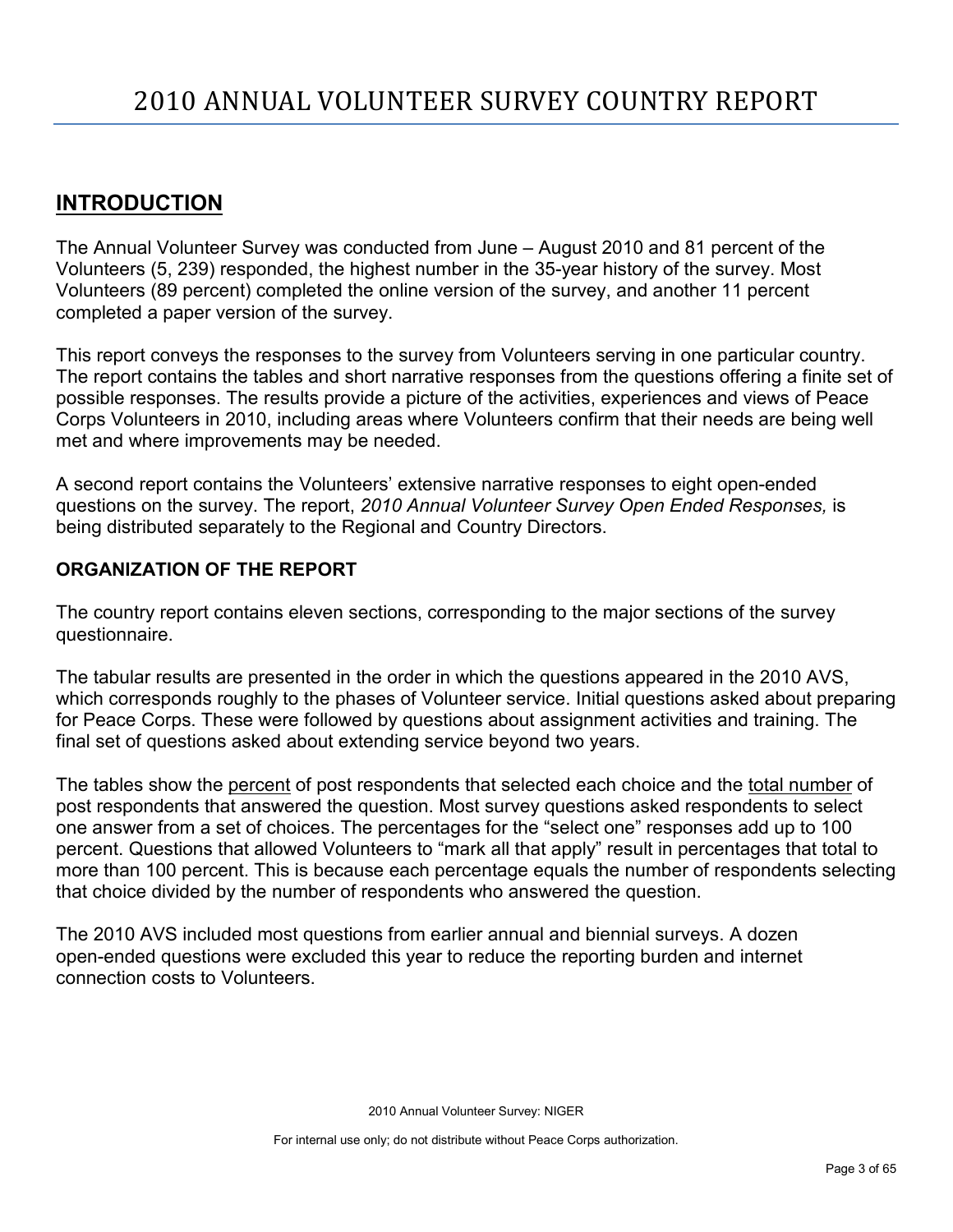Key questions were added to gather more information about:

- Experiences with insensitive comments and behavior based on race, ethnicity, age, gender, or sexual orientation
- Observations or comments about harassment/discrimination experiences (added to the online 2010 AVS after the survey began)
- Reasons that might influence whether or not to extend Volunteer service beyond two years

A crosswalk between the 2009 and 2010 questions is posted on the OSIRP intranet under 2010 AVS Reports "Reference Documents." Earlier surveys and global, regional and post reports are also on the OSIRP Intranet.

# **HOW TO USE THE INFORMATION**

Posts are encouraged to share the results with staff and Volunteers. These reports are an excellent way to initiate a dialogue with staff and Volunteers at post about what is working well and areas for improvement. In the past, posts have found it useful to share the results with their Volunteers, via the VAC, monthly newsletters, summary bulletins, and presentations at PST and IST.

Please consider comparing these 2010 results with your 2006, 2008 and 2009 survey results to identify trends and changes over time. You may also want to compare your country's results with the regional and global numbers.

# <span id="page-3-0"></span>**A. Basic Information**

This section reports on the overall response rate and percentages of online and paper surveys completed, as well as the Volunteers' descriptions of their project and site. Results are more representative of all Volunteers at post when the response rate is above 50 percent.

The 2010 Annual Volunteer Survey response rate for NIGER was 68%.

| <b>Completed Online and Paper Surveys</b> |
|-------------------------------------------|
|-------------------------------------------|

|        | Percent | Number |
|--------|---------|--------|
| Online | 100%    | 46     |
| Paper  |         |        |
| Total  | 100%    | 46     |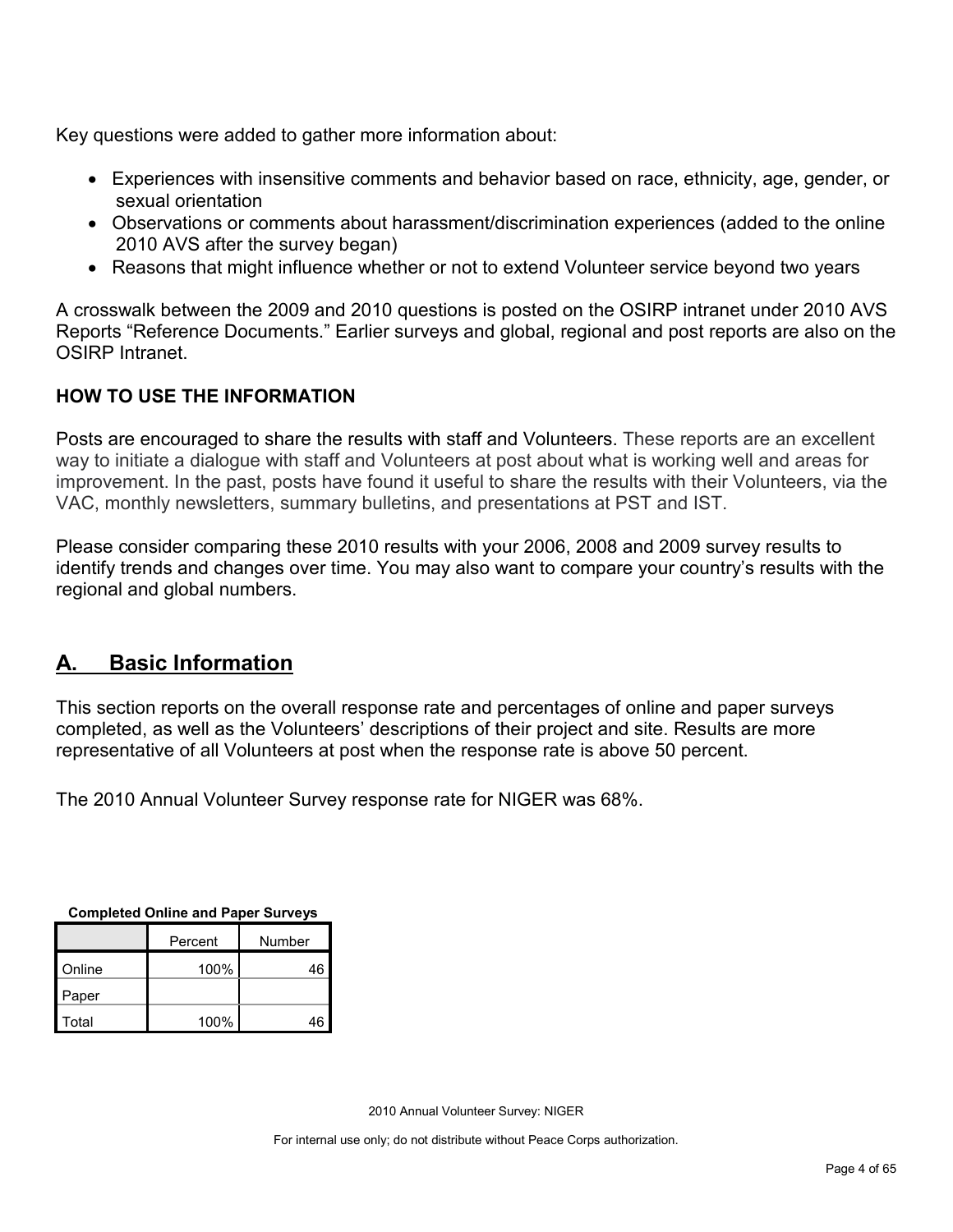| A2: How many months have you been in country? |  |  |  |  |  |  |  |  |  |  |
|-----------------------------------------------|--|--|--|--|--|--|--|--|--|--|
|-----------------------------------------------|--|--|--|--|--|--|--|--|--|--|

|                   | Percent | Number |
|-------------------|---------|--------|
| 6 months or less  |         |        |
| 7 to 12 months    | 2%      |        |
| 13 to 20 months   | 35%     | 16     |
| 21 to 27 months   | 54%     | 25     |
| 28 months or more | 9%      |        |
| otal.             | 100%    |        |

| A3: Please select your project. |  |
|---------------------------------|--|
|---------------------------------|--|

|                                             | Percent | Number |
|---------------------------------------------|---------|--------|
| Community and Youth Education               | 37%     |        |
| Municipal and Community Development Project | 28%     | 13     |
| Natural Resource Management                 | 4%      |        |
| Agriculture Project                         | 15%     |        |
| <b>Community Health</b>                     | 13%     |        |
| Other. Please specify                       | 2%      |        |
| Total                                       | 100%    | 46     |





# **A4: Please choose the best description of your assigned site.**

|                                           | Percent | Number |
|-------------------------------------------|---------|--------|
| Rural town (pop. 2,000 + 25,000)          | 37%     |        |
| Village/rural area (pop. under 2,000)     | 30%     | 14     |
| City (pop. over 25,000) - not the capital | 22%     | 10     |
| Capital of the country                    | 11%     |        |

2010 Annual Volunteer Survey: NIGER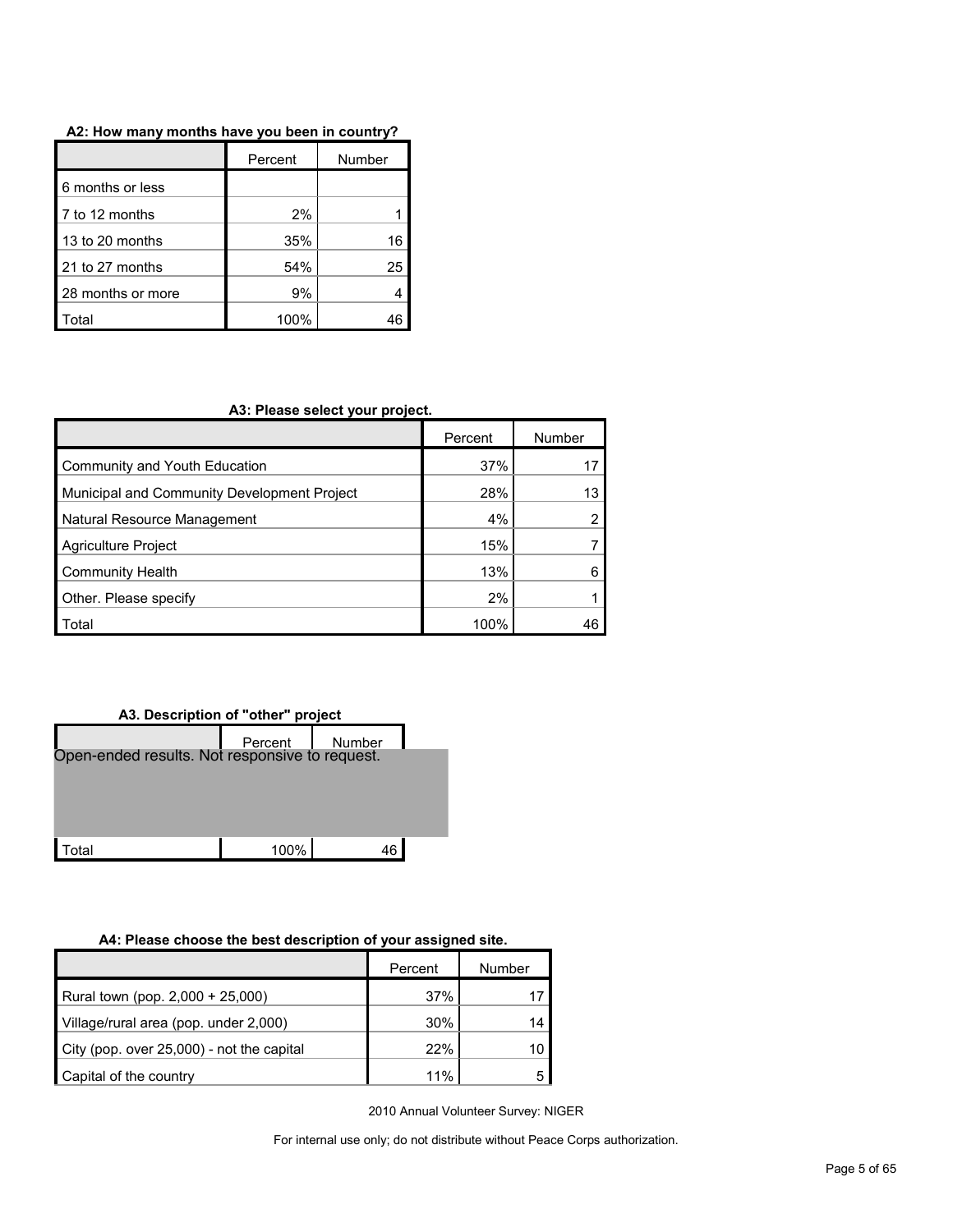| Outer island (regardless of size) |      |  |
|-----------------------------------|------|--|
| Total                             | 100% |  |

# <span id="page-5-0"></span>**B. Preparing for the Peace Corps**

This section reports Volunteers' motivations in applying and accepting a Peace Corps assignment, as well as how prepared they are currently to meet the challenges of service.

|                                                     |                      | % Selected This | <b>Total PCVs</b> |
|-----------------------------------------------------|----------------------|-----------------|-------------------|
|                                                     | <b>PCV Responses</b> | Choice          | Responding        |
| Personal interest in the Peace Corps                | 35                   | 76%             |                   |
| Returned Peace Corps Volunteer whom you met or      | 12                   | 26%             |                   |
| know personally                                     |                      |                 |                   |
| Peace Corps campus or community information session | 11                   | 24%             |                   |
| Peace Corps website                                 | 8                    | 17%             |                   |
| Other: Please specify                               | 5                    | 11%             |                   |
| Article or book about the Peace Corps               | 4                    | 9%              |                   |
| Returned Peace Corps Volunteer who spoke to your    | 4                    | 9%              |                   |
| school or group about the Peace Corps               |                      |                 |                   |
| Peace Corps recruiter                               | 3                    | 7%              |                   |
| Radio, TV, or print advertisement                   | 2                    | 4%              |                   |
| Family member/s who served in the Peace Corps       |                      | 2%              |                   |
| Social media (Facebook, Twitter, etc.               |                      | 2%              |                   |
| Americorps service                                  |                      |                 |                   |
| Peace Corps material in the mail                    |                      |                 |                   |
| Total                                               |                      |                 | 46                |

**B1: What prompted you to apply to the PC? Mark all that apply.**

Percents may total to more than 100% since Volunteers were asked to "Mark all that apply."

#### **B1.OTHER: Description of other reasons for applying to Peace**



2010 Annual Volunteer Survey: NIGER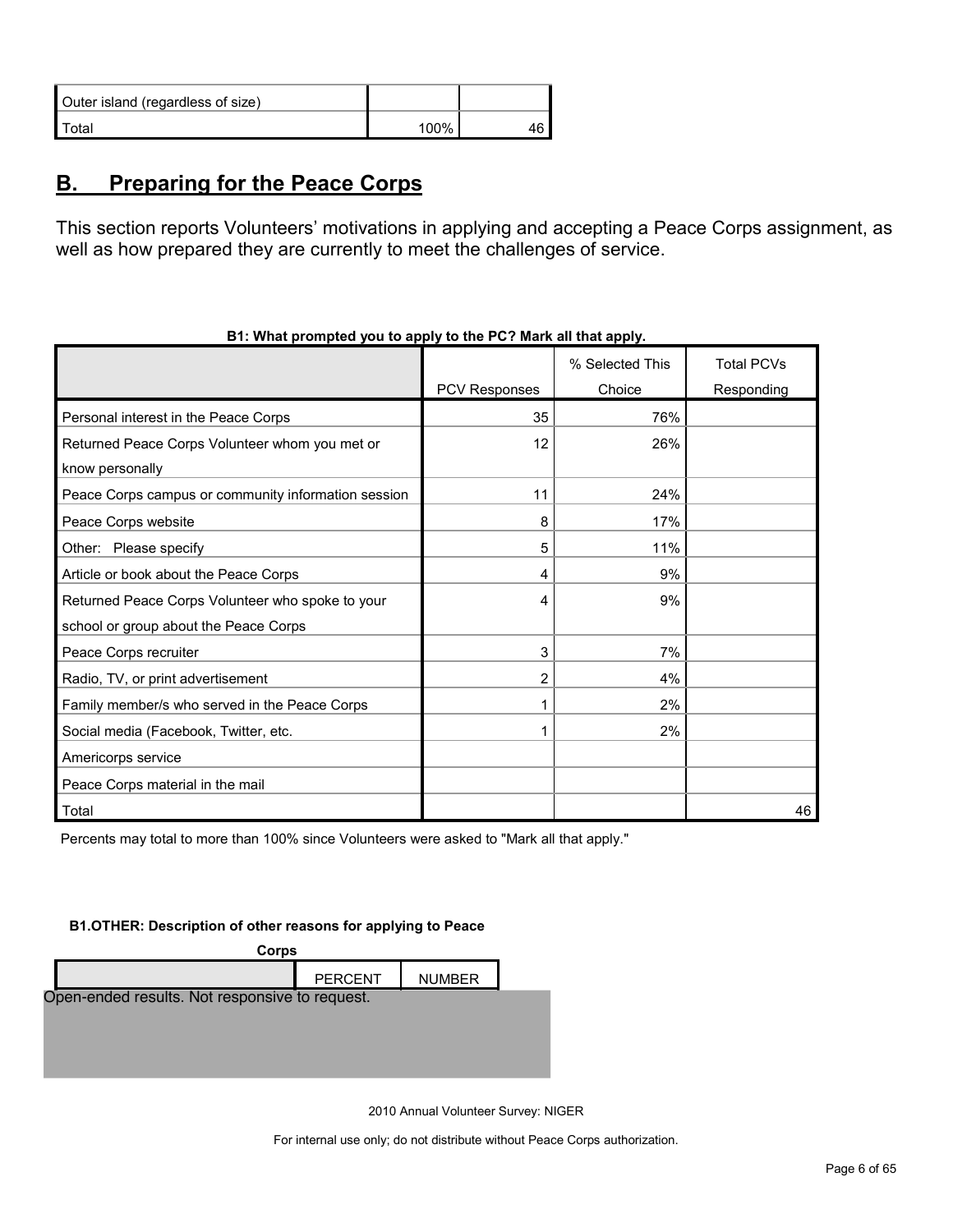| Open-ended results. Not responsive to request. |      |    |  |  |  |  |
|------------------------------------------------|------|----|--|--|--|--|
|                                                |      |    |  |  |  |  |
|                                                |      |    |  |  |  |  |
| cotal.                                         | 100% | 46 |  |  |  |  |

| DZ. HOW important were the following factors in accepting a FC assignment : |               |                       |           |       |  |  |  |
|-----------------------------------------------------------------------------|---------------|-----------------------|-----------|-------|--|--|--|
|                                                                             | Not Important | Somewhat<br>important | Important | Total |  |  |  |
| Different culture                                                           | 2%            | 11%                   | 87%       | 45    |  |  |  |
| Work experience                                                             | 2%            | 42%                   | 56%       | 45    |  |  |  |
| Help others                                                                 |               | 16%                   | 84%       | 45    |  |  |  |
| International experience                                                    | 7%            | 16%                   | 77%       | 44    |  |  |  |
| Language                                                                    | 7%            | 24%                   | 69%       | 45    |  |  |  |
| Personal growth                                                             |               | 18%                   | 82%       | 45    |  |  |  |
| U. S. job market                                                            | 53%           | 33%                   | 14%       | 43    |  |  |  |
| Serve my country                                                            | 39%           | 50%                   | 11%       | 44    |  |  |  |
| Travel/adventure                                                            | 2%            | 17%                   | 80%       | 46    |  |  |  |
| Please specify below<br>Other:                                              |               | 100%                  |           |       |  |  |  |

## **B2: How important were the following factors in accepting a PC assignment?**

#### **B2.OTHER: Description of other factor/s in**

#### **accepting a PC assignment**

|       | PFRCFNT | <b>NUMBER</b> |
|-------|---------|---------------|
|       | 100%    | 46            |
| Total | 100%    | 46            |

**B3: How prepared do you feel today to meet the challenges of PC service?**

|      | Not at all | Minimally | Adequatelv | Considerabl∨ | Exceptionally | Total |
|------|------------|-----------|------------|--------------|---------------|-------|
| l B3 |            | 4%        | 30%        | 54%          | 11%           | 46    |

# <span id="page-6-0"></span>**C. Your Peace Corps Assignment**

This section reports Volunteers' work on their primary assignment and their secondary activities. The term "primary assignment" refers to the Volunteers' assignment which is part of an overall project plan designed by the host country partners and in-country Peace Corps staff.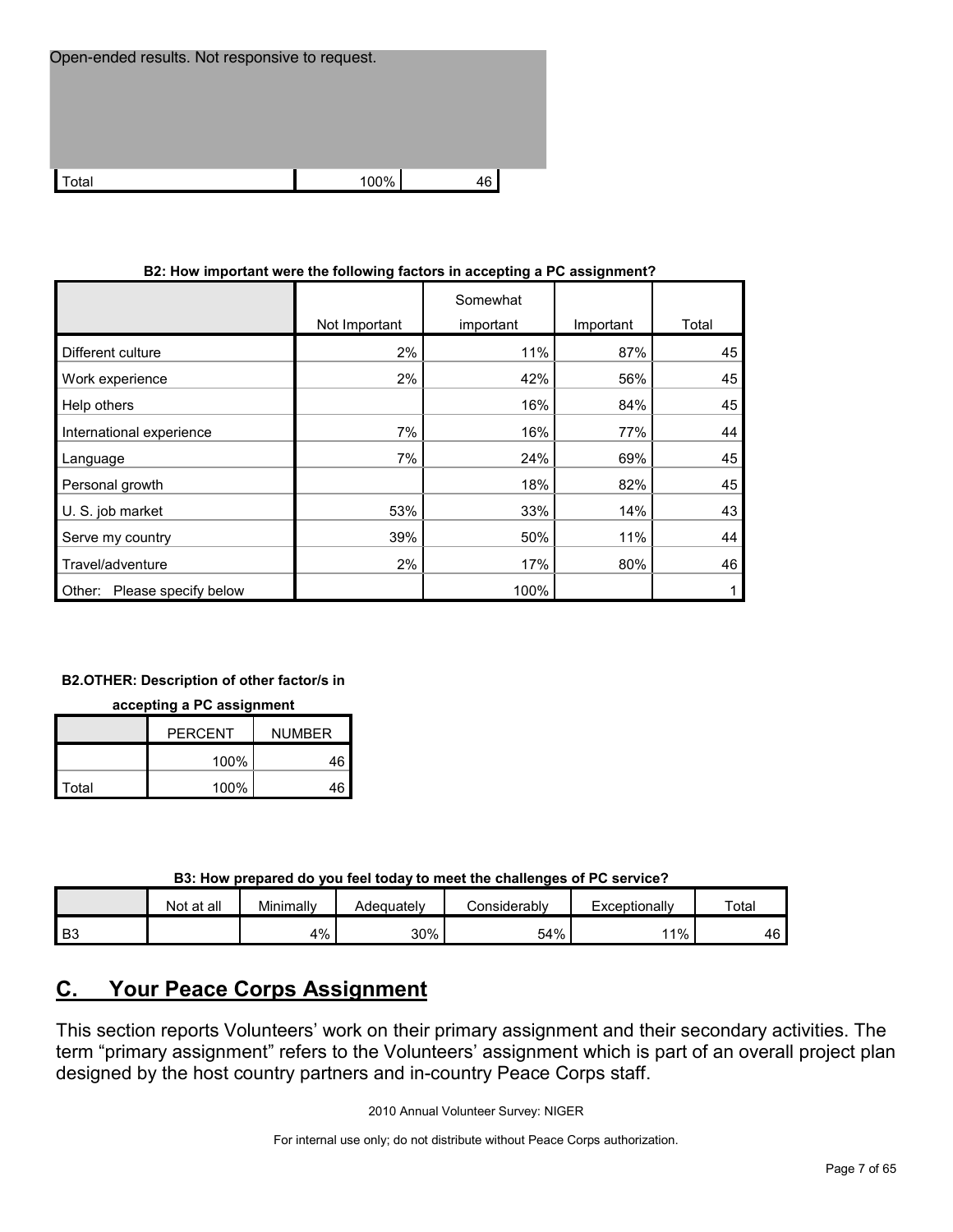|                                                 | Percent | Number         |
|-------------------------------------------------|---------|----------------|
| Community development                           | 28%     | 13             |
| Youth development                               | 13%     | 6              |
| Health extension                                | 13%     | 6              |
| Agriculture/fish/livestock                      | 11%     | 5              |
| English teaching                                | 9%      | 4              |
| Other education                                 | 7%      | 3              |
| Agroforestry                                    | 7%      | 3              |
| Urban & regional planning/municipal development | 4%      | $\overline{2}$ |
| Business education/advising                     | 2%      | 1              |
| Other:<br>Please specify                        | 2%      | 1              |
| Teacher training                                | 2%      | 1              |
| NGO development                                 | 2%      | 1              |
| Water sanitation                                |         |                |
| <b>HIV/AIDS</b>                                 |         |                |
| Forestry/parks                                  |         |                |
| Environmental education                         |         |                |
| Math/science teaching                           |         |                |
| Information & communications technology (ICT)   |         |                |
| Total                                           | 100%    | 46             |

# **C1: Which best describes the focus of your primary assignment/work?**

# **C1.OTHER: Description of "other" primary assignment/work focus**

|                                                | <b>PERCENT</b> | <b>NUMBER</b> |  |
|------------------------------------------------|----------------|---------------|--|
| Open-ended results. Not responsive to request. |                |               |  |
|                                                |                |               |  |
| <sup>-</sup> otal                              | 100%           | 46            |  |

#### **C2: Are you a Masters International**

| student? |         |        |  |  |
|----------|---------|--------|--|--|
|          | Percent | Number |  |  |
| N۵       | 93%     |        |  |  |

2010 Annual Volunteer Survey: NIGER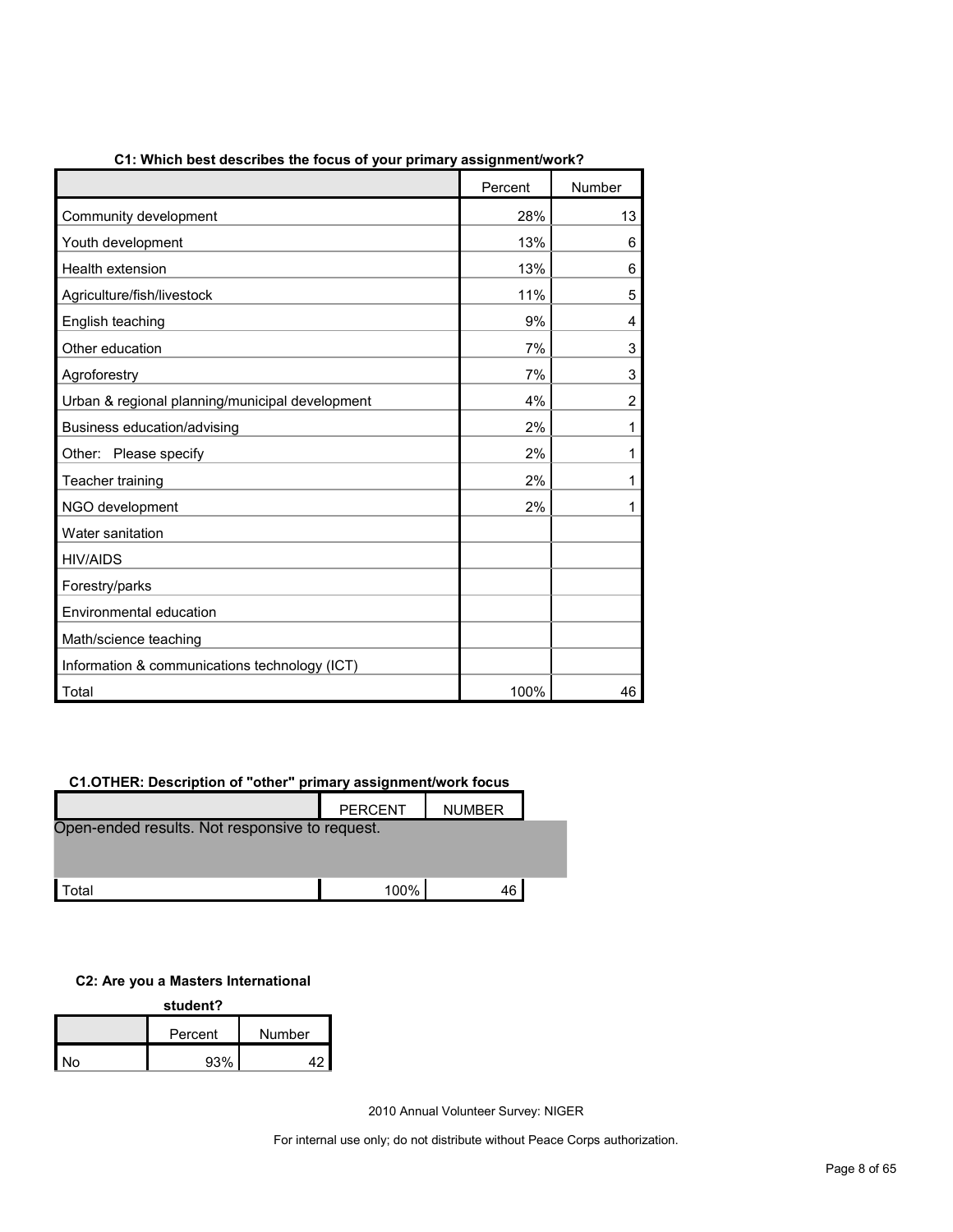| Yes   | 7%      |  |
|-------|---------|--|
| Total | $100\%$ |  |

|                                                       |                      | % Involved in | <b>Total PCVs</b> |
|-------------------------------------------------------|----------------------|---------------|-------------------|
|                                                       | <b>PCV Responses</b> | Activity      | Responding        |
| Working with youth                                    | 20                   | 43%           |                   |
| Girls' education                                      | 19                   | 41%           |                   |
| Income generation                                     | 14                   | 30%           |                   |
| English teaching                                      | 13                   | 28%           |                   |
| Nutrition education                                   | 13                   | 28%           |                   |
| Rural development                                     | 10                   | 22%           |                   |
| Urban development/municipal development               | 10                   | 22%           |                   |
| Environment work                                      | 9                    | 20%           |                   |
| Information and communications technology (ICT)       | 9                    | 20%           |                   |
| Community food security (production/marketing)        | 8                    | 17%           |                   |
| <b>HIV/AIDS</b>                                       | 8                    | 17%           |                   |
| Literacy                                              | 8                    | 17%           |                   |
| Child survival                                        | $\overline{7}$       | 15%           |                   |
| Natural resources management                          | 7                    | 15%           |                   |
| Arts                                                  | 6                    | 13%           |                   |
| Household food security                               | 6                    | 13%           |                   |
| Working with NGO(s)                                   | 6                    | 13%           |                   |
| Water and sanitation                                  | 5                    | 11%           |                   |
| Working with special groups (e.g., disabled, elderly, | 5                    | 11%           |                   |
| ethnic minorities, orphans)                           |                      |               |                   |
| World Wise Schools/ Correspondence Match              | 5                    | 11%           |                   |
| Other: Please specify                                 | 5                    | 11%           |                   |
| Library development                                   | 4                    | 9%            |                   |
| Sports/fitness                                        | 4                    | 9%            |                   |
| WID/GAD                                               | 4                    | 9%            |                   |
| Mobilize host country nationals (HCNs) to volunteer   | 3                    | 7%            |                   |
| Biodiversity conservation                             | $\overline{2}$       | 4%            |                   |
| Microenterprise development                           | $\mathbf 1$          | 2%            |                   |
| <b>Business advertising</b>                           |                      |               |                   |
| Total                                                 |                      |               | 46                |

# **C3: Which of the following activities does your primary assignment/work include?**

2010 Annual Volunteer Survey: NIGER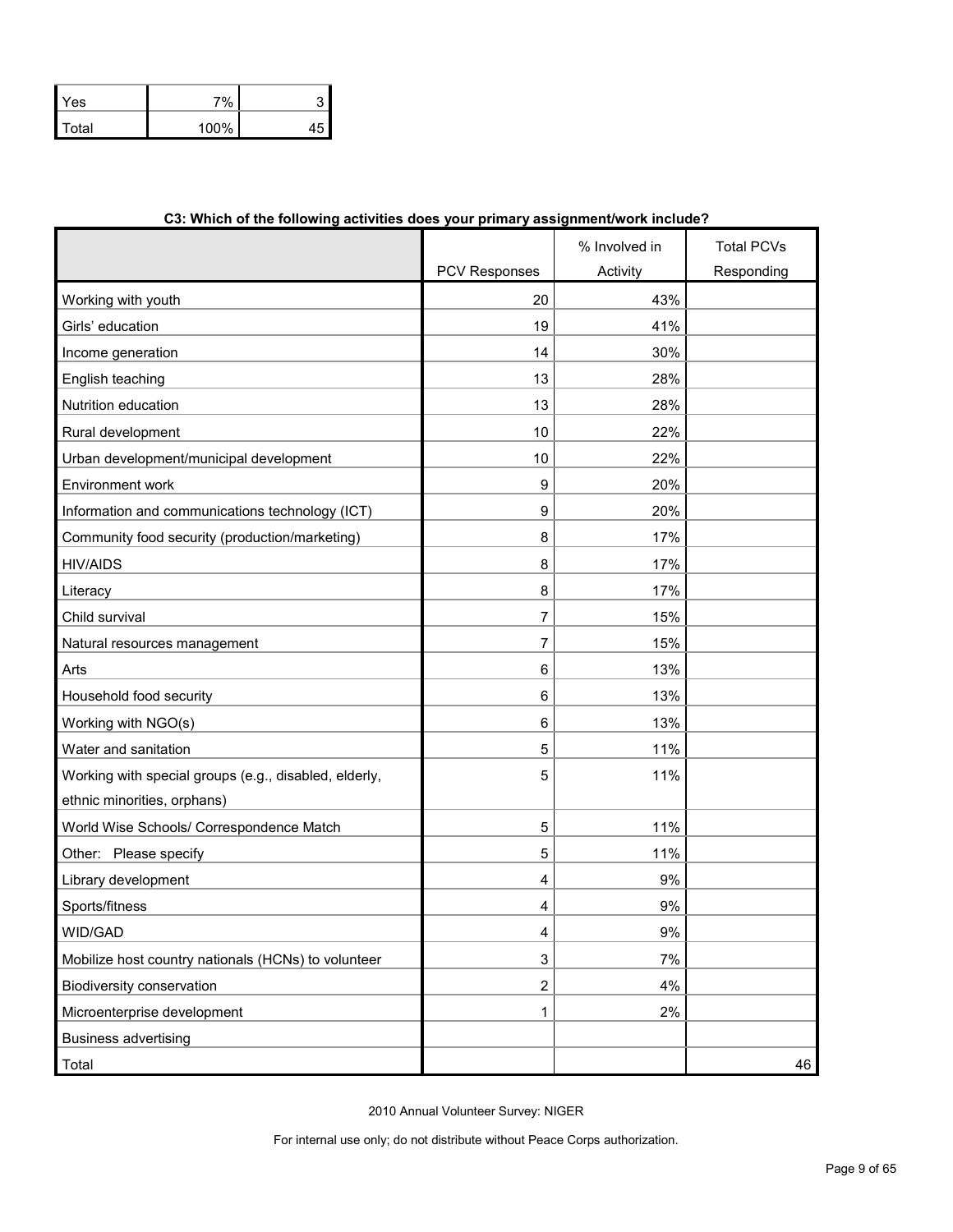|                                                       |                      | % Involved in | <b>Total PCVs</b> |
|-------------------------------------------------------|----------------------|---------------|-------------------|
|                                                       | <b>PCV Responses</b> | Activity      | Responding        |
| Working with youth                                    | 20                   | 43%           |                   |
| Girls' education                                      | 19                   | 41%           |                   |
| Income generation                                     | 14                   | 30%           |                   |
| English teaching                                      | 13                   | 28%           |                   |
| Nutrition education                                   | 13                   | 28%           |                   |
| Rural development                                     | 10                   | 22%           |                   |
| Urban development/municipal development               | 10                   | 22%           |                   |
| Environment work                                      | 9                    | 20%           |                   |
| Information and communications technology (ICT)       | 9                    | 20%           |                   |
| Community food security (production/marketing)        | 8                    | 17%           |                   |
| <b>HIV/AIDS</b>                                       | 8                    | 17%           |                   |
| Literacy                                              | 8                    | 17%           |                   |
| Child survival                                        | 7                    | 15%           |                   |
| Natural resources management                          | 7                    | 15%           |                   |
| Arts                                                  | 6                    | 13%           |                   |
| Household food security                               | 6                    | 13%           |                   |
| Working with NGO(s)                                   | 6                    | 13%           |                   |
| Water and sanitation                                  | 5                    | 11%           |                   |
| Working with special groups (e.g., disabled, elderly, | 5                    | 11%           |                   |
| ethnic minorities, orphans)                           |                      |               |                   |
| World Wise Schools/ Correspondence Match              | 5                    | 11%           |                   |
| Other: Please specify                                 | 5                    | 11%           |                   |
| Library development                                   | 4                    | 9%            |                   |
| Sports/fitness                                        | 4                    | 9%            |                   |
| WID/GAD                                               | 4                    | $9\%$         |                   |
| Mobilize host country nationals (HCNs) to volunteer   | 3                    | 7%            |                   |
| Biodiversity conservation                             | $\overline{c}$       | 4%            |                   |
| Microenterprise development                           | 1                    | 2%            |                   |
| Business advertising                                  |                      |               |                   |
| Total                                                 |                      |               | 46                |

# **C3: Which of the following activities does your primary assignment/work include?**

Percents may total to more than 100% since Volunteers were asked to "Mark all that apply."

# **C3.OTHER: Description of other primary assignment/work activities**

2010 Annual Volunteer Survey: NIGER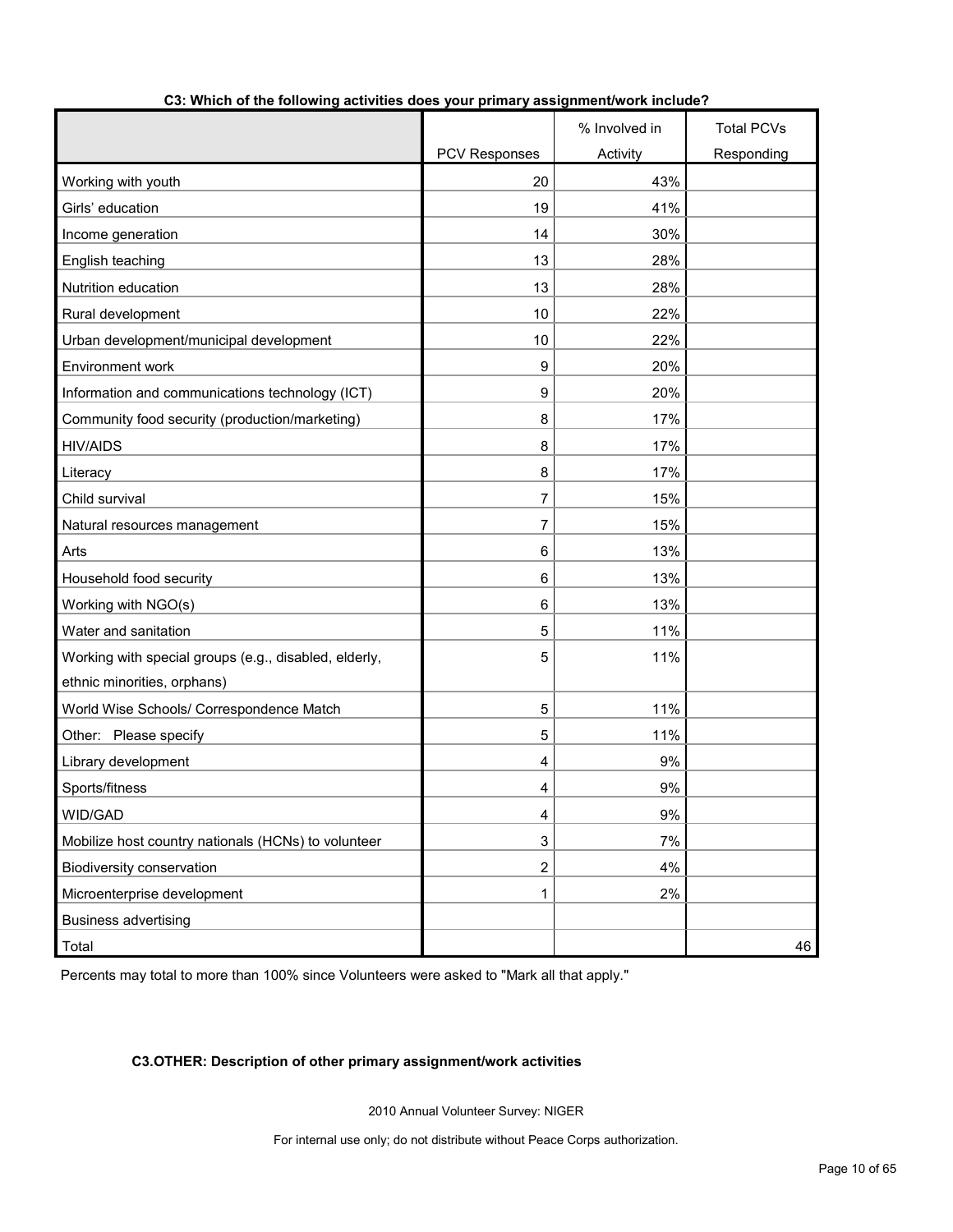|                                                | <b>PERCENT</b> | <b>NUMBER</b> |  |
|------------------------------------------------|----------------|---------------|--|
| Open-ended results. Not responsive to request. |                |               |  |
| Total                                          | 100%           | 46            |  |

# **C4: Hours Spent on Primary Assignment During Average Work Week**

|           | None | $1-10$ hrs | 11-20 hrs | 21-30 hrs | 31-40 hrs | More than 40 hrs | Total               |
|-----------|------|------------|-----------|-----------|-----------|------------------|---------------------|
| C4Hrs6grp | 2%   | 27%        | 36%       | 22%       | 9%        | 4%               | $-$<br>45 K<br>⊣ບ - |

# **C4: How many hours do you spend on your primary assignment during an average work week?**

| All<br>Volunteers | Average | Lowest reported | Highest reported | Did not answer |
|-------------------|---------|-----------------|------------------|----------------|
| 46                | 19.6    |                 | 60               |                |

# **C5: Which of the following do your secondary activities (other than your primary assignment work) include?**

|                      |               | % Involved in | <b>Total PCVs</b> |
|----------------------|---------------|---------------|-------------------|
|                      | PCV Responses | Activity      | Responding        |
| Girls' education     | 19            | 44%           |                   |
| Working with youth   | 19            | 44%           |                   |
| Water and sanitation | 17            | 40%           |                   |
| <b>HIV/AIDS</b>      | 16            | 37%           |                   |
| English teaching     | 15            | 35%           |                   |
| WID/GAD              | 15            | 35%           |                   |
| Arts                 | 11            | 26%           |                   |
| Child survival       | 10            | 23%           |                   |
| Literacy             | 10            | 23%           |                   |
| Nutrition education  | 10            | 23%           |                   |
| Sports/fitness       | 10            | 23%           |                   |
| Environment work     | 8             | 19%           |                   |
| Income generation    | 8             | 19%           |                   |

2010 Annual Volunteer Survey: NIGER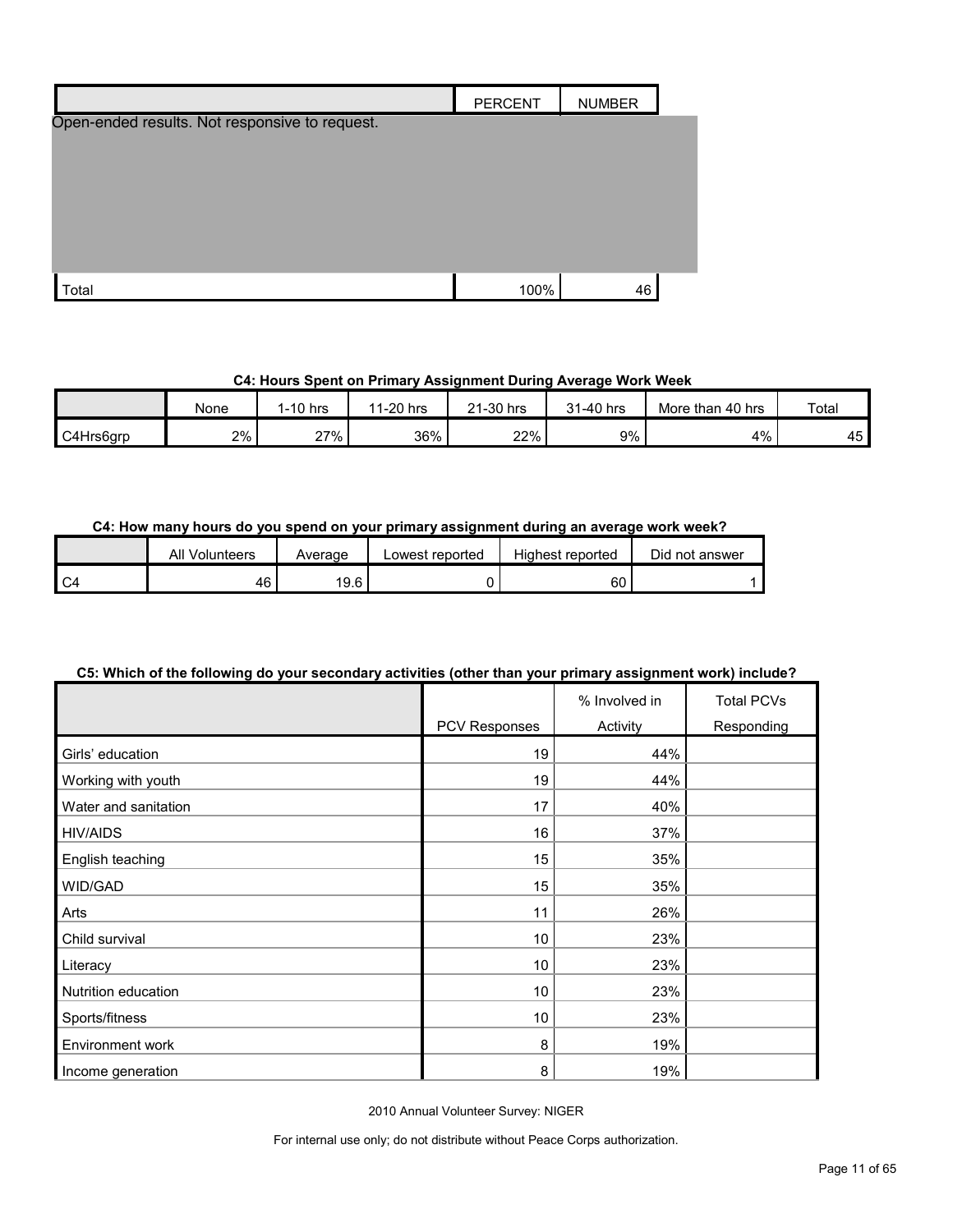| Working with NGO(s)                                   | 8 | 19% |    |
|-------------------------------------------------------|---|-----|----|
| Natural resources management                          |   | 16% |    |
| Information and communications technology (ICT)       | 6 | 14% |    |
| Library development                                   | 6 | 14% |    |
| World Wise Schools/ Correspondence Match              | 6 | 14% |    |
| Mobilize host country nationals (HCNs) to volunteer   | 4 | 9%  |    |
| Other: Please specify                                 | 4 | 9%  |    |
| Biodiversity conservation                             | 3 | 7%  |    |
| Community food security (production/marketing)        | 3 | 7%  |    |
| Microenterprise development                           | 3 | 7%  |    |
| Rural development                                     | 3 | 7%  |    |
| Household food security                               | 2 | 5%  |    |
| Working with special groups (e.g., disabled, elderly, | 2 | 5%  |    |
| ethnic minorities, orphans)                           |   |     |    |
| <b>Business advertising</b>                           |   | 2%  |    |
| Urban development/municipal development               |   | 2%  |    |
| Total                                                 |   |     | 43 |

Percents may total to more than 100% since Volunteers were asked to "Mark all that apply."

# **C5.OTHER: Description of other secondary activities**



# **C5: No Secondary Activities**

|                         | Percent | Number |
|-------------------------|---------|--------|
| NA.                     | 93%     |        |
| No secondary activities | 7%      |        |
| `otal                   | 100%    |        |

2010 Annual Volunteer Survey: NIGER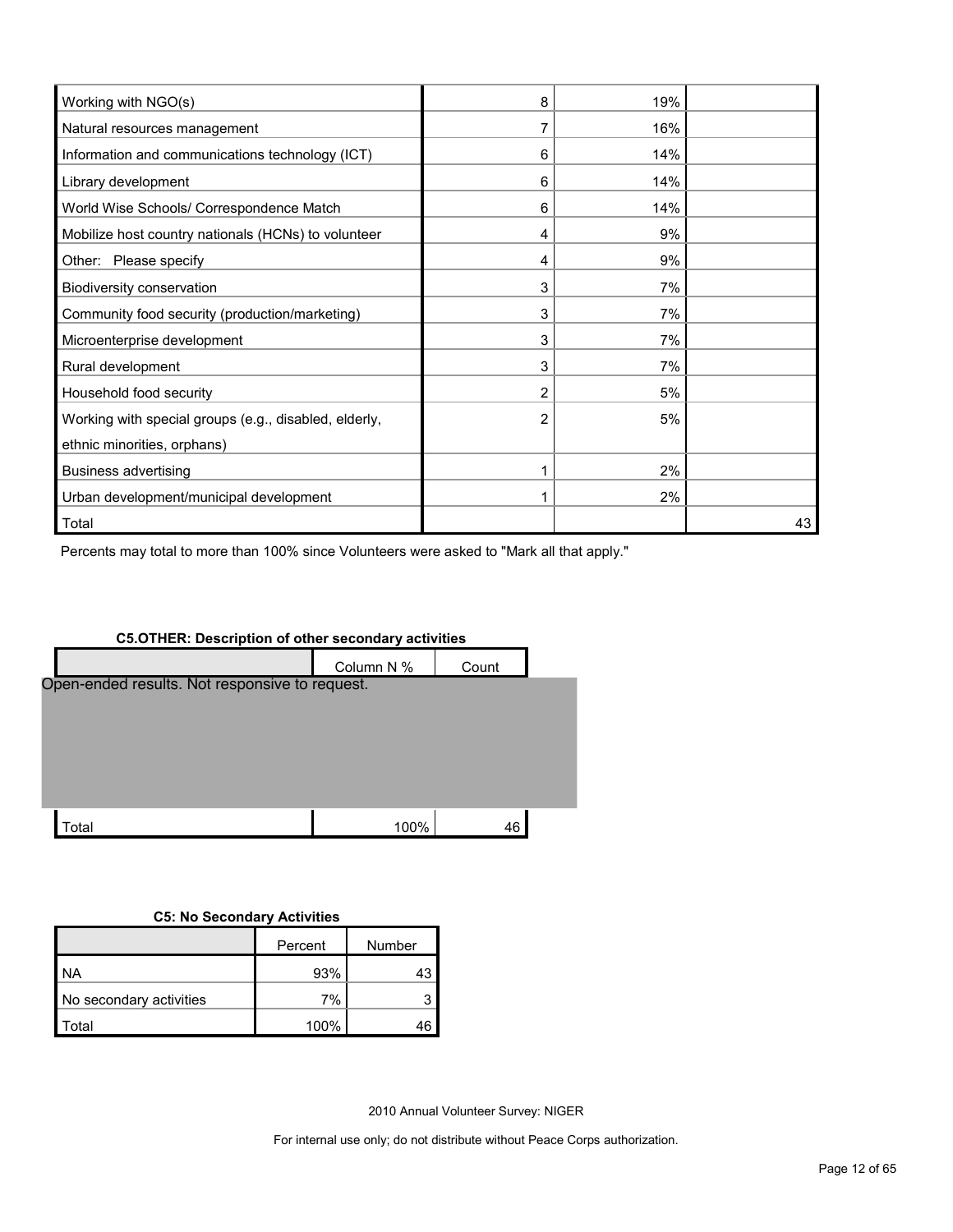None 1-10 hrs 11-20 hrs 21-30 hrs 31-40 hrs More than 40 hrs Total C6Hrs6grp 57% | 27% | 5% | 2% | 9% | 44

**C6: Hours Spent on Secondary Activities During Average Work Week**

# **C6. How many hours do you spend on secondary activities during an average work week?**

|                 | All Volunteers | Average | Lowest reported | Highest reported | Did not answer |
|-----------------|----------------|---------|-----------------|------------------|----------------|
| $\overline{C6}$ | 46             | 15.6    |                 | 60               |                |

**C7: How personally satisfying is your--?**

|                              | Not at all | Minimallv | Adeauatelv | Considerablv | Exceptionally | Total |
|------------------------------|------------|-----------|------------|--------------|---------------|-------|
| Primary assignment           | 4%         | 16%       | 27%        | 42%          | $11\%$        | 45    |
| Secondary project activities |            | 5%        | 23%        | 53%          | 19%           | 43    |

NOTE: See the Open-Ended Responses report for Volunteer comments (C8) about their satisfaction with the work they do

# <span id="page-12-0"></span>**D. Training for Your Peace Corps Assignment**

This section reports Volunteers' assessment of the effectiveness of Pre-Service Training (PST) and In-Service Training at post. In-Service Training (IST) includes: Reconnect, Technical IST, Mid-Service and Close of Service Conferences, project management/leadership conferences, and other post-sponsored training sessions.

# **D1: How many weeks of PST did you have before you were sworn in?**

|                    | Less than 8 |         |         |          |       |          | More than 12 |                 |
|--------------------|-------------|---------|---------|----------|-------|----------|--------------|-----------------|
|                    | weeks       | 8 weeks | 9 weeks | 10 weeks | weeks | 12 weeks | weeks        | Total           |
| D <sub>1</sub> GRP | 8%          | 8%      | 61%     | $13\%$   | 5%    | 3%       | 3%           | 38 <sup>1</sup> |

# **D2: How effective was your Pre-Service Training (PST) in preparing you to--**

|                                           | Not effective | Poor | Adequate | Effective | Very effective |
|-------------------------------------------|---------------|------|----------|-----------|----------------|
| Manage cultural differences               |               |      | 17% i    | 52%       | $30\%$         |
| Deal with adjustment issues               |               | 2%   | 30%      | 48%       | 17% l          |
| Work with counterparts/community partners | 2%            | 26%  | 46%      | 20%       | $2\%$ l        |

2010 Annual Volunteer Survey: NIGER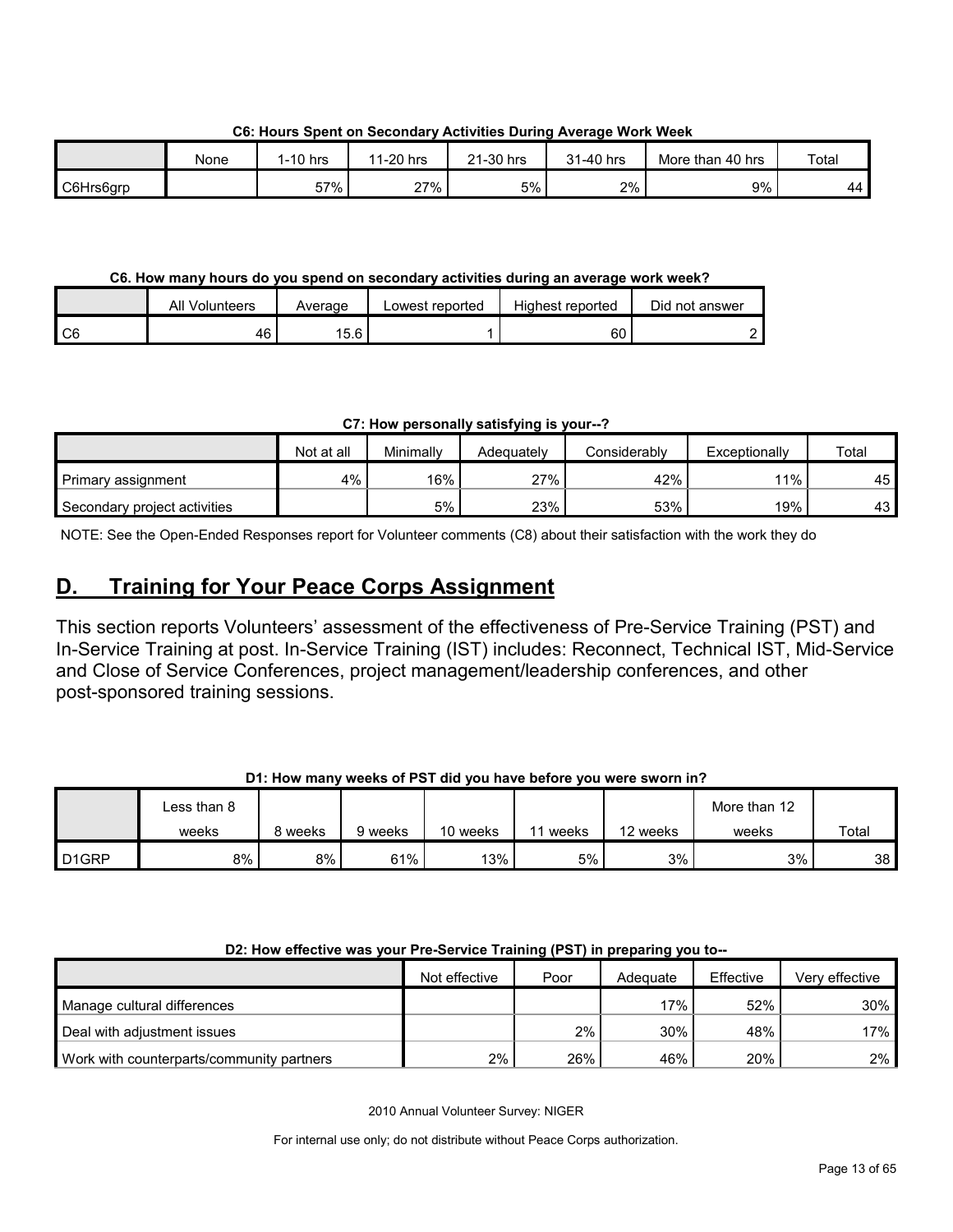| Use language needed in work and social interactions |     | 2%  | 37% | 39% | 22%   |
|-----------------------------------------------------|-----|-----|-----|-----|-------|
| Perform technical aspects of your work              | 15% | 28% | 30% | 22% | 4%    |
| Work on your project goals and objectives           | 11% | 26% | 35% | 22% | 4%    |
| Conduct a participatory community needs             | 7%  | 24% | 46% | 7%  | 13%   |
| assessment (e.g., PACA)                             |     |     |     |     |       |
| Monitor your project goals and outcomes             | 13% | 22% | 33% | 20% | $7\%$ |
| Maintain your physical health                       |     | 4%  | 20% | 39% | 35%   |
| Maintain your mental/emotional health               | 2%  | 9%  | 24% | 37% | 26%   |
| Maintain your personal safety and security          |     | 4%  | 24% | 37% | 35%   |

**D2: How effective was your Pre-Service Training (PST) in preparing you to--**

|                                                     | NA/No training | Total |
|-----------------------------------------------------|----------------|-------|
| Manage cultural differences                         |                | 46    |
| Deal with adjustment issues                         | 2%             | 46    |
| Work with counterparts/community partners           | 4%             | 46    |
| Use language needed in work and social interactions |                | 46    |
| Perform technical aspects of your work              |                | 46    |
| Work on your project goals and objectives           | 2%             | 46    |
| Conduct a participatory community needs assessment  | 4%             | 46    |
| (e.g., PACA)                                        |                |       |
| Monitor your project goals and outcomes             | 4%             | 45    |
| Maintain your physical health                       | 2%             | 46    |
| Maintain your mental/emotional health               | 2%             | 46    |
| Maintain your personal safety and security          |                | 46    |

# **D2: How effective was your Pre-Service Training (PST) in preparing you to-- (excluding "NA/No training" responses)**

|                                           | Not effective | Poor | Adequate | Effective | Very effective | Total |
|-------------------------------------------|---------------|------|----------|-----------|----------------|-------|
| Manage cultural differences               |               |      | 17%      | 52%       | 30%            | 46    |
| Deal with adjustment issues               |               | 2%   | 31%      | 49%       | 18%            | 45    |
| Work with counterparts/community partners | 2%            | 27%  | 48%      | 20%       | 2%             | 44    |
| Use language needed in work and social    |               | 2%   | 37%      | 39%       | 22%            | 46    |
| interactions                              |               |      |          |           |                |       |
| Perform technical aspects of your work    | 15%           | 28%  | 30%      | 22%       | 4%             | 46    |
| Work on your project goals and objectives | 11%           | 27%  | 36%      | 22%       | 4%             | 45    |
| Conduct a participatory community needs   | 7%            | 25%  | 48%      | 7%        | 14%            | 44    |
| assessment (e.g., PACA)                   |               |      |          |           |                |       |

2010 Annual Volunteer Survey: NIGER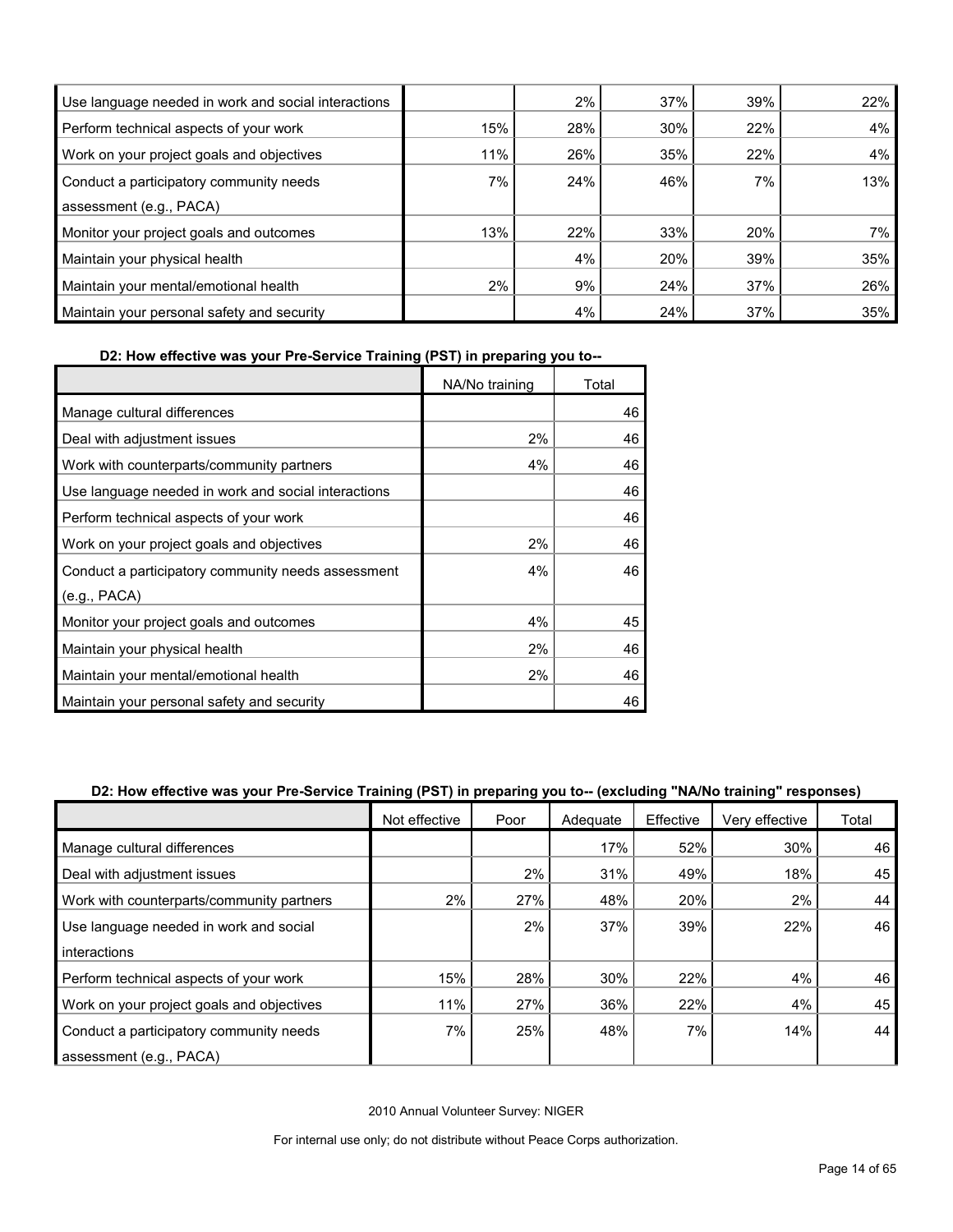| Monitor your project goals and outcomes    | 14% | 23%   | 35% | 21% | $7\%$ . | 43 |
|--------------------------------------------|-----|-------|-----|-----|---------|----|
| Maintain your physical health              |     | $4\%$ | 20% | 40% | 36%     | 45 |
| Maintain your mental/emotional health      | 2%  | 9%    | 24% | 38% | 27%     | 45 |
| Maintain your personal safety and security |     | 4%    | 24% | 37% | 35%     | 46 |

## **D3: How many days of PC-sponsored training have you had since you were sworn in?**

|                    | None | davs | $6-10$ days | 11-15 days | 16-20 days | 21-39 days | $40+$ days | Total      |
|--------------------|------|------|-------------|------------|------------|------------|------------|------------|
| D <sub>3</sub> GRP |      | 9%   | 7%.         | 7%         | $21\%$     | 49%        | 7%         | 12<br>ا ن+ |

## **D4: How effective was your In-Service Training (IST) in preparing you to--**

|                                                     | Not effective | Poor | Adequate | Effective | Very effective |
|-----------------------------------------------------|---------------|------|----------|-----------|----------------|
| Manage cultural differences                         |               | 9%   | 24%      | 31%       | 16%            |
| Deal with adjustment issues                         |               | 11%  | 22%      | 29%       | 13%            |
| Build and strengthen working relationships with     |               | 22%  | 29%      | 33%       | 13%            |
| counterparts/community partners                     |               |      |          |           |                |
| Use language needed in work and social interactions | 2%            | 13%  | 33%      | 38%       | 9%             |
| Perform technical aspects of your work              | 2%            | 16%  | 44%      | 22%       | 16%            |
| Work on your project goals and objectives           | 2%            | 20%  | 31%      | 36%       | 9%             |
| Conduct a participatory community needs             | 7%            | 20%  | 38%      | 22%       | 9%             |
| assessment (e.g., PACA)                             |               |      |          |           |                |
| Monitor project goals and outcomes                  | 7%            | 24%  | 33%      | 27%       | 9%             |
| Maintain your physical health                       | 2%            | 7%   | 24%      | 24%       | 13%            |
| Maintain your mental/emotional health               |               | 11%  | 20%      | 24%       | 13%            |
| Maintain your personal safety and security          |               | 4%   | 24%      | 31%       | 16%            |

# **D4: How effective was your In-Service Training (IST) in preparing you to--**

|                                                     | NA/No training | Total |
|-----------------------------------------------------|----------------|-------|
| Manage cultural differences                         | 20%            | 45    |
| Deal with adjustment issues                         | 24%            | 45    |
| Build and strengthen working relationships with     | 2%             | 45    |
| counterparts/community partners                     |                |       |
| Use language needed in work and social interactions | 4%             | 45    |
| Perform technical aspects of your work              |                | 45    |
| Work on your project goals and objectives           | 2%             | 45    |

2010 Annual Volunteer Survey: NIGER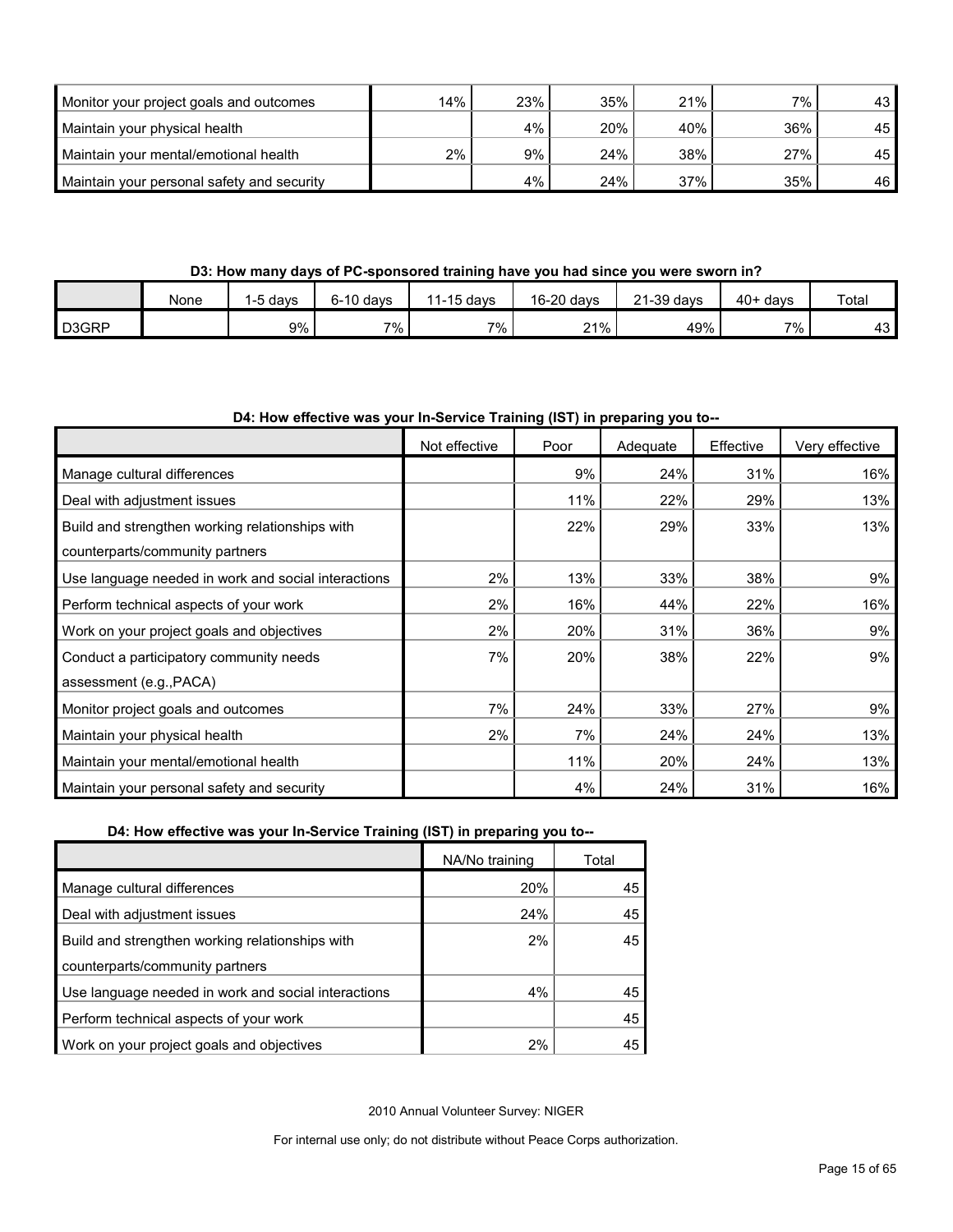| Conduct a participatory community needs assessment | $4\%$ | 45 |
|----------------------------------------------------|-------|----|
| (e.g., PACA)                                       |       |    |
| Monitor project goals and outcomes                 |       | 45 |
| Maintain your physical health                      | 29%   | 45 |
| Maintain your mental/emotional health              | 31%   | 45 |
| Maintain your personal safety and security         | 24%   |    |

# **D4: How effective was your In-Service Training (IST) in preparing you to-- (excluding "NA/No training" responses)**

|                                                 | Not effective | Poor | Adequate | Effective | Very effective | Total |
|-------------------------------------------------|---------------|------|----------|-----------|----------------|-------|
| Manage cultural differences                     |               | 11%  | 31%      | 39%       | 19%            | 36    |
| Deal with adjustment issues                     |               | 15%  | 29%      | 38%       | 18%            | 34    |
| Build and strengthen working relationships with |               | 23%  | 30%      | 34%       | 14%            | 44    |
| counterparts/community partners                 |               |      |          |           |                |       |
| Use language needed in work and social          | 2%            | 14%  | 35%      | 40%       | 9%             | 43    |
| interactions                                    |               |      |          |           |                |       |
| Perform technical aspects of your work          | 2%            | 16%  | 44%      | 22%       | 16%            | 45    |
| Work on your project goals and objectives       | 2%            | 20%  | 32%      | 36%       | 9%             | 44    |
| Conduct a participatory community needs         | 7%            | 21%  | 40%      | 23%       | 9%             | 43    |
| assessment (e.g., PACA)                         |               |      |          |           |                |       |
| Monitor project goals and outcomes              | 7%            | 24%  | 33%      | 27%       | 9%             | 45    |
| Maintain your physical health                   | 3%            | 9%   | 34%      | 34%       | 19%            | 32    |
| Maintain your mental/emotional health           |               | 16%  | 29%      | 35%       | 19%            | 31    |
| Maintain your personal safety and security      |               | 6%   | 32%      | 41%       | 21%            | 34    |

# **D5: Please list other types of training you have had that were sponsored by someone other than PC**

|  | Percent | Number |
|--|---------|--------|
|  |         |        |

Open-ended results. Not responsive to request.

2010 Annual Volunteer Survey: NIGER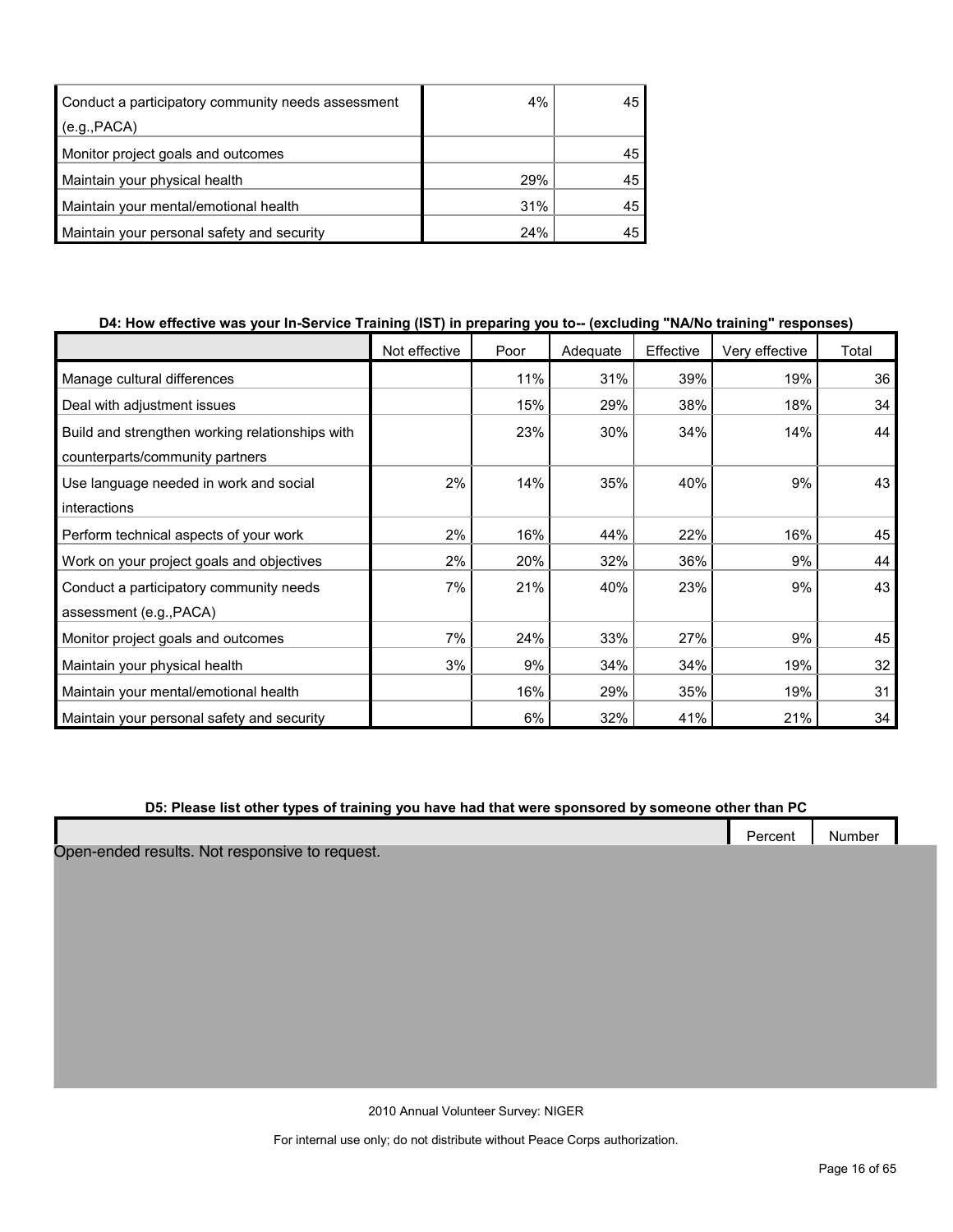#### Open-ended results. Not responsive to request.

| Total | 100%<br>$\sim$ $\sim$ $\prime$ | 1 G |
|-------|--------------------------------|-----|

#### **D6: How well can you communicate in the language used by most local people in your**

|  | community? |
|--|------------|

|      | Not at all | Poorly | Adequately | Well | Verv well | Total |
|------|------------|--------|------------|------|-----------|-------|
| I D6 |            | 2%     | 33%        | 38%  | 27%       | 45    |

|                   | Not at all | Poorly | Adequately | Well | Very well | Total |
|-------------------|------------|--------|------------|------|-----------|-------|
| 6 months or less  |            |        |            |      |           |       |
| 7 to 12 months    |            |        | 100%       |      |           |       |
| 13 to 20 months   |            | 6%     | 56%        | 25%  | 13%       | 16    |
| 21 to 27 months   |            |        | 21%        | 46%  | 33%       | 24    |
| 28 months or more |            |        |            | 50%  | 50%       | 4     |
| Total             |            | 2%     | 33%        | 38%  | 27%       | 45    |

#### **Local language proficiency (D6) by Time in Country (A2)**

# <span id="page-16-0"></span>**E. Volunteer Assignment Goals and Impact**

This section reports Volunteers' self-assessments of their impact on the individuals and organizations in the communities in which they serve. The results address the extent to which Volunteers' work and other community interaction have achieved the following three goals:

Goal 1: To help the people of interested countries in meeting their need for trained men and women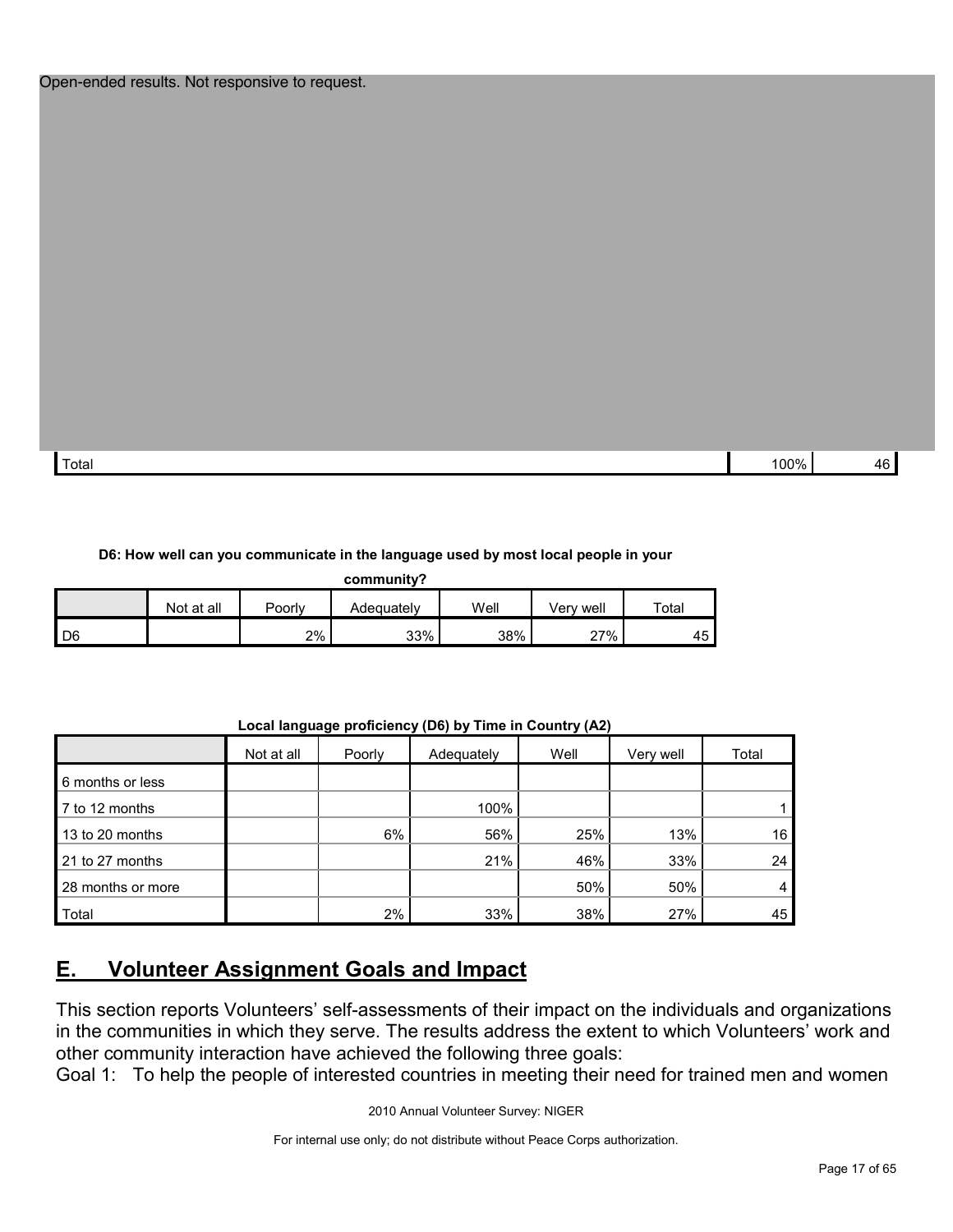by transferring skills to, and building capacity of, host country partners

Goal 2: To help promote a better understanding of Americans on the part of the peoples served Goal 3: To help Americans understand the people and cultures of other countries

|                                                    | Not at all | Minimally | Adequately | Considerably | Exceptionally |
|----------------------------------------------------|------------|-----------|------------|--------------|---------------|
| Meets the objectives of the project plan           | 4%         | 29%       | 27%        | 36%          | 4%            |
| Builds local capacity for sustainability (goal 1)  | 2%         | 24%       | 31%        | 31%          | 11%           |
| Involves local people in planning and implementing | 2%         | 13%       | 31%        | 36%          | 18%           |
| activities                                         |            |           |            |              |               |
| Complements other local development activities     | 9%         | 31%       | 33%        | 18%          | 9%            |
| Transfers skills to host country individuals and   | 2%         | 13%       | 40%        | 36%          | 9%            |
| organizations (goal 1)                             |            |           |            |              |               |
| Mobilizes host country individuals to volunteer    | 16%        | 33%       | 36%        | 13%          | 2%            |
| Helps promote a better understanding of Americans  | 2%         | 2%        | 16%        | 49%          | 29%           |
| on the part of the peoples served (goal 2)         |            |           |            |              |               |
| Helps promote a better understanding of other      | 2%         | 7%        | 18%        | 42%          | 29%           |
| peoples on the part of Americans (goal 3)          |            |           |            |              |               |

## **E1: To what extent does your Volunteer work assignment address the following?**

# **E1: To what extent does your Volunteer work assignment address the following?**

|                                                       | NA | Total |
|-------------------------------------------------------|----|-------|
| Meets the objectives of the project plan              |    | 45    |
| Builds local capacity for sustainability (goal 1)     |    | 45    |
| Involves local people in planning and implementing    |    | 45    |
| activities                                            |    |       |
| Complements other local development activities        |    | 45    |
| Transfers skills to host country individuals and      |    | 45    |
| organizations (goal 1)                                |    |       |
| Mobilizes host country individuals to volunteer       |    | 45    |
| Helps promote a better understanding of Americans on  | 2% | 45    |
| the part of the peoples served (goal 2)               |    |       |
| Helps promote a better understanding of other peoples | 2% | 45    |
| on the part of Americans (goal 3)                     |    |       |

#### **E1: To what extent does your Volunteer work assignment address the following? (excluding "NA" responses)**

| $\cdot$ .<br>all<br>aı<br>Not. | <br>. .<br>Minimally | muatelv | .<br>'erahly<br>- 11<br>اد ار |
|--------------------------------|----------------------|---------|-------------------------------|
|                                |                      |         |                               |

2010 Annual Volunteer Survey: NIGER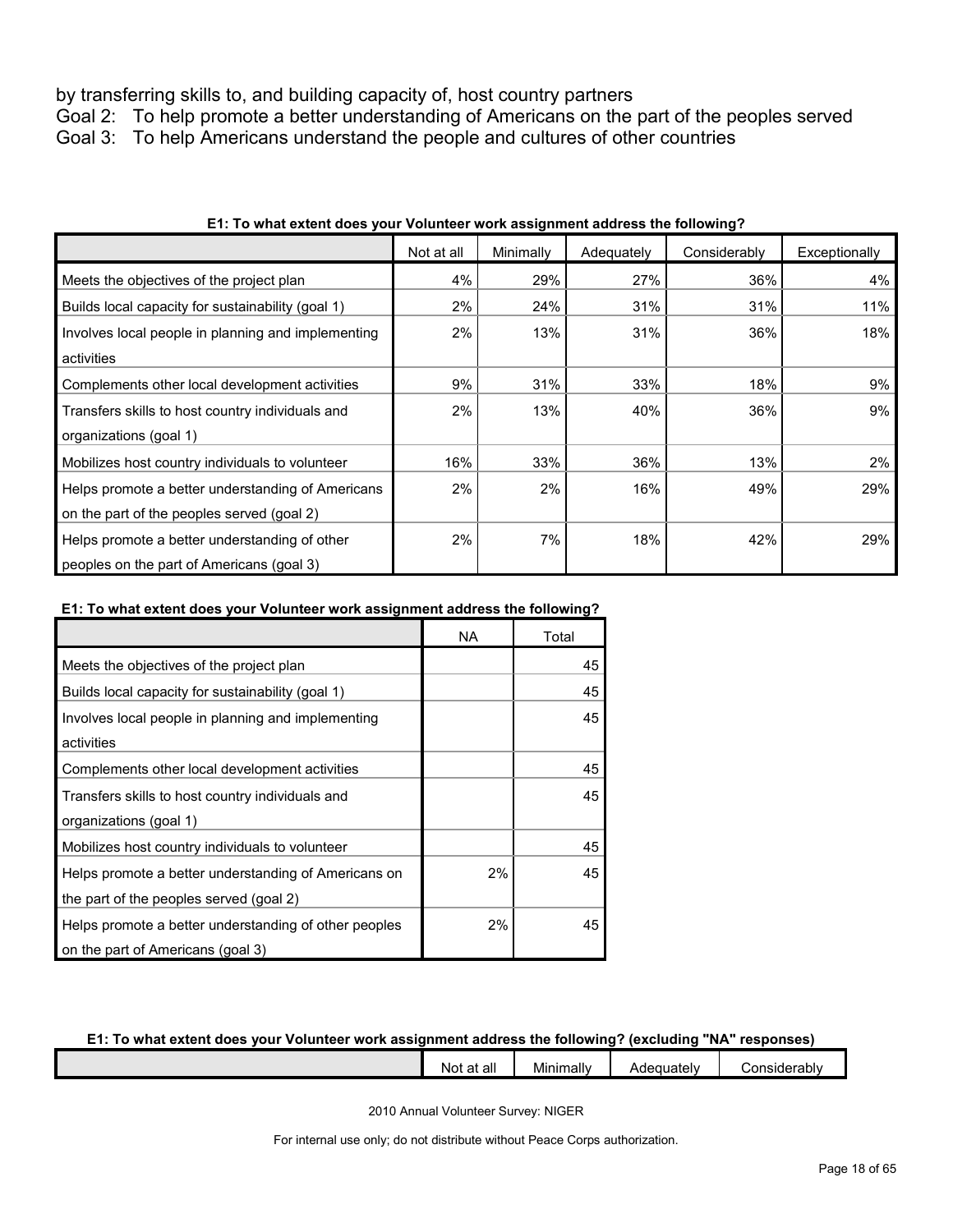| Meets the objectives of the project plan              | 4%  | 29% | 27% | 36% |
|-------------------------------------------------------|-----|-----|-----|-----|
| Builds local capacity for sustainability (goal 1)     | 2%  | 24% | 31% | 31% |
| Involves local people in planning and implementing    | 2%  | 13% | 31% | 36% |
| activities                                            |     |     |     |     |
| Complements other local development activities        | 9%  | 31% | 33% | 18% |
| Transfers skills to host country individuals and      | 2%  | 13% | 40% | 36% |
| organizations (goal 1)                                |     |     |     |     |
| Mobilizes host country individuals to volunteer       | 16% | 33% | 36% | 13% |
| Helps promote a better understanding of Americans on  | 2%  | 2%  | 16% | 50% |
| the part of the peoples served (goal 2)               |     |     |     |     |
| Helps promote a better understanding of other peoples | 2%  | 7%  | 18% | 43% |
| on the part of Americans (goal 3)                     |     |     |     |     |

í.

# **E1: To what extent does your Volunteer work assignment address the following?**

|                                                       | Exceptionally | Total |
|-------------------------------------------------------|---------------|-------|
| Meets the objectives of the project plan              | 4%            | 45    |
| Builds local capacity for sustainability (goal 1)     | 11%           | 45    |
| Involves local people in planning and implementing    | 18%           | 45    |
| activities                                            |               |       |
| Complements other local development activities        | 9%            | 45    |
| Transfers skills to host country individuals and      | 9%            | 45    |
| organizations (goal 1)                                |               |       |
| Mobilizes host country individuals to volunteer       | 2%            | 45    |
| Helps promote a better understanding of Americans on  | 30%           | 44    |
| the part of the peoples served (goal 2)               |               |       |
| Helps promote a better understanding of other peoples | 30%           | 44    |
| on the part of Americans (goal 3)                     |               |       |

**(excluding "NA" responses)**

# **E2: How effective have you been in transferring knowledge and skills to help the following persons or groups build their**

| capacities?                                      |            |           |            |              |               |
|--------------------------------------------------|------------|-----------|------------|--------------|---------------|
|                                                  | Not at all | Minimally | Adequately | Considerably | Exceptionally |
| Your counterpart/community partner               | 2%         | 22%       | 38%        | 31%          | 7% l          |
| An organization other than your host institution | 11%        | 27%       | 31%        | 13%          | $2\%$         |
| Members of your host community                   |            | 13%       | 40%        | 38%          | $9\%$         |
| Other Peace Corps Volunteers                     |            | 14%       | 32%        | 43%          | $11\%$        |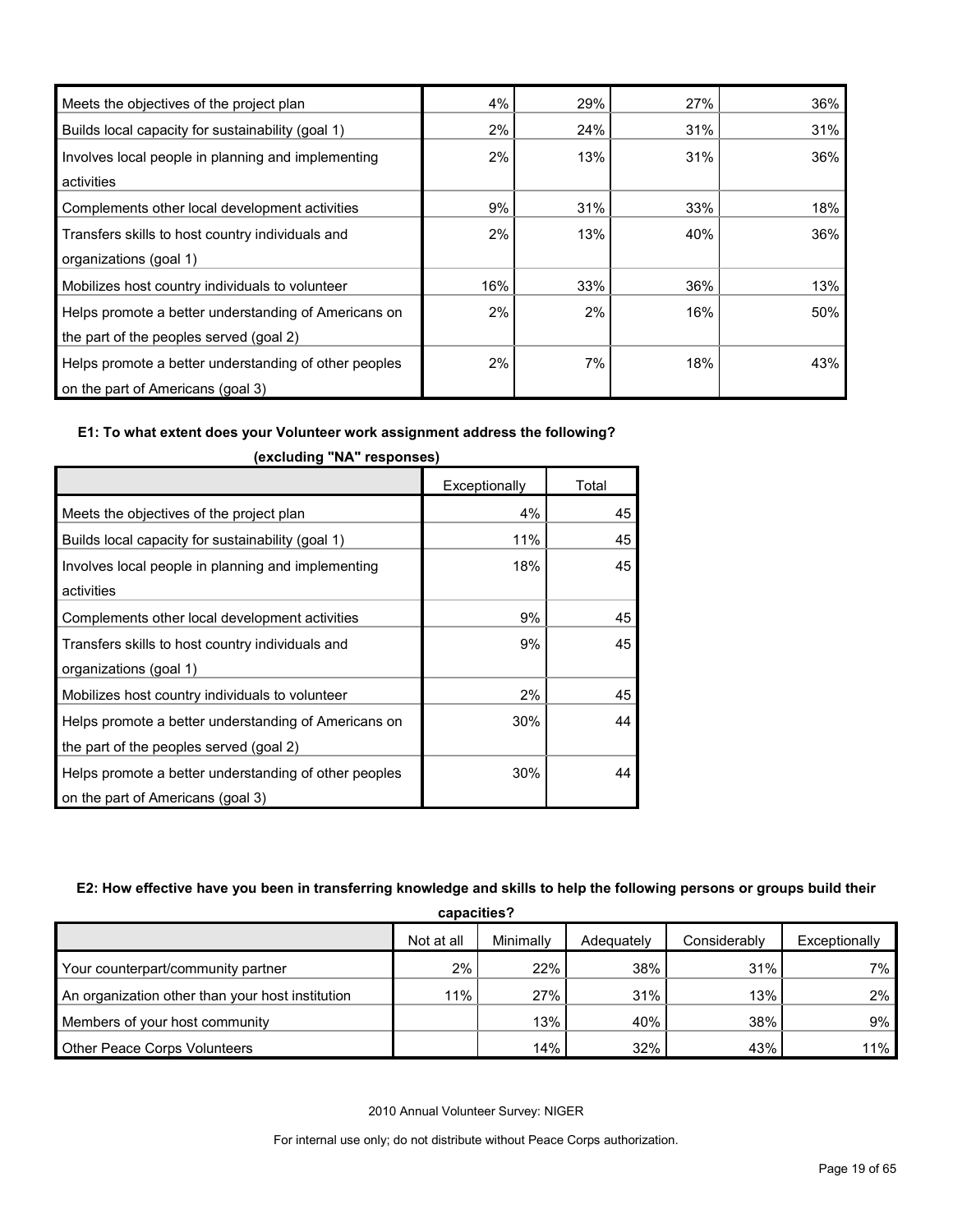#### **E2: How effective have you been in transferring knowledge and skills to help the**

| following persons or groups build their capacities? |
|-----------------------------------------------------|
|-----------------------------------------------------|

|                                                  | ΝA  | Total |
|--------------------------------------------------|-----|-------|
| Your counterpart/community partner               |     |       |
| An organization other than your host institution | 16% |       |
| Members of your host community                   |     |       |
| <b>Other Peace Corps Volunteers</b>              |     |       |

# **E2: How effective have you been in transferring knowledge and skills to help the following persons or groups build**

| their capacities? (excluding "NA" responses)     |            |           |            |              |  |  |
|--------------------------------------------------|------------|-----------|------------|--------------|--|--|
|                                                  | Not at all | Minimally | Adequately | Considerably |  |  |
| Your counterpart/community partner               | 2%         | 22%       | 38%        | 31%          |  |  |
| An organization other than your host institution | 13%        | 32%       | 37%        | 16%          |  |  |
| Members of your host community                   |            | 13%       | 40%        | 38%          |  |  |
| <b>Other Peace Corps Volunteers</b>              |            | 14%       | 32%        | 43%          |  |  |

#### **E2: How effective have you been in transferring knowledge and skills to help the**

|                                                  | Exceptionally | Total |
|--------------------------------------------------|---------------|-------|
| Your counterpart/community partner               | 7%            | 45    |
| An organization other than your host institution | 3%            | 38    |
| Members of your host community                   | 9%            | 45    |
| <b>Other Peace Corps Volunteers</b>              | 11%           |       |

# **following persons or groups build their capacities? (excluding "NA" responses)**

#### **E2.TEXT: Description of others to whom**

**you are transferring skills to help build their** 



# **E3: Based on your contact with host country nationals, to what extent have they gained a better understanding of Americans?**

2010 Annual Volunteer Survey: NIGER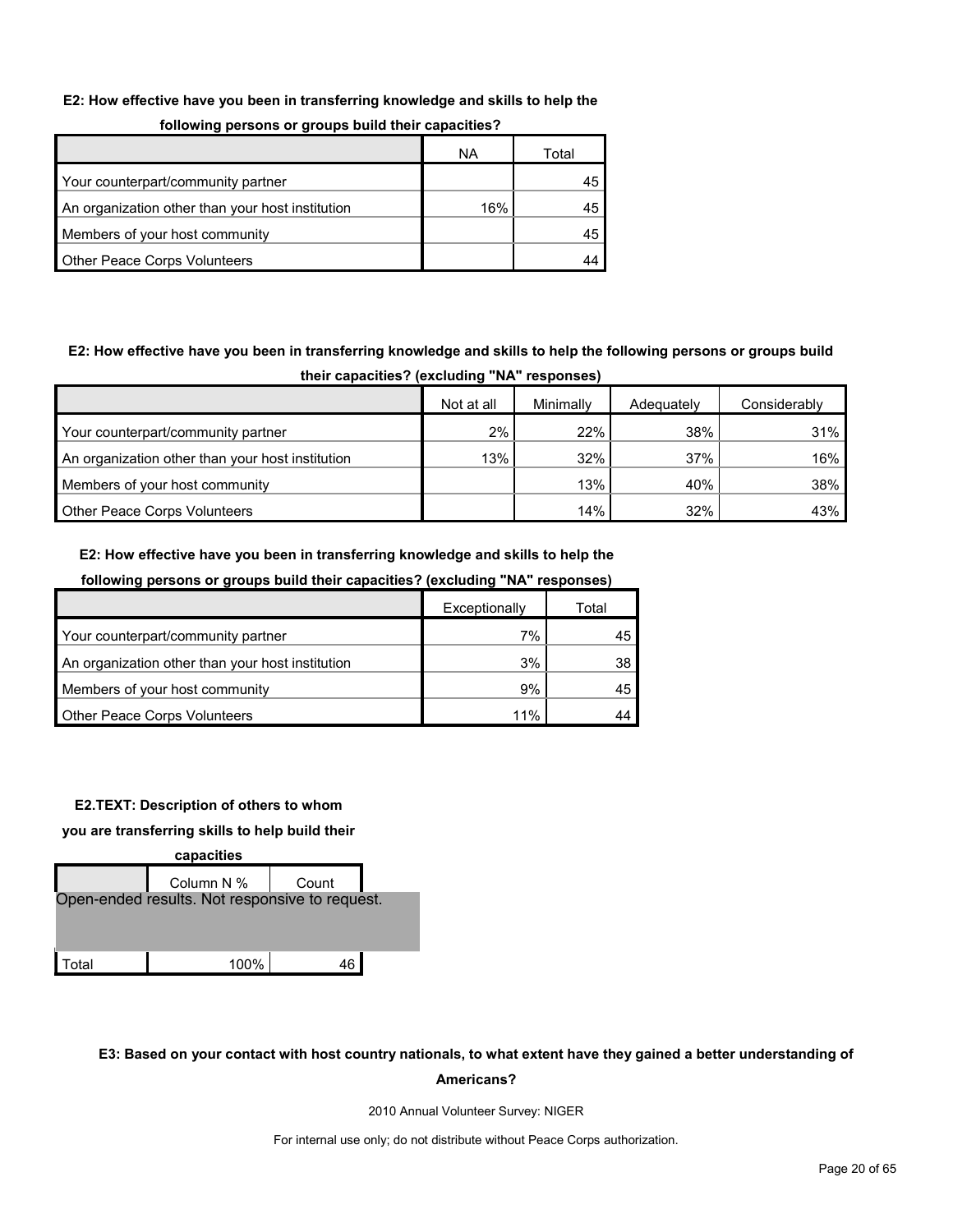|                | Not at all | Minimally | Adequately | <b>Considerably</b> | Exceptionally | Too early to tell | Total           |
|----------------|------------|-----------|------------|---------------------|---------------|-------------------|-----------------|
| E <sub>3</sub> |            |           | 18%        | 58%                 | 24%           |                   | 45 <sub>h</sub> |

# **E3: Based on your contact with host country nationals, to what extent have they gained a better**

#### **understanding of Americans? (excluding "Too early to tell" responses)**

|                | Not at all | Minimally | Adequately | Considerabl∨ | Exceptionally | Total    |
|----------------|------------|-----------|------------|--------------|---------------|----------|
| E <sub>3</sub> |            |           | 18%        | 58%          | 24%           | 45<br>≁ບ |

#### **E4: In which of the following third goal activities have you participated during your PC service? Mark all that**

|                                                       | apply.               |              |                                 |
|-------------------------------------------------------|----------------------|--------------|---------------------------------|
|                                                       | <b>PCV Responses</b> | % Doing This | <b>Total PCVs</b><br>Responding |
|                                                       |                      |              |                                 |
| Electronic updates                                    | 39                   | 85%          |                                 |
| Hard copy/paper update                                | 26                   | 57%          |                                 |
| Personal website or blog                              | 25                   | 54%          |                                 |
| Enrollment in the CWWS/CMS program                    | 21                   | 46%          |                                 |
| <b>Hosting American visitors</b>                      | 19                   | 41%          |                                 |
| Pen pal program/letter exchange                       | 14                   | 30%          |                                 |
| While on home leave, spoke at a school or community   | 10                   | 22%          |                                 |
| group                                                 |                      |              |                                 |
| Other please specify                                  | 3                    | 7%           |                                 |
| Podcasted/created a slide show or video posted online |                      | 2%           |                                 |
| Peace Corps Week activities                           |                      |              |                                 |
| Posted to PC Digital Library                          |                      |              |                                 |
| Total                                                 |                      |              | 46                              |

Percents may total to more than 100% since Volunteers were asked to "Mark all that apply."

# **E4.TEXT: Description of "others" third goal activities**

|                                                     | Column N % | Count |
|-----------------------------------------------------|------------|-------|
| l results. Not responsive to request.<br>Open-ended |            |       |

2010 Annual Volunteer Survey: NIGER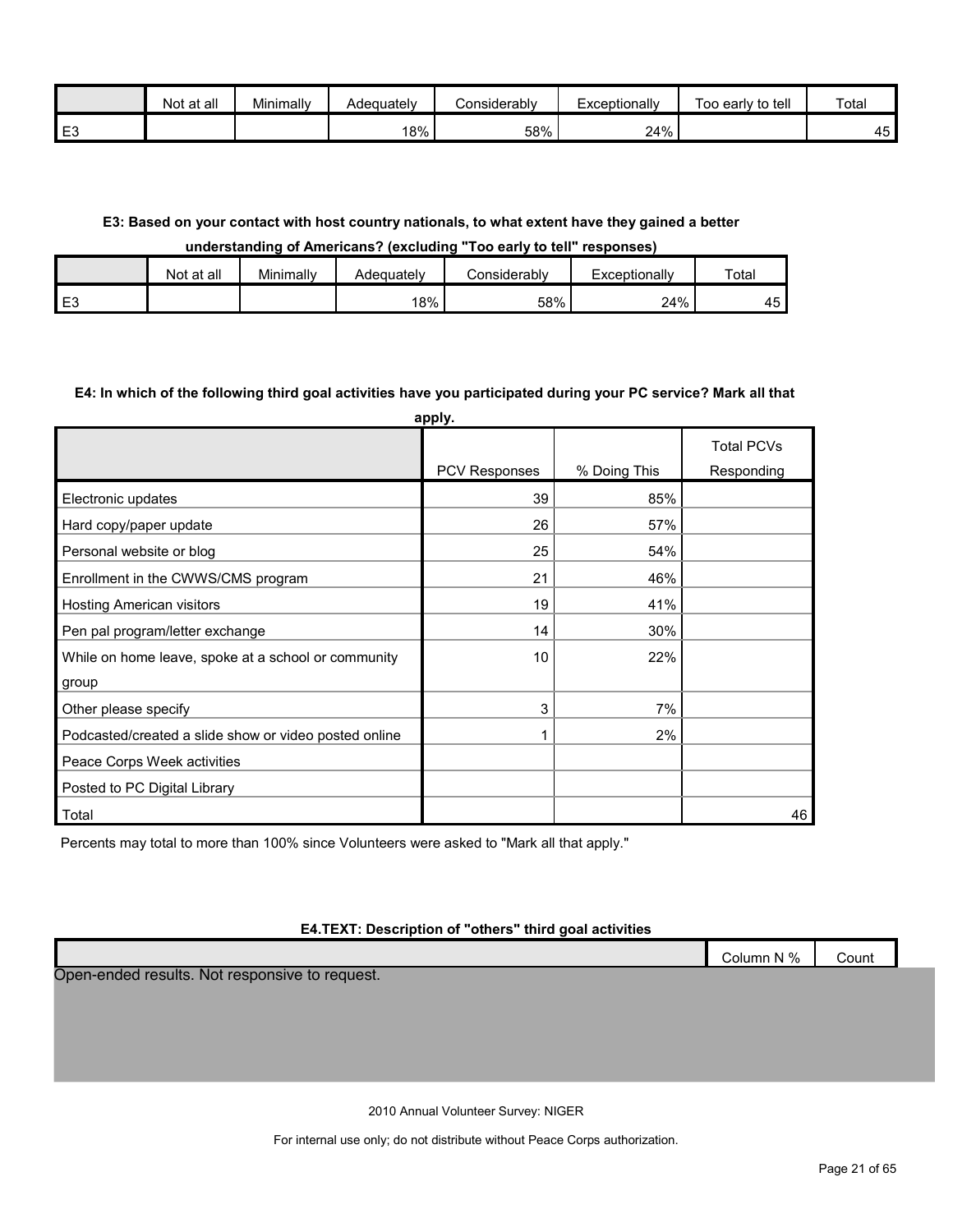| Total | $\n  0$ |  |
|-------|---------|--|

# **E4: When asked about third goal activities, Volunteer answered "No**

**involvement in third goal activities."** 

|                      |      | No third goal |       |
|----------------------|------|---------------|-------|
|                      | ΝA   | activities    | Total |
| No Goal 3 activities | 100% |               |       |

# **E5: Based on your contact with Americans, to what extent have they gained a better understanding of host country**

| nationals |  |
|-----------|--|
|           |  |
|           |  |

|    | at all<br>Not | Minimally | Adequatelv | Considerablv | Exceptionally | Too early to tell | Total       |
|----|---------------|-----------|------------|--------------|---------------|-------------------|-------------|
| E5 |               | 7% .      | 20%        | 38%          | 36%           |                   | 1 E 1<br>┱┙ |

**E5: Based on your contact with Americans, to what extent have they gained a better understanding of host** 

**country nationals? (excluding "Too early to tell" responses)**

|    | Not at all | Minimally | Adequately | Considerabl∨ | Exceptionally | Total   |
|----|------------|-----------|------------|--------------|---------------|---------|
| E5 |            | 7%        | 20%        | 38%          | 36%           | -<br>᠇֊ |

# <span id="page-21-0"></span>**F. Peace Corps Support**

This section reports Volunteers' satisfaction with in-country Peace Corps staff support and how the Volunteers communicate with the post.

# **F1: How prepared for your arrival were the host people with whom you would be working?**

|      | ∶at all<br>Not | Minimally | Adequatelv | Considerably | Exceptionally | Total   |
|------|----------------|-----------|------------|--------------|---------------|---------|
| l F1 | 9%             | $7\%$     | $1\%$      | 26%          | 7%.           | 4F<br>_ |

#### **F2: To what extent is your CD aware of Volunteer issues and concerns through interactions with PCVs?**

|          | Not at all | Minimally | Adequatelv  | <i>C</i> onsiderabl∨ | Exceptionally | Total |
|----------|------------|-----------|-------------|----------------------|---------------|-------|
| $\Gamma$ | 2%         | 20%       | $7\%$<br>41 | 27%                  | 4%            | 45    |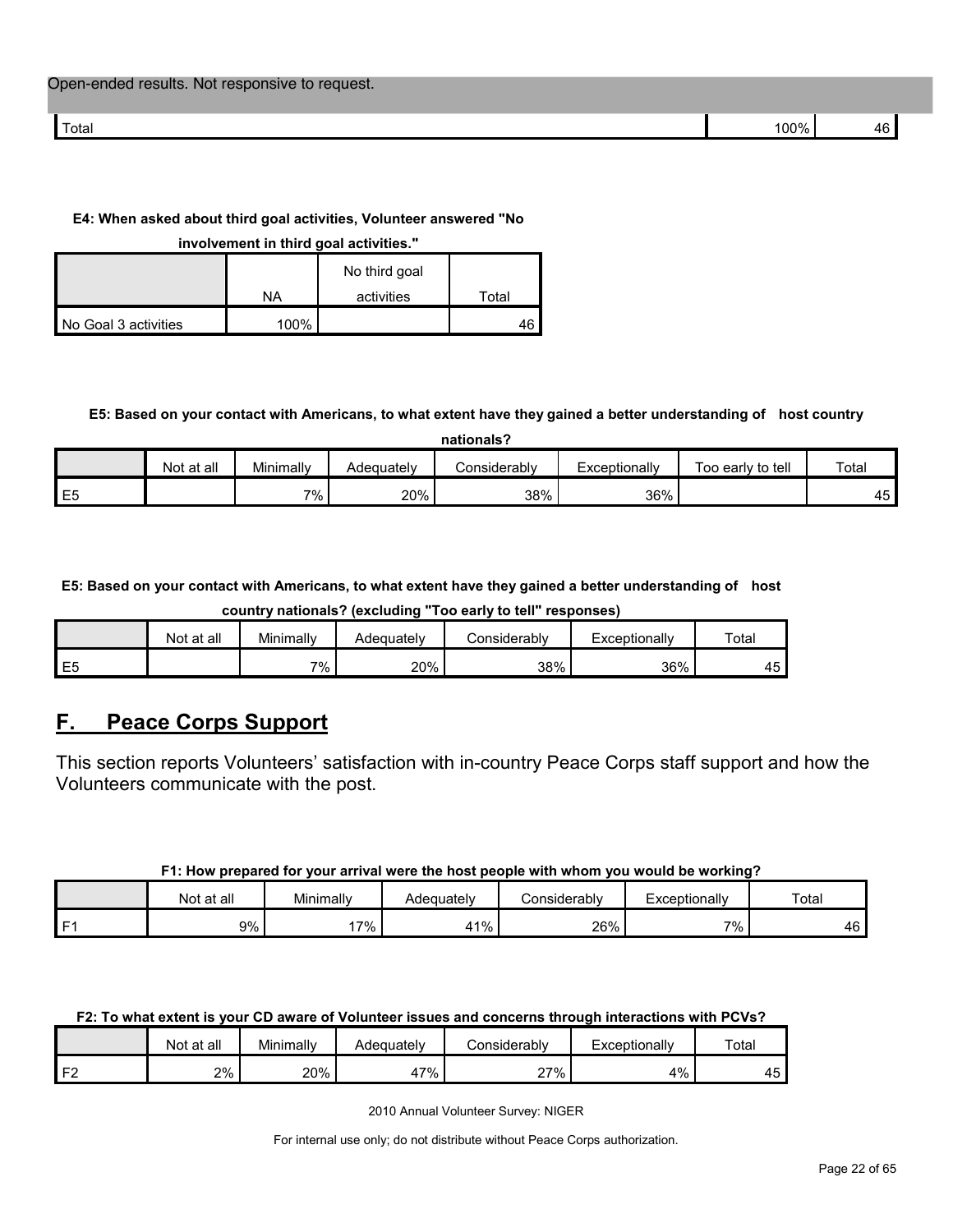**F3: How satisfied are you with the health care you received from your PCMO(s)?**

|              | Not at all | Minimally | Adequately | شionsiderably | Exceptionally | Used<br>Not | Total |
|--------------|------------|-----------|------------|---------------|---------------|-------------|-------|
| $\mathbf{r}$ |            | 9%        | 28%        | 30%           | 30%           | 2%          | 46    |

# **F3: How satisfied are you with the health care you received from your PCMO(s)?(excluding "Not used"**

| oonse<br>s |
|------------|
|------------|

|                | Not at all | Minimally | Adequatelv | <i>C</i> onsiderabl∨ | Exceptionally | Totai    |
|----------------|------------|-----------|------------|----------------------|---------------|----------|
| F <sub>3</sub> |            | 9%        | 29%        | 31%                  | 31%           | 4F<br>᠇◡ |

# **F4: How satisfied are you with the following support provided by in-country PC staff?**

|                             | Not at all | Minimally | Adequately | Considerably | Exceptionally | NA | Total |
|-----------------------------|------------|-----------|------------|--------------|---------------|----|-------|
| Administrative/logistical   | 4%         | 31%       | 44%        | 16%          | 4%            |    | 45    |
| Cross-cultural              |            | 4%        | 29%        | 47%          | 20%           |    | 45    |
| Emotional                   |            | 33%       | 29%        | 22%          | 11%           | 4% | 45    |
| Feedback on my work reports | 16%        | 36%       | 38%        | 4%           | 4%            | 2% | 45    |
| Job assignment              | 4%         | 31%       | 42%        | 16%          | 7%            |    | 45    |
| Language learning           |            | 4%        | 22%        | 44%          | 29%           |    | 45    |
| Medical                     |            | 4%        | 27%        | 44%          | 24%           |    | 45    |
| Safety and security         | 2%         | 4%        | 27%        | 56%          | 11%           |    | 45    |
| Site selection/preparation  | 11%        | 29%       | 40%        | 9%           | 11%           |    | 45    |
| <b>Technical skills</b>     | 4%         | 33%       | 40%        | 13%          | 9%            |    | 45    |

# **F4: How satisfied are you with the following support provided by in-country PC staff? (excluding "NA" responses)**

|                             | Not at all | Minimally | Adequately | Considerably | Exceptionally | Total |
|-----------------------------|------------|-----------|------------|--------------|---------------|-------|
| Administrative/logistical   | 4%         | 31%       | 44%        | 16%          | 4%            | 45    |
| Cross-cultural              |            | 4%        | 29%        | 47%          | 20%           | 45    |
| Emotional                   |            | 35%       | 30%        | 23%          | 12%           | 43    |
| Feedback on my work reports | 16%        | 36%       | 39%        | 5%           | 5%            | 44    |
| Job assignment              | 4%         | 31%       | 42%        | 16%          | 7%            | 45    |
| Language learning           |            | 4%        | 22%        | 44%          | 29%           | 45    |
| Medical                     |            | 4%        | 27%        | 44%          | 24%           | 45    |

2010 Annual Volunteer Survey: NIGER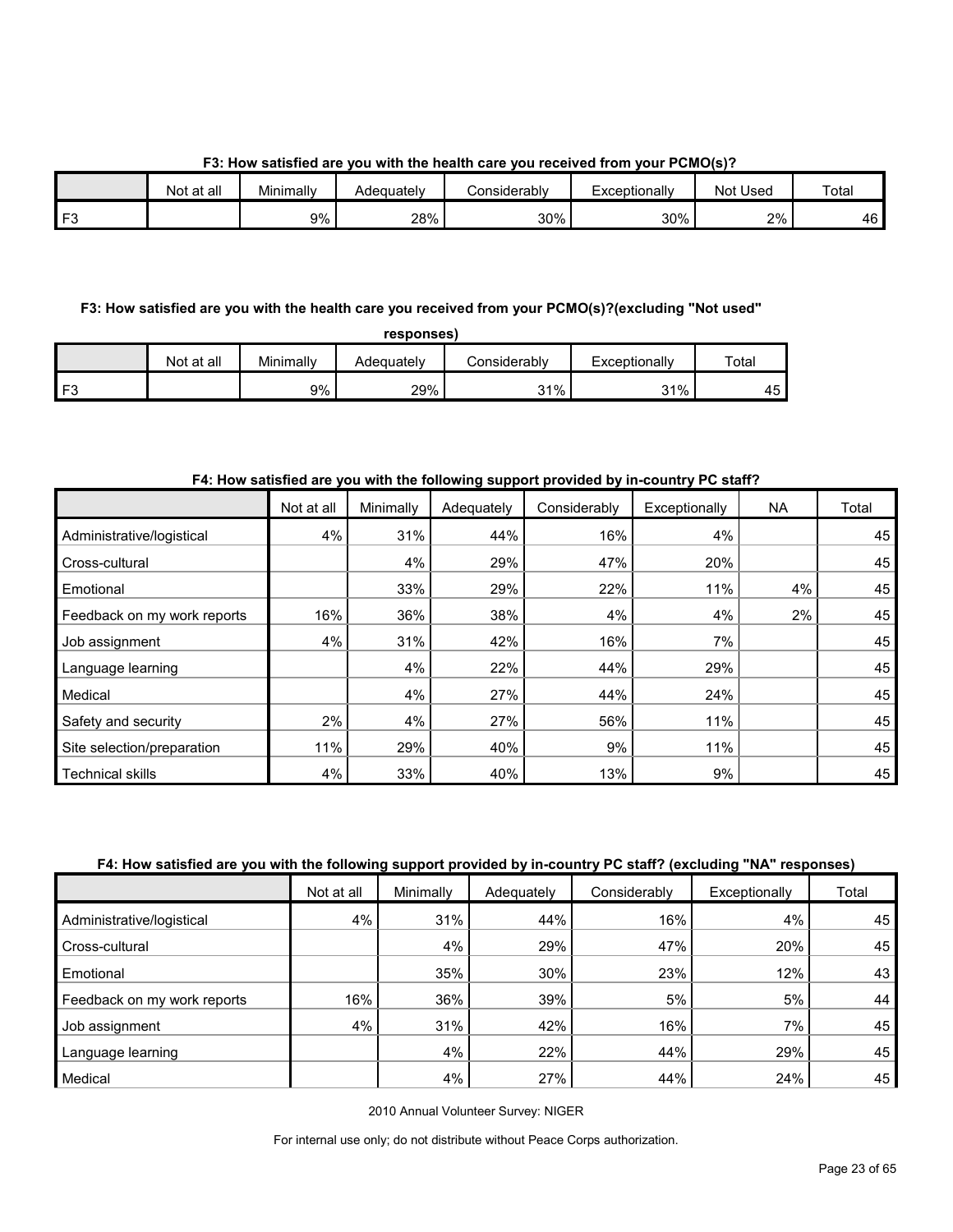| Safety and security        | 2%  | 4%  | 27% | 56% | 11% | 45 |
|----------------------------|-----|-----|-----|-----|-----|----|
| Site selection/preparation | 11% | 29% | 40% | 9%  | 11% | 45 |
| <b>Technical skills</b>    | 4%  | 33% | 40% | 13% | 9%  | 45 |

**F5: What level of PC support have you received to help cope with stress from issues such as HIV/AIDS, food insecurity, etc. in your community? (Including PCVs w/no need for support)**

|    | No support | Minimal support | Adequate<br>support | Considerable<br>support | Exceptional<br>support | NA.<br>have no<br>need for support | Total |
|----|------------|-----------------|---------------------|-------------------------|------------------------|------------------------------------|-------|
| F5 | 13%        | 33%             | 27%                 | 11%                     | 2%                     | 13%                                | 45    |

# **F5: What level of PC support have you received to help cope with stress from issues such as HIV/AIDS, food insecurity,**

|  | etc. in your community? (excluding "NA/No need for support" responses) |  |  |  |  |  |  |  |  |
|--|------------------------------------------------------------------------|--|--|--|--|--|--|--|--|
|--|------------------------------------------------------------------------|--|--|--|--|--|--|--|--|

|    |            |                 |                  | Considerable<br>Exceptional |         |       |
|----|------------|-----------------|------------------|-----------------------------|---------|-------|
|    | No support | Minimal support | Adequate support | support                     | support | Total |
| F5 | 15%        | 38%             | 31%              | 13%                         | 3%      | 39 I  |

# **F6a: How would you rate your interaction with the Country Director (CD)**

#### **in terms of the following?**

|                          | Inadequate | Adequate | Total |
|--------------------------|------------|----------|-------|
| <b>CD Responsiveness</b> | 20%        | 80%      | 45    |
| CD Informative content   | 16%        | 84%      | 43    |
| CD Comfort level         | 13%        | 87%      | 45    |
| <b>CD Site visits</b>    | 59%        | 41%      | 44    |

# **F6b: How would you rate your interaction with the PTO in terms of --?**

|                                | Inadequate | Adequate | Total |
|--------------------------------|------------|----------|-------|
| <b>PTO Responsiveness</b>      | 27%        | 73%      |       |
| <b>PTO</b> Informative content | 33%        | 67%      | 43    |
| <b>PTO Comfort level</b>       | 24%        | 76%      | 45    |
| <b>PTO Site visits</b>         | 55%        | 45%      |       |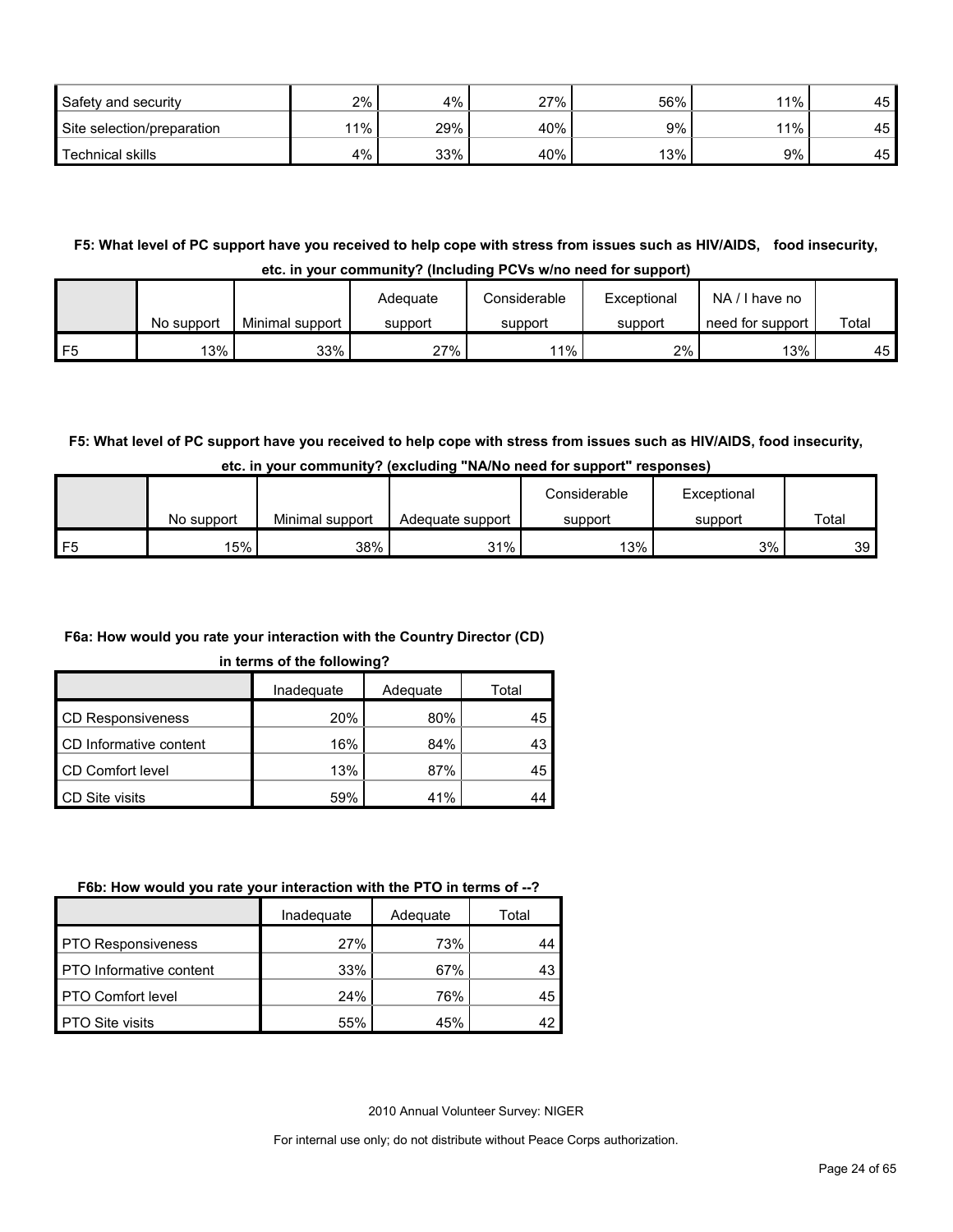#### **F6c: How would you rate your interaction with the APCD/Program Manager in**

| terms of $-2$                 |            |          |       |  |  |  |  |
|-------------------------------|------------|----------|-------|--|--|--|--|
|                               | Inadequate | Adequate | Total |  |  |  |  |
| <b>APCD/PM Responsiveness</b> | 31%        | 69%      | 45    |  |  |  |  |
| APCD/PM Informative content   | 36%        | 64%      | 44    |  |  |  |  |
| APCD/PM Comfort level         | 16%        | 84%      | 45    |  |  |  |  |
| APCD/PM Site visits           | 39%        | 61%      | 44    |  |  |  |  |

# **F6d: How would you rate your interaction with the PCMO in terms of --?**

|                                 | Inadeguate | Adequate | Total |
|---------------------------------|------------|----------|-------|
| <b>PCMO Responsiveness</b>      | 7%         | 93%      | 44    |
| <b>PCMO</b> Informative content | 7%         | 93%      | 43    |
| <b>PCMO Comfort level</b>       | 11%        | 89%      | 44    |
| <b>PCMO Site visits</b>         | 24%        | 76%      | 47    |

# **F6e: How would you rate your interaction with the Safety and Security**

**Coordinator (SSC) in terms of --?**

|                           | Inadequate | Adequate | Total |
|---------------------------|------------|----------|-------|
| <b>SSC Responsiveness</b> | 11%        | 89%      | 45    |
| SSC Informative content   | 14%        | 86%      | 44    |
| SSC Comfort level         | 7%         | 93%      | 44    |
| <b>SSC Site visits</b>    | 34%        | 66%      | 44    |

# **F6f: How would you rate your interaction with the Training Manager in terms**

|                              | of $-2$    |          |       |
|------------------------------|------------|----------|-------|
|                              | Inadequate | Adequate | Total |
| <b>TrMngr Responsiveness</b> | 4%         | 96%      | 45    |
| TrMngr Informative content   | 2%         | 98%      | 43    |
| <b>TrMngr Comfort level</b>  | 4%         | 96%      | 45    |
| <b>TrMngr Site visits</b>    | 39%        | 61%      | 44    |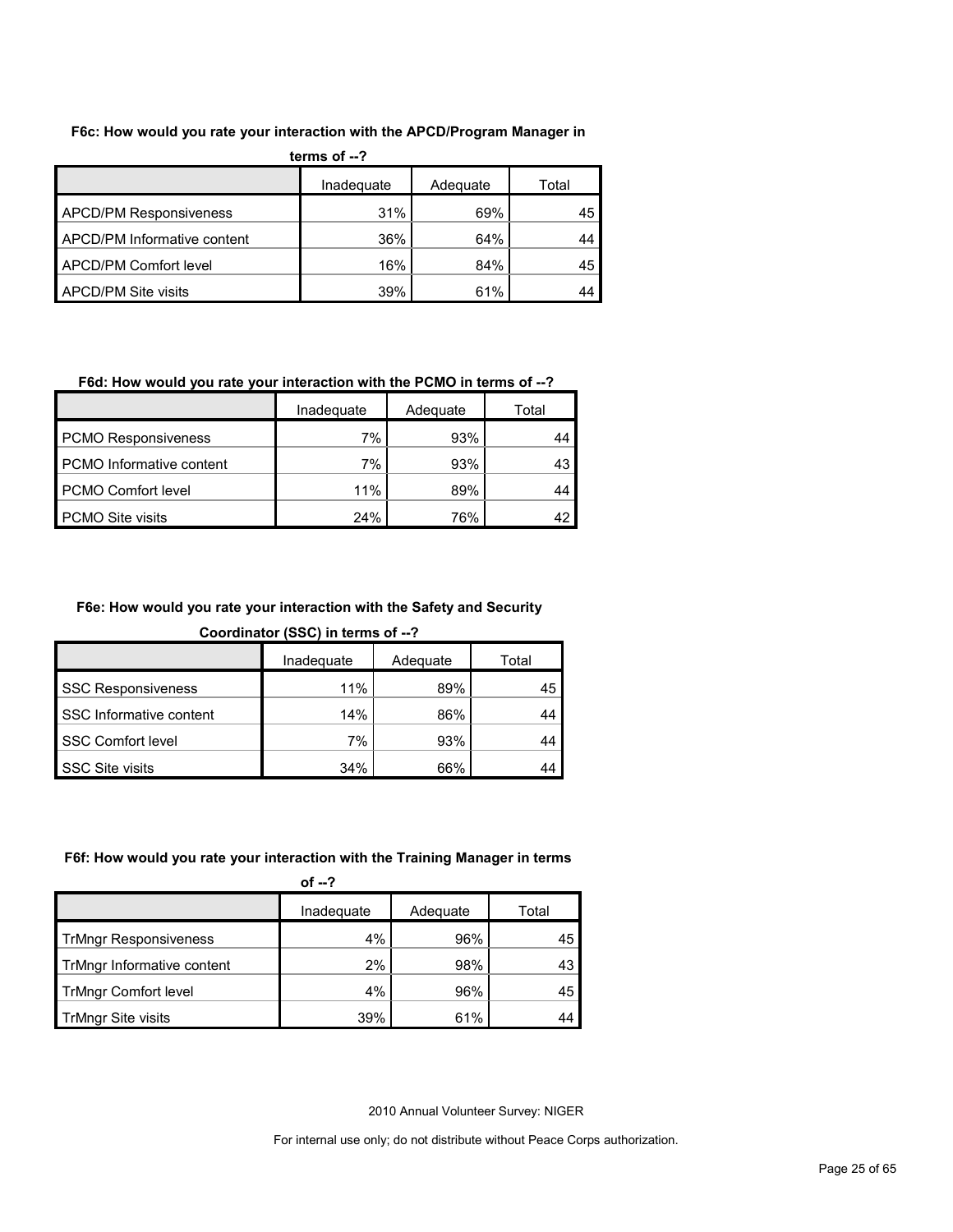#### **F6g: How would you rate your interaction with administrative staff in terms**

|                             | of $-?$    |          |       |
|-----------------------------|------------|----------|-------|
|                             | Inadequate | Adequate | Total |
| <b>Admin Responsiveness</b> | 30%        | 70%      | 44    |
| Admin Informative content   | 28%        | 72%      | 43    |
| Admin Comfort level         | 23%        | 77%      | 44    |
| Admin Site visits           | 40%        | 60%      | 43    |

#### **F7: What is the best method for you to communicate with your Peace**

| <b>Corps office?</b>               |         |                |  |  |  |  |
|------------------------------------|---------|----------------|--|--|--|--|
|                                    | Percent | Number         |  |  |  |  |
| Cell phone                         | 62%     | 28             |  |  |  |  |
| Text messaging (SMS)               | 27%     | 12             |  |  |  |  |
| In-person visits                   | 7%      | 3              |  |  |  |  |
| Email                              | 4%      | $\overline{2}$ |  |  |  |  |
| Other: Please specify below        |         |                |  |  |  |  |
| Telephone not at residence or work |         |                |  |  |  |  |
| Telephone at residence or work     |         |                |  |  |  |  |
| Letters/postal service             |         |                |  |  |  |  |
| Fax                                |         |                |  |  |  |  |
| Total                              | 100%    | 45             |  |  |  |  |

#### **F7.OTHER: Description of "other" best**

**method to communicate with post**

|       | <b>PERCENT</b> | <b>NUMBER</b> |
|-------|----------------|---------------|
|       | 100%           | 46            |
| Total | 100%           | 46            |

**F8: In general, how do you rate the effectiveness of your communication resources for contacting your** 

| PC staff in-country? |               |      |          |           |                |             |  |
|----------------------|---------------|------|----------|-----------|----------------|-------------|--|
|                      | Not effective | Poor | Adeauate | Effective | Very effective | $\tau$ otal |  |
| F8                   | 7%            | 27%  | 38%      | 29%       |                | 45          |  |

2010 Annual Volunteer Survey: NIGER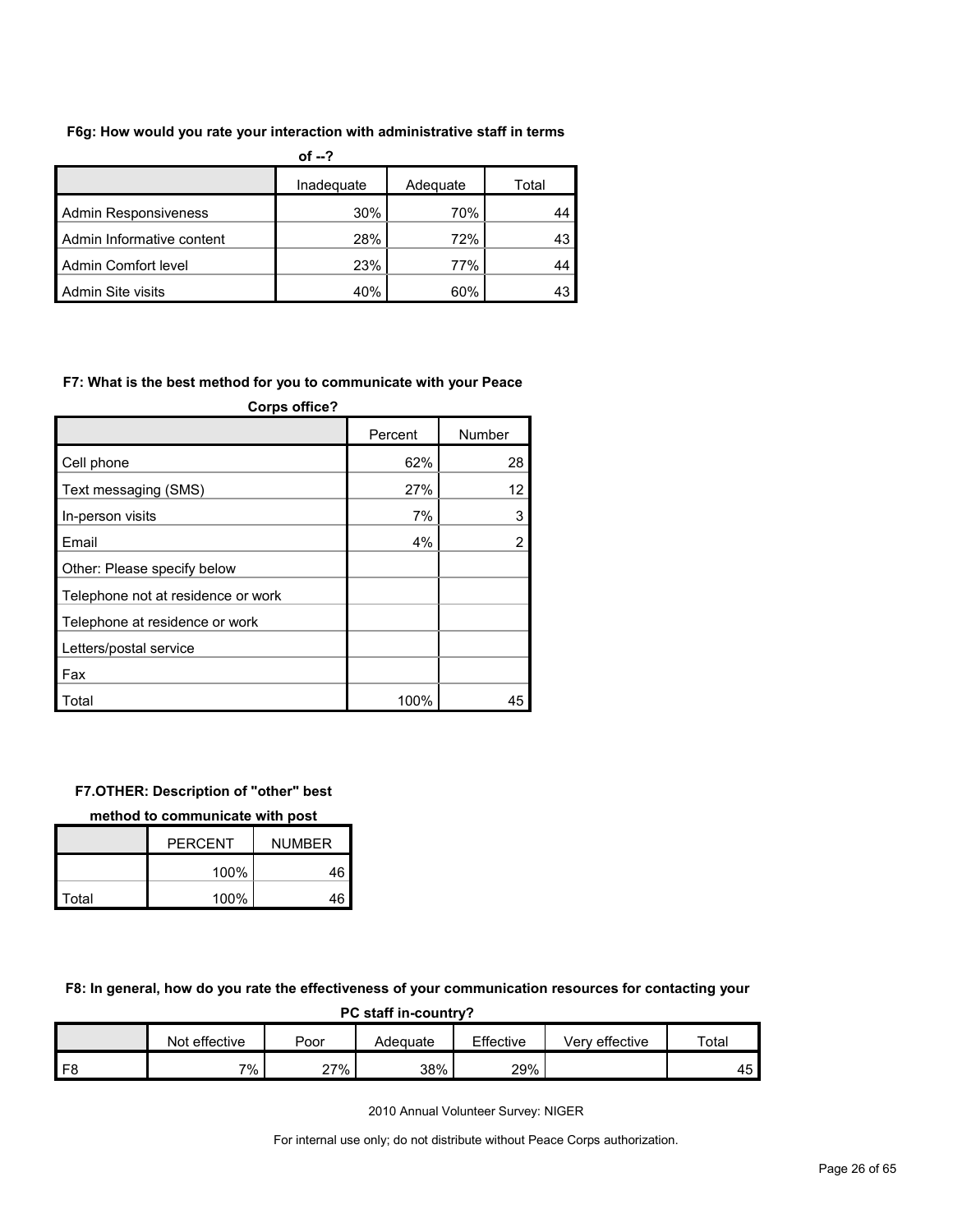# <span id="page-26-0"></span>**G. Your Safety and Security**

This section reports on how safe Volunteers feel. Volunteers' experiences with various types of insensitive remarks or behaviors, harassment or discrimination, and crime are summarized, as well as whether harassment and crime events were reported to Peace Corps.

|                                    | Not at All Safe | Often Unsafe | Adequately Safe | Usually Safe | Verv Safe | Total |
|------------------------------------|-----------------|--------------|-----------------|--------------|-----------|-------|
| Where you live                     |                 | 7%           | 13%             | 22%          | 59%       | 46    |
| Where you work                     |                 |              | 9%              | 17%          | 74%       | 46    |
| When you travel in-country         | 4%              | 7%           | 26%             | 37%          | 26%       | 46    |
| City where main Peace Corps office |                 | 11%          | 33%             | 43%          | 13%       | 46    |
| is located                         |                 |              |                 |              |           |       |

#### **G1: How safe do you feel...?**

**G2: Have you encountered insensitive comments or behavior toward you based on your race, ethnicity, age, gender, or sexual orientation from any of the following sources?**

|                         | Yes | No  | <b>NA</b> | Total |
|-------------------------|-----|-----|-----------|-------|
| Host/home stay family   | 11% | 80% | 9%        | 45    |
| Community members       | 56% | 44% |           | 45    |
| <b>Other Volunteers</b> | 16% | 84% |           | 45    |
| PC in-country staff     | 11% | 89% |           | 45    |
| Other                   | 24% | 24% | 52%       | 25    |

**G2: Have you encountered insensitive comments or behavior toward you based on your race, ethnicity, age, gender, or sexual orientation from any of** 

| - -                     |     |     |       |
|-------------------------|-----|-----|-------|
|                         | Yes | No  | Total |
| Host/home stay family   | 12% | 88% |       |
| Community members       | 56% | 44% | 45    |
| <b>Other Volunteers</b> | 16% | 84% | 45    |
| PC in-country staff     | 11% | 89% | 45    |

**the following sources? (excluding "NA" responses)**

2010 Annual Volunteer Survey: NIGER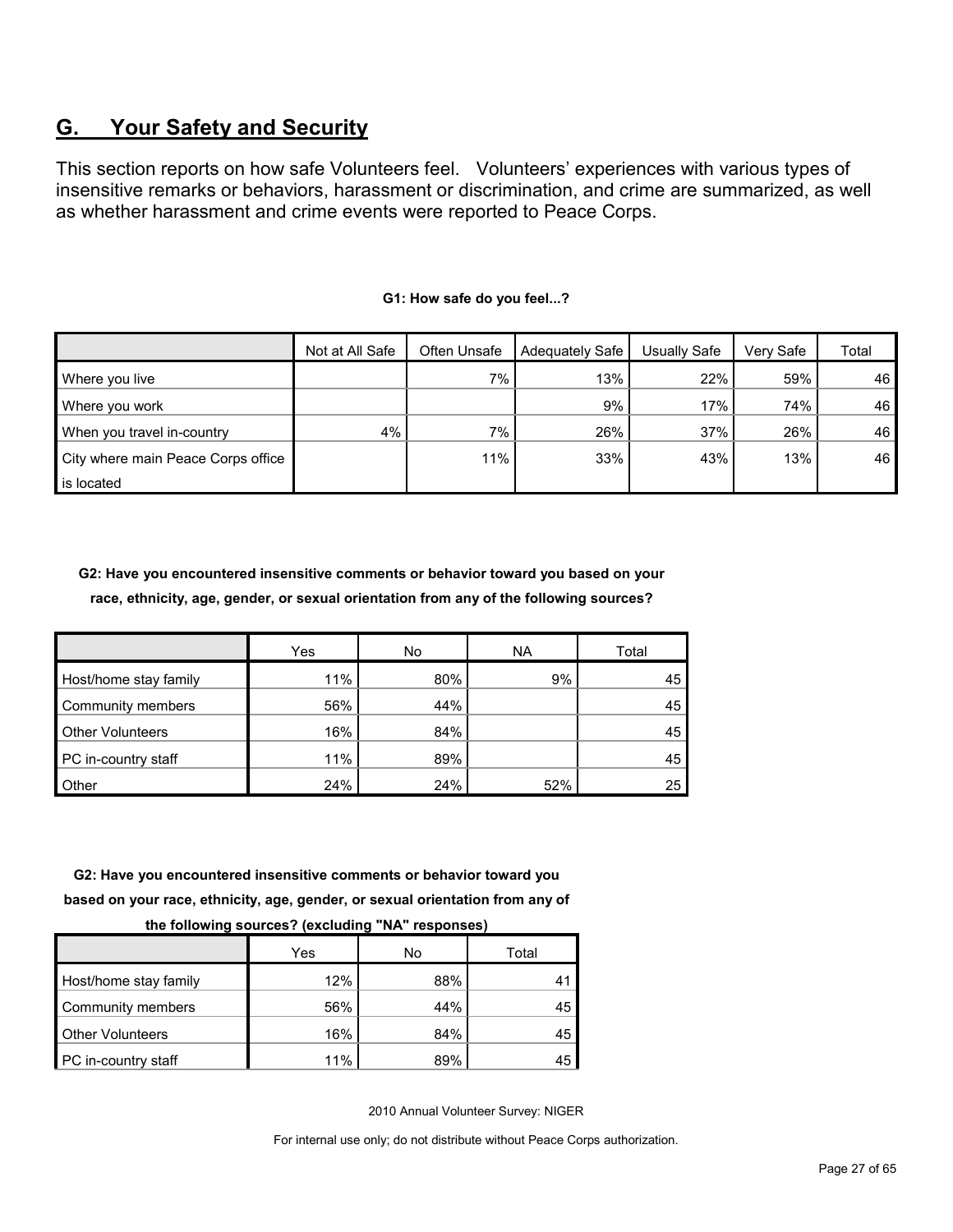**G2: Have you encountered insensitive comments or behavior toward you** 

**based on your race, ethnicity, age, gender, or sexual orientation from any of** 

|                         | Yes | No  | Total |
|-------------------------|-----|-----|-------|
| Host/home stay family   | 12% | 88% | 41    |
| Community members       | 56% | 44% | 45    |
| <b>Other Volunteers</b> | 16% | 84% | 45    |
| PC in-country staff     | 11% | 89% | 45    |
| Other                   | 50% | 50% |       |

#### **the following sources? (excluding "NA" responses)**

### **G2.OTHER: Description of "other" sources of insensitive comments/behavior**

|                                                | <b>PERCENT</b> | <b>NUMBER</b> |  |
|------------------------------------------------|----------------|---------------|--|
| Open-ended results. Not responsive to request. |                |               |  |

| Total | 100% | . . |  |
|-------|------|-----|--|
|       |      |     |  |

NOTE: See Open-Ended Responses Report for comments Volunteers wrote in response to Question G3 to explain their harassment/discrimination answers.

#### **G3: Please indicate the number of times you experienced the following types of discrimination/harassment: PERCENTAGES**

|                              | None | Once | 2-5 times | 6-10 times | 11-25 times | 26+ times | Total |
|------------------------------|------|------|-----------|------------|-------------|-----------|-------|
| Age H/D                      | 81%  |      | 3%        |            | 10%         | 6%        | 31    |
| Anti-American H/D            | 71%  | 3%   | 24%       |            | 3%          |           | 34    |
| Disability H/D               | 94%  | 3%   | 3%        |            |             |           | 32    |
| Gender H/D                   | 41%  | 3%   |           | 9%         | 12%         | 35%       | 34    |
| Racial/color H/D             | 68%  |      |           | 6%         |             | 26%       | 34    |
| Religious H/D                | 51%  | 6%   | 14%       | 3%         | 3%          | 23%       | 35    |
| Sexual orientation H/D       | 94%  |      |           | 3%         |             | 3%        | 34    |
| Sexual harassment (physical) | 77%  | 11%  | 11%       |            |             |           | 35    |
| Sexual harassment (verbal)   | 50%  | 3%   | 19%       | 6%         | 6%          | 17%       | 36    |

2010 Annual Volunteer Survey: NIGER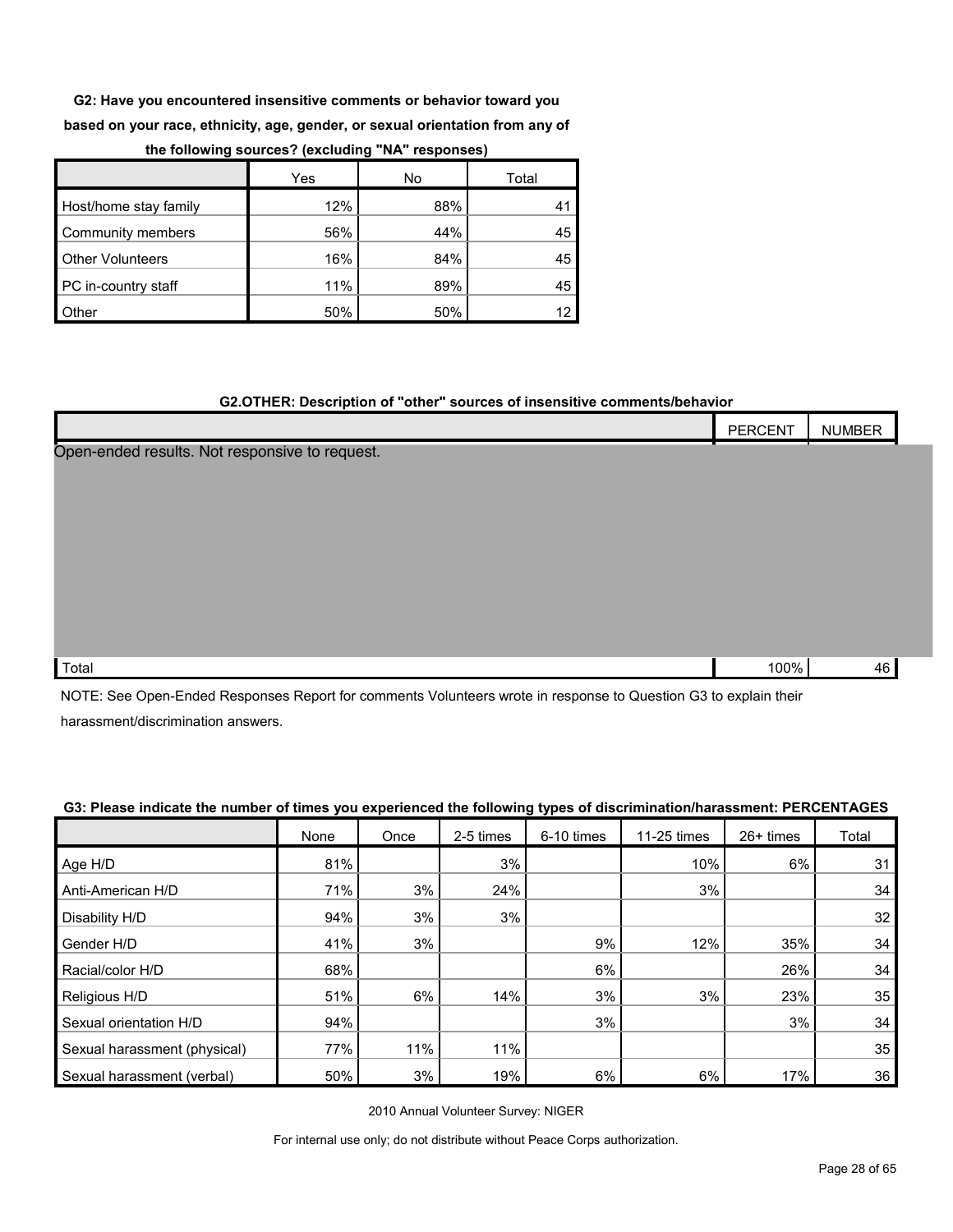|                              | None            | Once | 2-5 times | 6-10 times | 11-25 times | $26+$ times | Total |
|------------------------------|-----------------|------|-----------|------------|-------------|-------------|-------|
| Age H/D                      | 25              |      |           |            | 3           |             | 31    |
| Anti-American H/D            | 24              |      | 8         |            |             |             | 34    |
| Disability H/D               | 30 <sub>1</sub> |      |           |            |             |             | 32    |
| Gender H/D                   | 14              |      |           |            |             | 12          | 34    |
| Racial/color H/D             | 23              |      |           |            |             | 9           | 34    |
| Religious H/D                | 18              |      | 5         |            |             | 8           | 35    |
| Sexual orientation H/D       | 32              |      |           |            |             |             | 34    |
| Sexual harassment (physical) | 27              |      | $\Delta$  |            |             |             | 35    |
| Sexual harassment (verbal)   | 18              |      |           |            |             | 6           | 36    |

### **G3: Please indicate the number of times you experienced the following types of discrimination/harassment: NUMBERS**

# **G3: Volunteers experiencing AGE discrimination/harassment: Events by Number of Reports to PC**

|         |             | Reported Age H/D |      |           |            |             |           |       |
|---------|-------------|------------------|------|-----------|------------|-------------|-----------|-------|
|         |             | Never            | Once | 2-5 times | 6-10 times | 11-25 times | 26+ times | Total |
| Age H/D | Once        |                  |      |           |            |             |           |       |
|         | 2-5 times   |                  |      |           |            |             |           |       |
|         | 6-10 times  |                  |      |           |            |             |           |       |
|         | 11-25 times | 3                |      |           |            |             |           | 3     |
|         | 26+ times   | ◠<br>$\epsilon$  |      |           |            |             |           |       |
|         | Total       | 6                |      |           |            |             |           | 6     |

NOTE: Some PCVs provided the number of events without answering how many times they reported the event/s.

#### **G3: Volunteers experiencing AGE discrimination/harassment: Events by Person Responsible**

|         |             | . .         |             |                             | .           |                   |
|---------|-------------|-------------|-------------|-----------------------------|-------------|-------------------|
|         |             |             | Someone you | Counterpart,<br>supervisor, | Peace Corps |                   |
|         |             | Stranger    | know        | co-worker                   | Volunteer   | Peace Corps staff |
|         |             | Responsible | Responsible | Responsible                 | Responsible | Responsible       |
| Age H/D | Once        |             |             |                             |             |                   |
|         | 2-5 times   |             |             |                             |             |                   |
|         | 6-10 times  |             |             |                             |             |                   |
|         | 11-25 times | 3           | 3.          |                             |             |                   |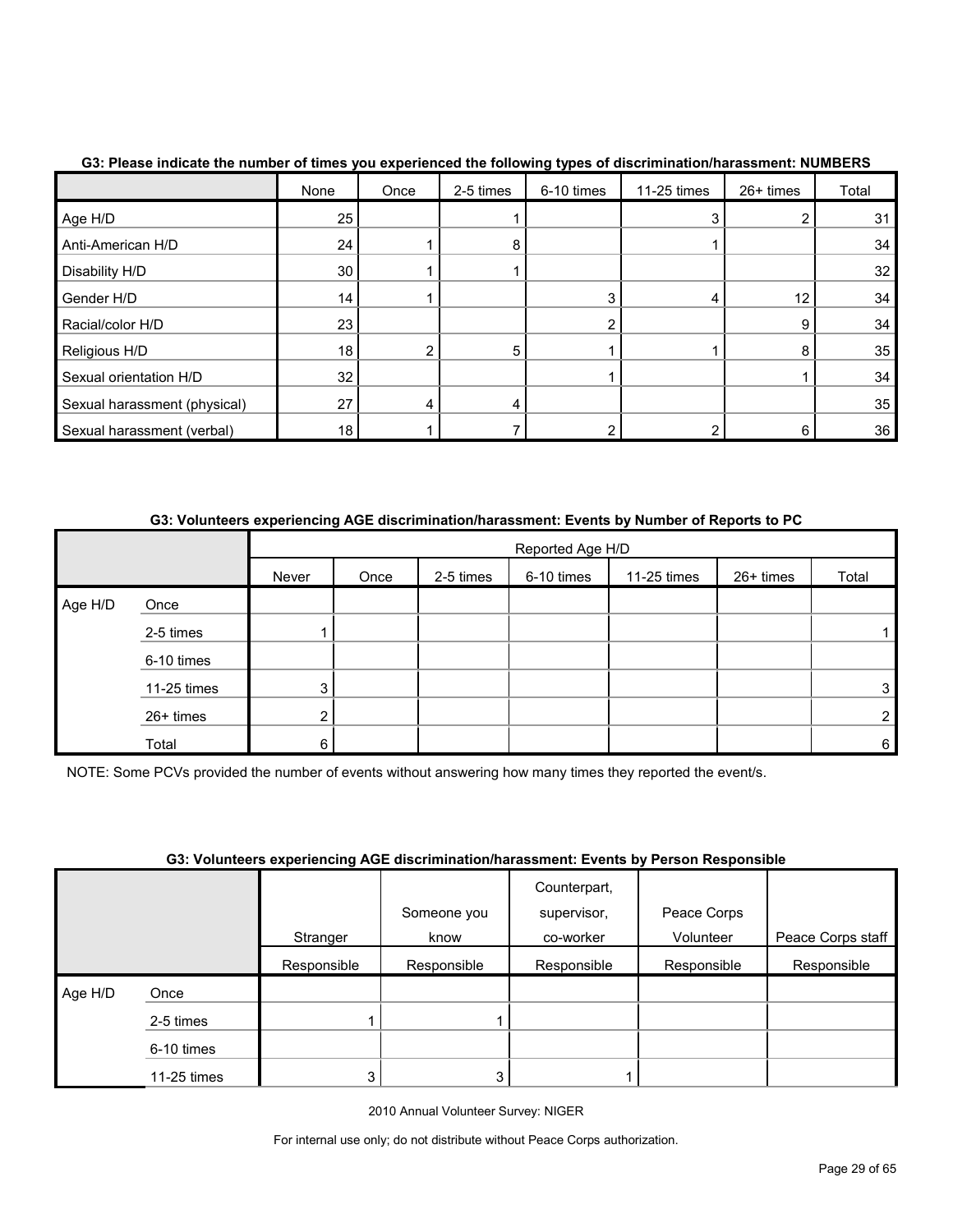| 26+ times  |  |  |  |
|------------|--|--|--|
| Total PCVs |  |  |  |

#### **G3: Volunteers experiencing AGE discrimination/harassment:**

| <b>Events by Person Responsible</b> |                   |                               |             |  |  |  |  |
|-------------------------------------|-------------------|-------------------------------|-------------|--|--|--|--|
|                                     |                   | Host country family<br>member | Other       |  |  |  |  |
|                                     |                   | Responsible                   | Responsible |  |  |  |  |
| Age H/D                             | Once              |                               |             |  |  |  |  |
|                                     | 2-5 times         |                               |             |  |  |  |  |
|                                     | 6-10 times        |                               |             |  |  |  |  |
|                                     | 11-25 times       | 2                             |             |  |  |  |  |
|                                     | $26+$ times       |                               |             |  |  |  |  |
|                                     | <b>Total PCVs</b> | 2                             |             |  |  |  |  |

NOTE: Some PCVs provided the number of events without answering who was responsible.

# **G3: Volunteers experiencing ANTI-AMERICAN discrimination/harassment: Events by Number of Reports to PC**

|                   |             |       | Reported Anti-American H/D |           |            |             |           |       |  |
|-------------------|-------------|-------|----------------------------|-----------|------------|-------------|-----------|-------|--|
|                   |             | Never | Once                       | 2-5 times | 6-10 times | 11-25 times | 26+ times | Total |  |
| Anti-American H/D | Once        |       |                            |           |            |             |           |       |  |
|                   | 2-5 times   | 6     |                            |           |            |             |           | 6     |  |
|                   | 6-10 times  |       |                            |           |            |             |           |       |  |
|                   | 11-25 times |       |                            |           |            |             |           |       |  |
|                   | 26+ times   |       |                            |           |            |             |           |       |  |
|                   | Total       |       |                            |           |            |             |           | 8     |  |

NOTE: Some PCVs provided the number of events without answering how many times they reported the event/s.

#### **G3: Volunteers experiencing ANTI-AMERICAN discrimination/harassment: Events by Person Responsible**

|             |             | Counterpart. |             |             |
|-------------|-------------|--------------|-------------|-------------|
|             | Someone you | supervisor.  | Peace Corps | Peace Corps |
| Stranger    | know        | co-worker    | Volunteer   | staff       |
| Responsible | Responsible | Responsible  | Responsible | Responsible |

2010 Annual Volunteer Survey: NIGER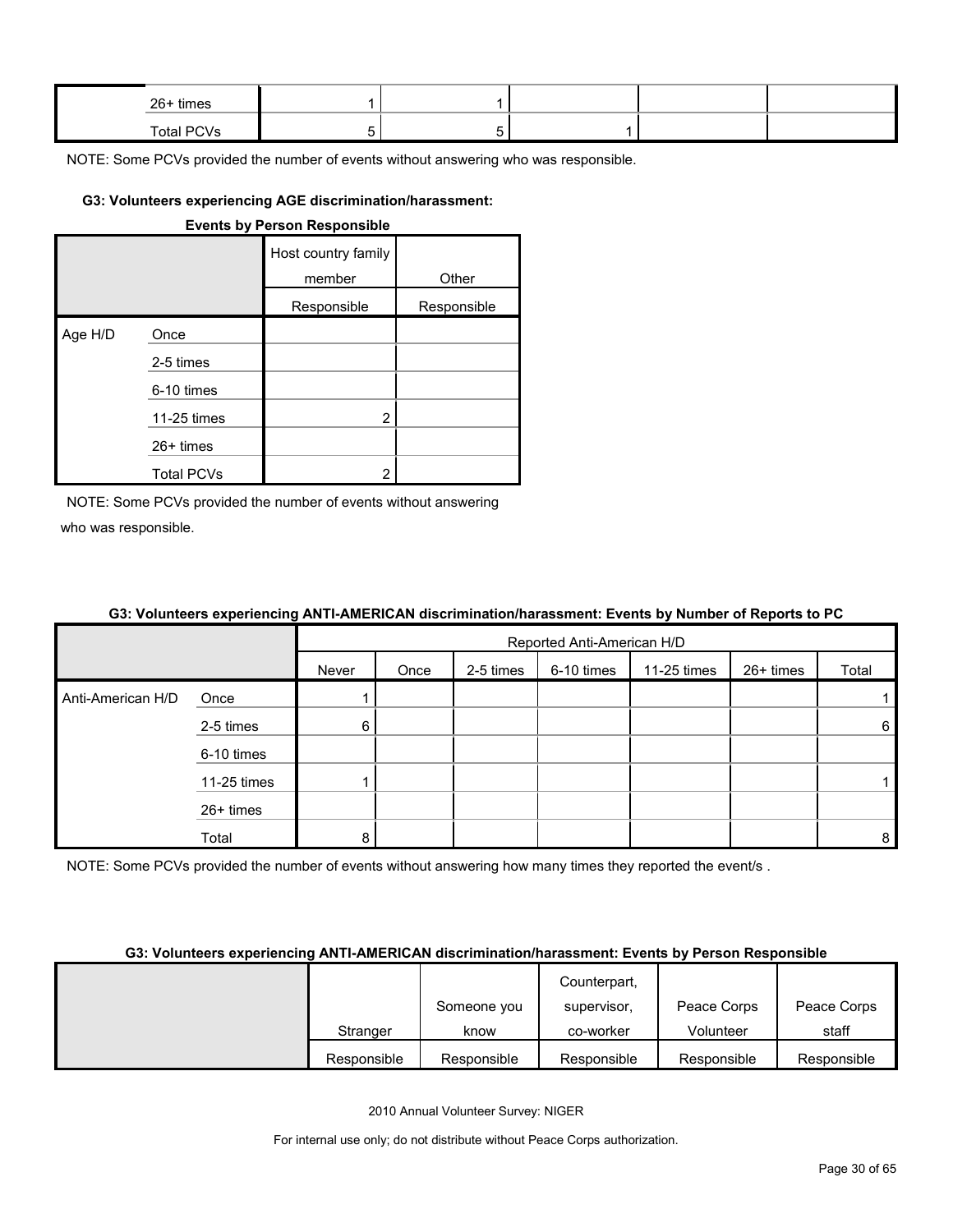| Anti-American H/D | Once              |  |  |  |
|-------------------|-------------------|--|--|--|
|                   | 2-5 times         |  |  |  |
|                   | 6-10 times        |  |  |  |
|                   | 11-25 times       |  |  |  |
|                   | 26+ times         |  |  |  |
|                   | <b>Total PCVs</b> |  |  |  |

#### **G3: Volunteers experiencing ANTI-AMERICAN discrimination/harassment:**

#### **Events by Person Responsible**

|                   |                   | Host country family<br>member | Other       |
|-------------------|-------------------|-------------------------------|-------------|
|                   |                   | Responsible                   | Responsible |
| Anti-American H/D | Once              |                               |             |
|                   | 2-5 times         |                               |             |
|                   | 6-10 times        |                               |             |
|                   | 11-25 times       |                               |             |
|                   | $26+$ times       |                               |             |
|                   | <b>Total PCVs</b> |                               |             |

NOTE: Some PCVs provided the number of events without answering who was responsible.

#### **G3: Volunteers experiencing DISABILITY discrimination/harassment: Events by Number of Reports to PC**

|                |             |       | Reported Disability H/D |           |            |             |           |                |
|----------------|-------------|-------|-------------------------|-----------|------------|-------------|-----------|----------------|
|                |             | Never | Once                    | 2-5 times | 6-10 times | 11-25 times | 26+ times | Total          |
| Disability H/D | Once        |       |                         |           |            |             |           |                |
|                | 2-5 times   |       |                         |           |            |             |           |                |
|                | 6-10 times  |       |                         |           |            |             |           |                |
|                | 11-25 times |       |                         |           |            |             |           |                |
|                | 26+ times   |       |                         |           |            |             |           |                |
|                | Total       | ົ     |                         |           |            |             |           | $\overline{2}$ |

NOTE: Some PCVs provided the number of events without answering how many times they reported the event/s.

#### **G3: Volunteers experiencing DISABILITY discrimination/harassment: Events by Person Responsible**

2010 Annual Volunteer Survey: NIGER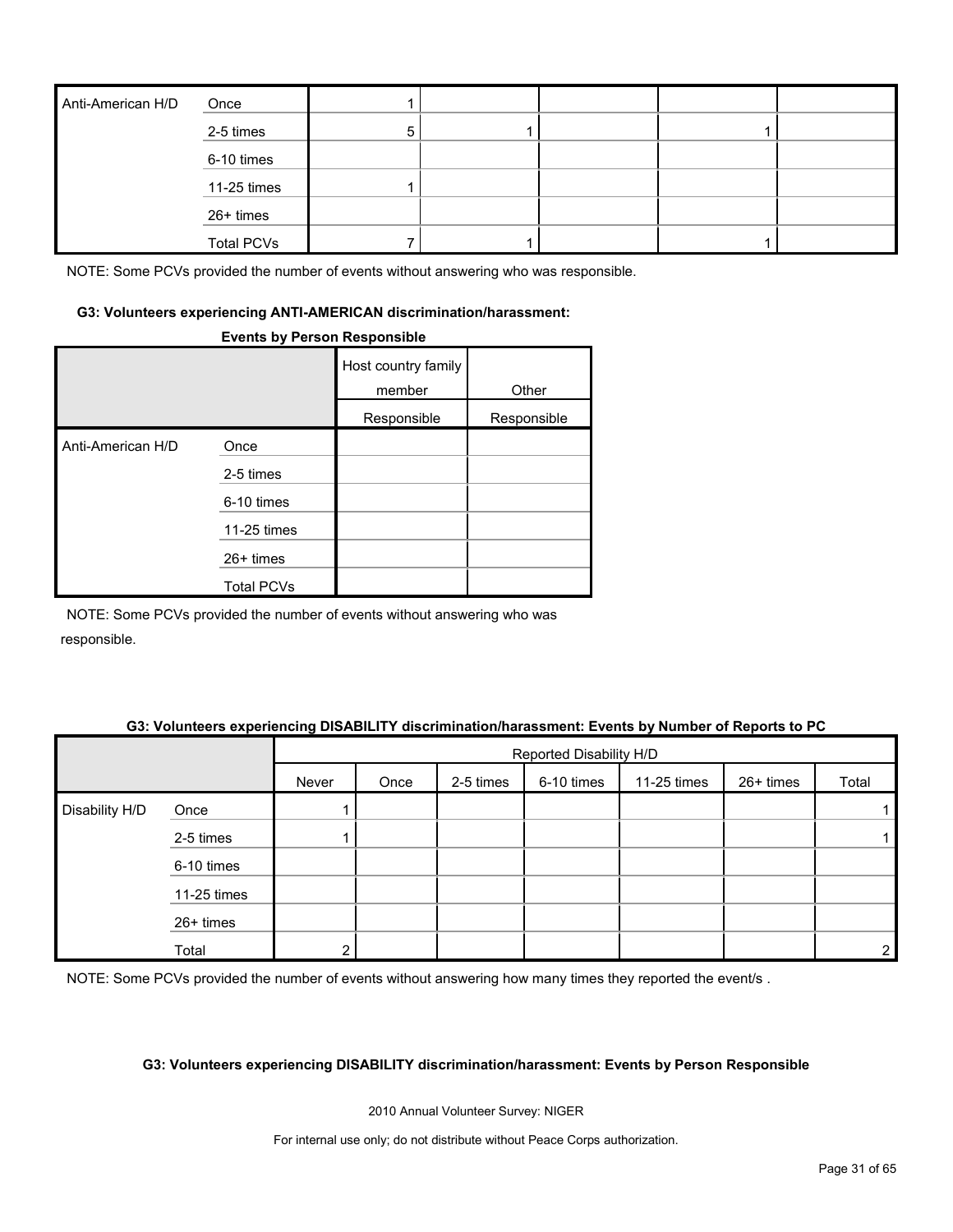|                |             | Stranger    | Someone you<br>know | Counterpart,<br>supervisor,<br>co-worker | Peace Corps<br>Volunteer | Peace Corps staff |
|----------------|-------------|-------------|---------------------|------------------------------------------|--------------------------|-------------------|
|                |             | Responsible | Responsible         | Responsible                              | Responsible              | Responsible       |
| Disability H/D | Once        |             |                     |                                          |                          |                   |
|                | 2-5 times   |             |                     |                                          |                          |                   |
|                | 6-10 times  |             |                     |                                          |                          |                   |
|                | 11-25 times |             |                     |                                          |                          |                   |
|                | 26+ times   |             |                     |                                          |                          |                   |
|                | Total PCVs  |             |                     |                                          |                          |                   |

#### **G3: Volunteers experiencing DISABILITY discrimination/harassment:**

|                |                   | Host country family<br>member | Other       |
|----------------|-------------------|-------------------------------|-------------|
|                |                   | Responsible                   | Responsible |
| Disability H/D | Once              |                               |             |
|                | 2-5 times         |                               |             |
|                | 6-10 times        |                               |             |
|                | 11-25 times       |                               |             |
|                | 26+ times         |                               |             |
|                | <b>Total PCVs</b> |                               |             |

#### **Events by Person Responsible**

NOTE: Some PCVs provided the number of events without answering who

was responsible.

|            | .           | - -             |                     |           |            |             |           |                |
|------------|-------------|-----------------|---------------------|-----------|------------|-------------|-----------|----------------|
|            |             |                 | Reported Gender H/D |           |            |             |           |                |
|            |             | Never           | Once                | 2-5 times | 6-10 times | 11-25 times | 26+ times | Total          |
| Gender H/D | Once        |                 |                     |           |            |             |           |                |
|            | 2-5 times   |                 |                     |           |            |             |           |                |
|            | 6-10 times  | 3               |                     |           |            |             |           | 3 <sub>l</sub> |
|            | 11-25 times | າ               |                     |           |            |             |           | $\overline{2}$ |
|            | 26+ times   | 12 <sup>°</sup> |                     |           |            |             |           | 12             |
|            | Total       | 18              |                     |           |            |             |           | 18             |

#### **G3: Volunteers experiencing GENDER discrimination/harassment: Events by Number of Reports to PC**

2010 Annual Volunteer Survey: NIGER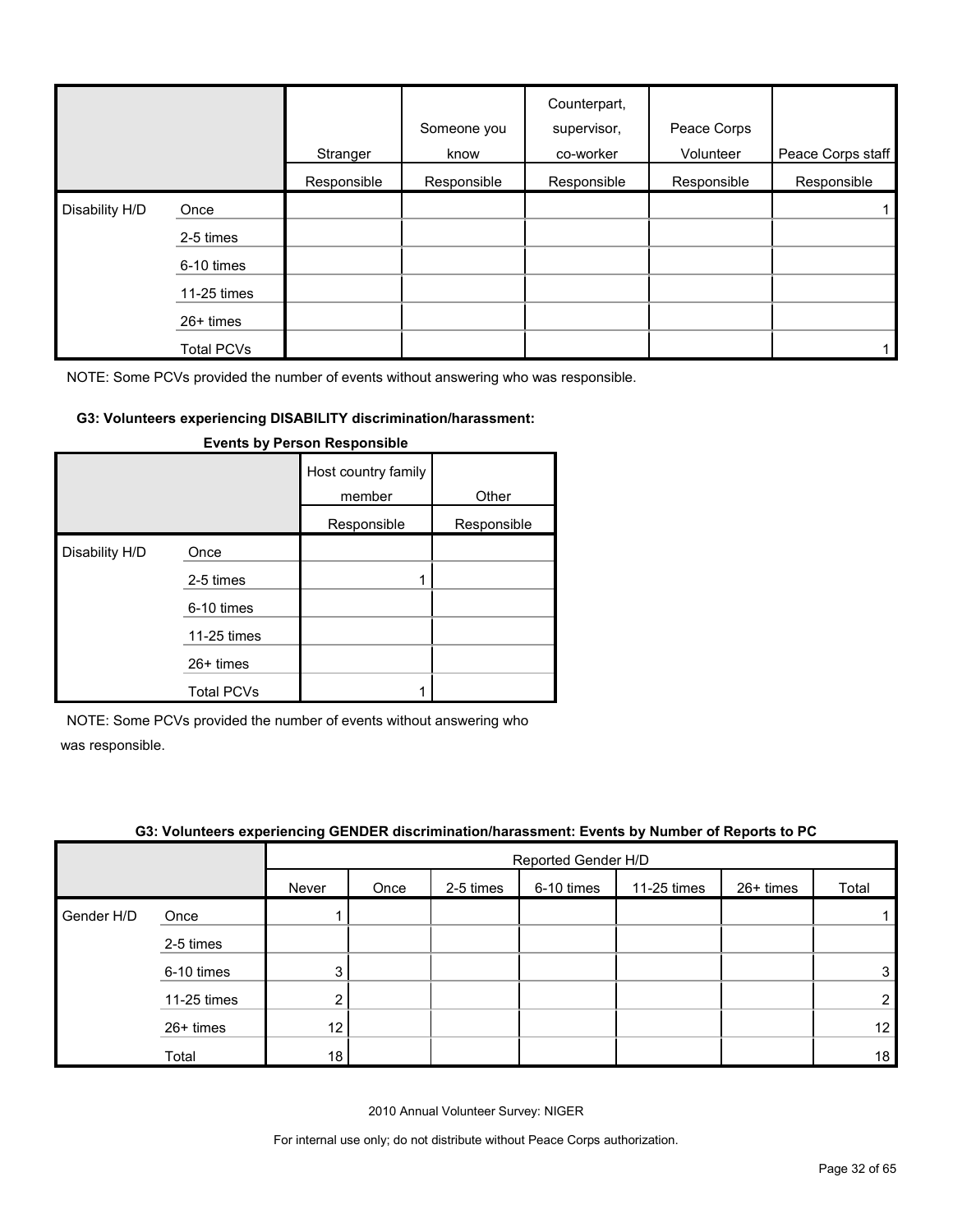|            |             |                 | Reported Gender H/D |           |            |             |           |                 |
|------------|-------------|-----------------|---------------------|-----------|------------|-------------|-----------|-----------------|
|            |             | Never           | Once                | 2-5 times | 6-10 times | 11-25 times | 26+ times | Total           |
| Gender H/D | Once        |                 |                     |           |            |             |           |                 |
|            | 2-5 times   |                 |                     |           |            |             |           |                 |
|            | 6-10 times  | 3               |                     |           |            |             |           | 3               |
|            | 11-25 times | ◠               |                     |           |            |             |           | 2 <sub>1</sub>  |
|            | 26+ times   | 12 <sub>2</sub> |                     |           |            |             |           | 12 <sub>1</sub> |
|            | Total       | 18              |                     |           |            |             |           | 18              |

### **G3: Volunteers experiencing GENDER discrimination/harassment: Events by Number of Reports to PC**

NOTE: Some PCVs provided the number of events without answering how many times they reported the event/s.

# **G3: Volunteers experiencing GENDER discrimination/harassment: Events by Person Responsible**

|            |                   | Stranger        | Someone you<br>know | Counterpart,<br>supervisor,<br>co-worker | Peace Corps<br>Volunteer | Peace Corps staff |
|------------|-------------------|-----------------|---------------------|------------------------------------------|--------------------------|-------------------|
|            |                   | Responsible     | Responsible         | Responsible                              | Responsible              | Responsible       |
| Gender H/D | Once              |                 |                     |                                          |                          |                   |
|            | 2-5 times         |                 |                     |                                          |                          |                   |
|            | 6-10 times        |                 |                     |                                          |                          |                   |
|            | 11-25 times       |                 |                     |                                          |                          |                   |
|            | $26+$ times       |                 | 8                   | 6                                        |                          |                   |
|            | <b>Total PCVs</b> | 10 <sup>°</sup> | 10 <sub>1</sub>     | 8                                        |                          |                   |

NOTE: Some PCVs provided the number of events without answering who was responsible.

#### **G3: Volunteers experiencing GENDER discrimination/harassment:**

#### **Events by Person Responsible**

|            |                   | Host country family<br>member | Other       |
|------------|-------------------|-------------------------------|-------------|
|            |                   | Responsible                   | Responsible |
| Gender H/D | Once              |                               |             |
|            | 2-5 times         |                               |             |
|            | 6-10 times        |                               |             |
|            | 11-25 times       |                               |             |
|            | 26+ times         | 2                             |             |
|            | <b>Total PCVs</b> | 3                             |             |

2010 Annual Volunteer Survey: NIGER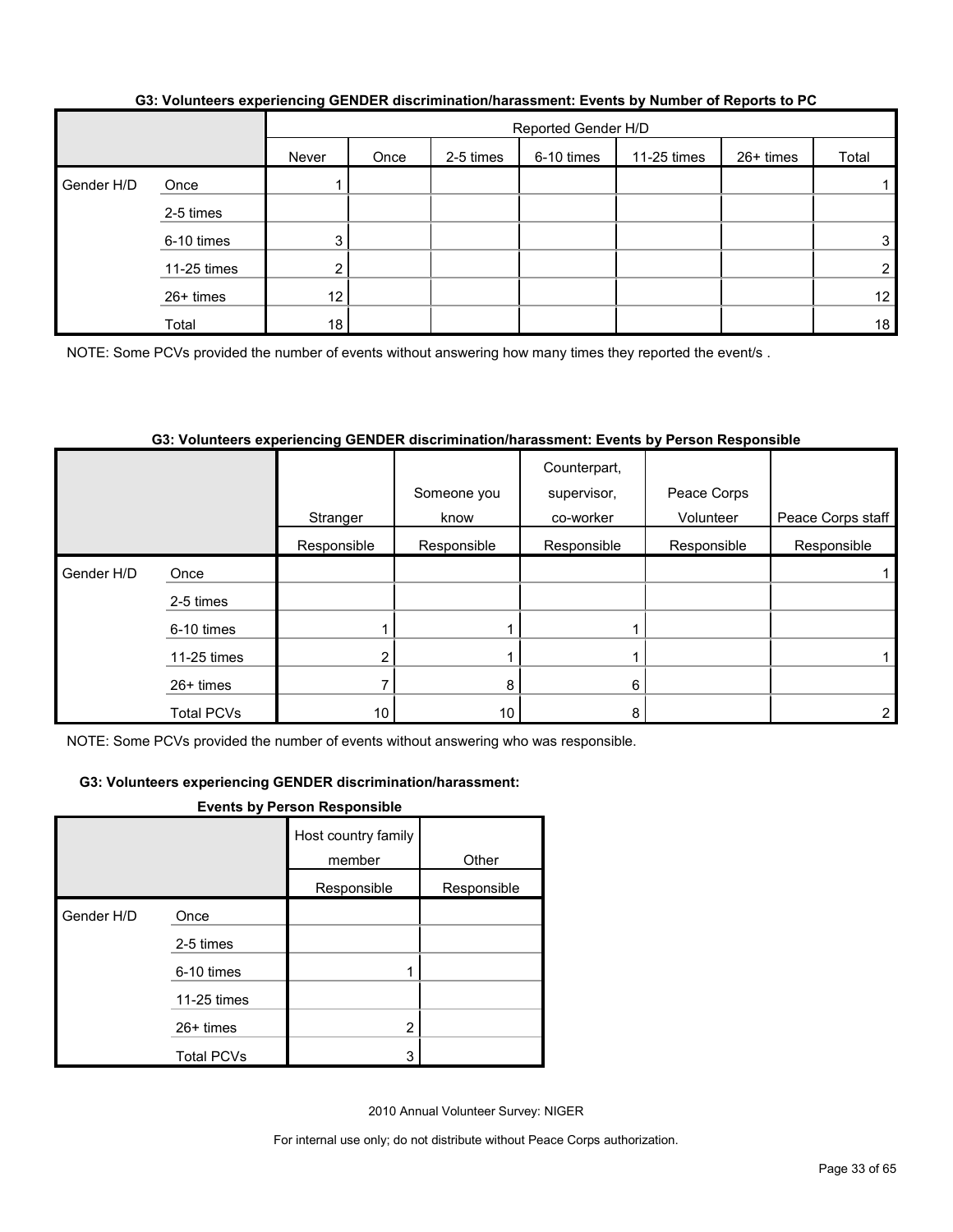#### **G3: Volunteers experiencing GENDER discrimination/harassment:**

|            |                   | Host country family<br>member | Other       |
|------------|-------------------|-------------------------------|-------------|
|            |                   | Responsible                   | Responsible |
| Gender H/D | Once              |                               |             |
|            | 2-5 times         |                               |             |
|            | 6-10 times        |                               |             |
|            | 11-25 times       |                               |             |
|            | 26+ times         | 2                             |             |
|            | <b>Total PCVs</b> | 3                             |             |

#### **Events by Person Responsible**

NOTE: Some PCVs provided the number of events without answering who was responsible.

#### **G3: Volunteers experiencing RACIAL/COLOR discrimination/harassment: Events by Number of Reports to PC**

|                  |             |       | Reported Racial/color H/D |           |            |             |           |       |  |
|------------------|-------------|-------|---------------------------|-----------|------------|-------------|-----------|-------|--|
|                  |             | Never | Once                      | 2-5 times | 6-10 times | 11-25 times | 26+ times | Total |  |
| Racial/color H/D | Once        |       |                           |           |            |             |           |       |  |
|                  | 2-5 times   |       |                           |           |            |             |           |       |  |
|                  | 6-10 times  |       |                           |           |            |             |           |       |  |
|                  | 11-25 times |       |                           |           |            |             |           |       |  |
|                  | 26+ times   |       |                           |           |            |             |           | 9.    |  |
|                  | Total       | 9     |                           |           |            |             |           |       |  |

NOTE: Some PCVs provided the number of events without answering how many times they reported the event/s .

#### **G3: Volunteers experiencing RACIAL/COLOR discrimination/harassment: Events by Person Responsible**

|                  |             | Stranger    | Someone you<br>know | Counterpart,<br>supervisor,<br>co-worker | Peace Corps<br>Volunteer | Peace Corps<br>staff |
|------------------|-------------|-------------|---------------------|------------------------------------------|--------------------------|----------------------|
|                  |             |             |                     |                                          |                          |                      |
|                  |             | Responsible | Responsible         | Responsible                              | Responsible              | Responsible          |
| Racial/color H/D | Once        |             |                     |                                          |                          |                      |
|                  | 2-5 times   |             |                     |                                          |                          |                      |
|                  | 6-10 times  |             |                     |                                          |                          |                      |
|                  | 11-25 times |             |                     |                                          |                          |                      |

2010 Annual Volunteer Survey: NIGER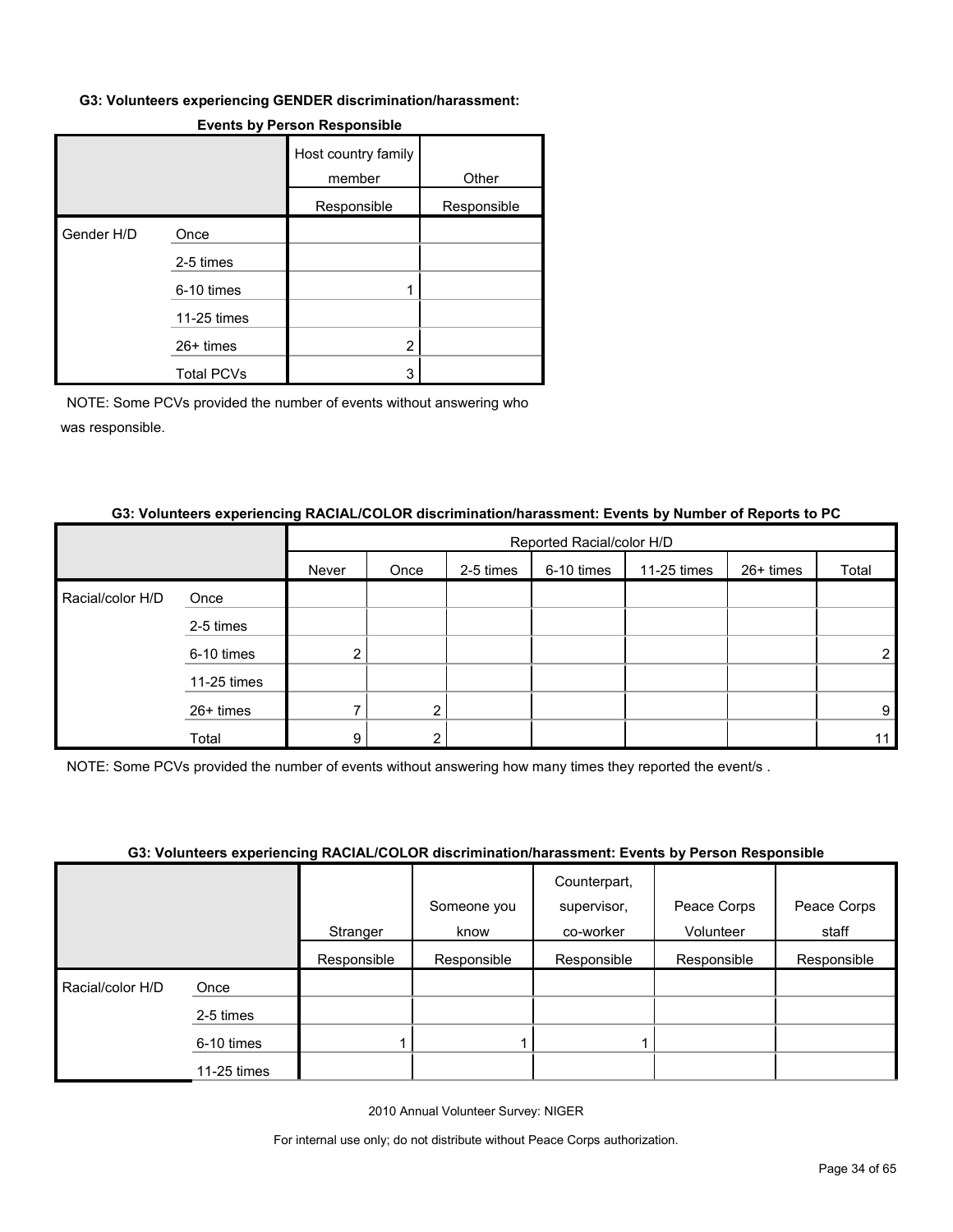| 26+ times         |  |  |  |
|-------------------|--|--|--|
| <b>Total PCVs</b> |  |  |  |

#### **G3: Volunteers experiencing RACIAL/COLOR discrimination/harassment:**

#### **Events by Person Responsible**

|                  |                   | Host country family<br>member | Other       |
|------------------|-------------------|-------------------------------|-------------|
|                  |                   |                               |             |
|                  |                   | Responsible                   | Responsible |
| Racial/color H/D | Once              |                               |             |
|                  | 2-5 times         |                               |             |
|                  | 6-10 times        |                               |             |
|                  | 11-25 times       |                               |             |
|                  | $26+$ times       | 3                             |             |
|                  | <b>Total PCVs</b> |                               |             |

NOTE: Some PCVs provided the number of events without answering who was responsible.

|               | . <b>. .</b> | Reported Religious H/D |      |           |            |             |           |       |  |
|---------------|--------------|------------------------|------|-----------|------------|-------------|-----------|-------|--|
|               |              | Never                  | Once | 2-5 times | 6-10 times | 11-25 times | 26+ times | Total |  |
| Religious H/D | Once         | ົ                      |      |           |            |             |           | 2     |  |
|               | 2-5 times    | 4                      |      |           |            |             |           | 4     |  |
|               | 6-10 times   |                        |      |           |            |             |           |       |  |
|               | 11-25 times  |                        |      |           |            |             |           |       |  |
|               | 26+ times    |                        |      |           |            |             |           | 7     |  |
|               | Total        | 14                     |      |           |            |             |           | 15    |  |

# **G3: Volunteers experiencing RELIGIOUS discrimination/harassment: Events by Number of Reports to PC**

NOTE: Some PCVs provided the number of events without answering how many times they reported the event/s.

#### **G3: Volunteers experiencing RELIGIOUS discrimination/harassment: Events by Person Responsible**

|             |             | Counterpart, |             |                   |
|-------------|-------------|--------------|-------------|-------------------|
|             | Someone you | supervisor,  | Peace Corps |                   |
| Stranger    | know        | co-worker    | Volunteer   | Peace Corps staff |
| Responsible | Responsible | Responsible  | Responsible | Responsible       |

2010 Annual Volunteer Survey: NIGER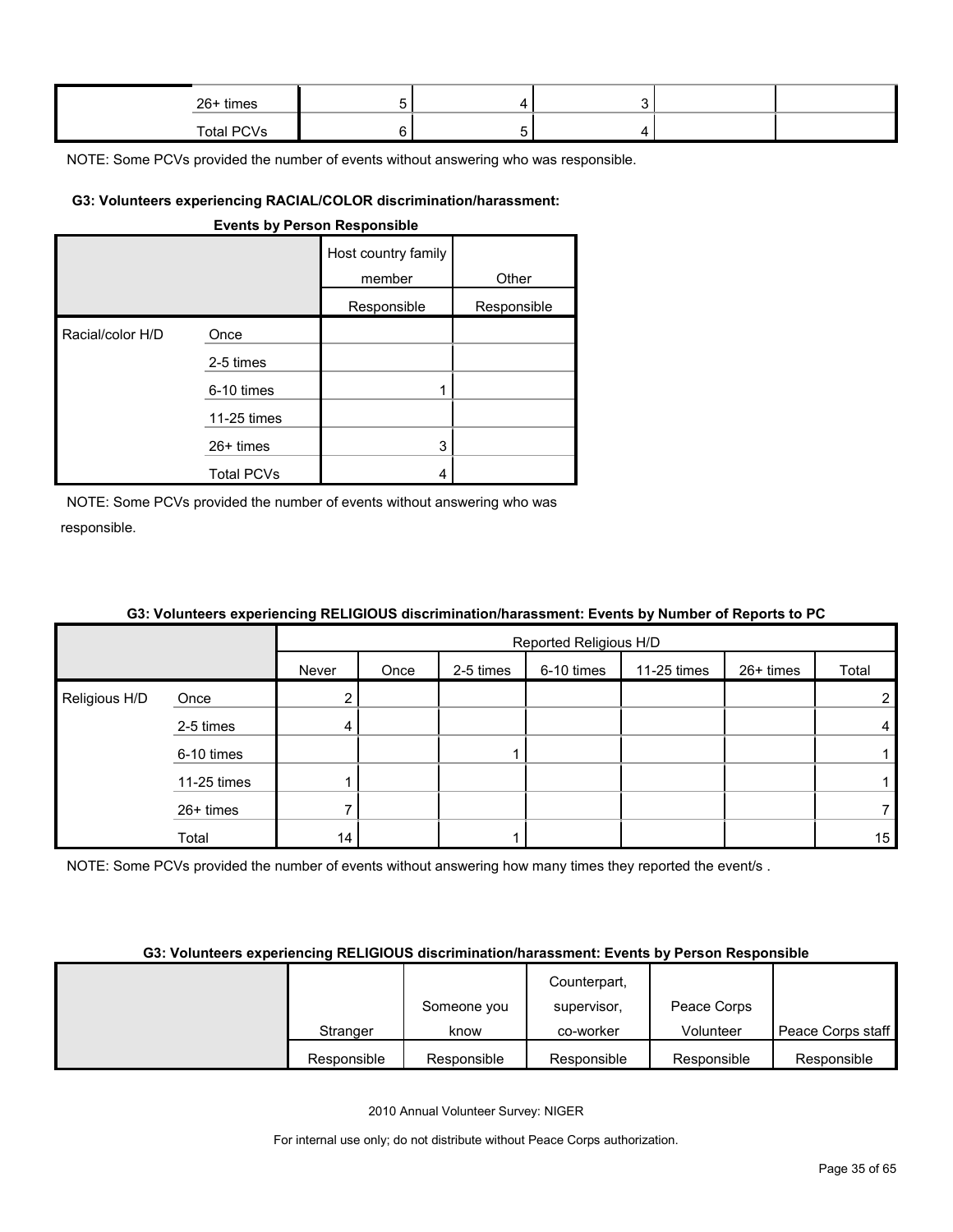| Religious H/D | Once              |   |  |  |
|---------------|-------------------|---|--|--|
|               | 2-5 times         |   |  |  |
|               | 6-10 times        |   |  |  |
|               | 11-25 times       |   |  |  |
|               | 26+ times         | b |  |  |
|               | <b>Total PCVs</b> |   |  |  |

#### **G3: Volunteers experiencing RELIGIOUS discrimination/harassment:**

#### **Events by Person Responsible**

|               |                   | Host country family<br>member | Other       |
|---------------|-------------------|-------------------------------|-------------|
|               |                   | Responsible                   | Responsible |
| Religious H/D | Once              |                               |             |
|               | 2-5 times         |                               |             |
|               | 6-10 times        |                               |             |
|               | 11-25 times       |                               |             |
|               | $26+$ times       |                               |             |
|               | <b>Total PCVs</b> |                               |             |

NOTE: Some PCVs provided the number of events without answering who

was responsible.

#### **G3: Volunteers experiencing SEXUAL ORIENTATION discrimination/harassment: Events by Number of Reports to PC**

|                        |             | Reported Sexual orientation H/D |      |           |            |             |
|------------------------|-------------|---------------------------------|------|-----------|------------|-------------|
|                        |             | Never                           | Once | 2-5 times | 6-10 times | 11-25 times |
| Sexual orientation H/D | Once        |                                 |      |           |            |             |
|                        | 2-5 times   |                                 |      |           |            |             |
|                        | 6-10 times  |                                 |      |           |            |             |
|                        | 11-25 times |                                 |      |           |            |             |
|                        | 26+ times   |                                 |      |           |            |             |
|                        | Total       |                                 |      |           |            |             |

NOTE: Some PCVs provided the number of events without answering how many times they reported the event/s.

#### **G3: Volunteers experiencing SEXUAL ORIENTATION discrimination/harassment:**

#### **Events by Number of Reports to PC**

Reported Sexual orientation H/D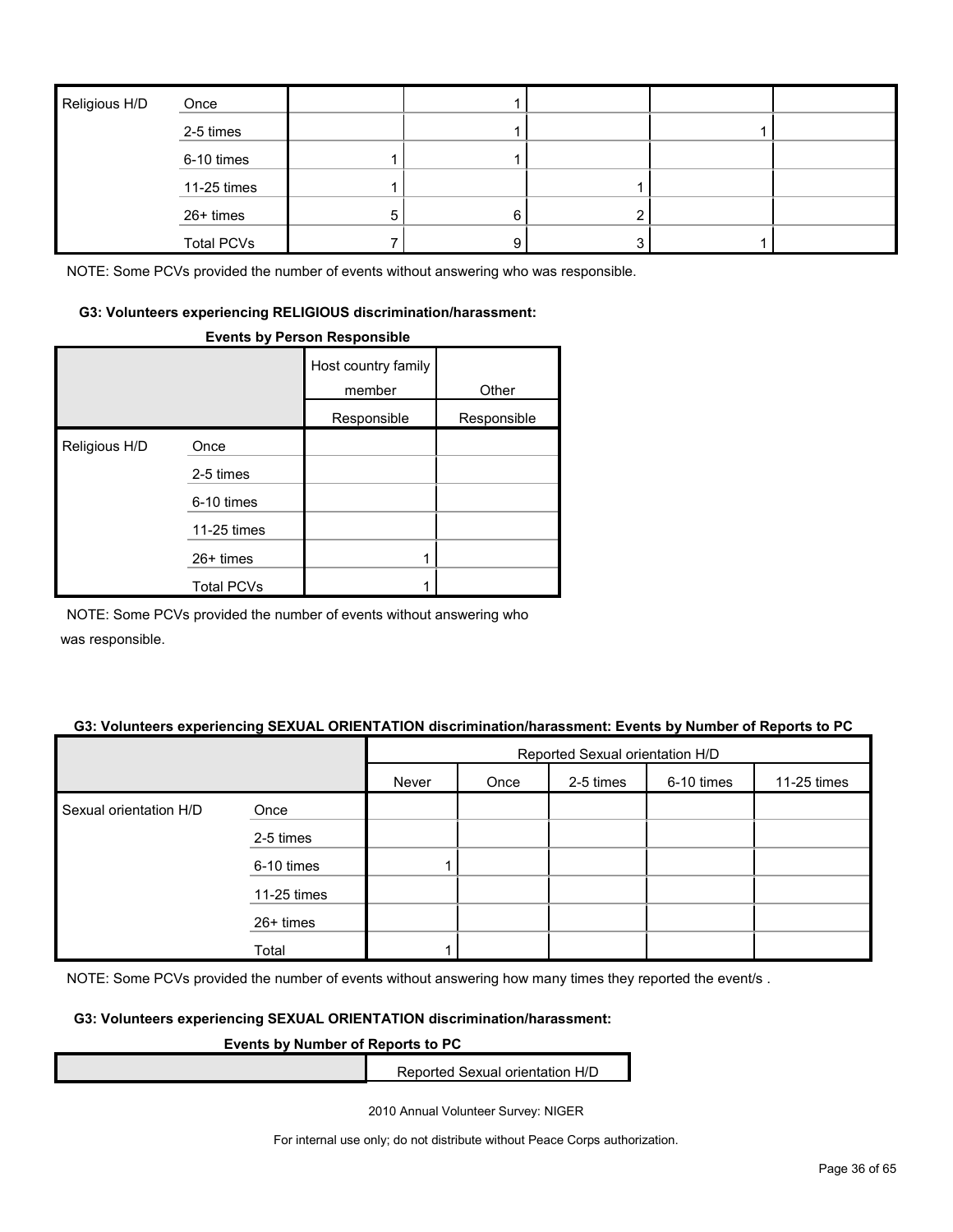|                        |             | $26+$ times | Total |
|------------------------|-------------|-------------|-------|
| Sexual orientation H/D | Once        |             |       |
|                        | 2-5 times   |             |       |
|                        | 6-10 times  |             |       |
|                        | 11-25 times |             |       |
|                        | 26+ times   |             |       |
|                        | Total       |             |       |

NOTE: Some PCVs provided the number of events without answering how many times they reported the event/s .

# **G3: Volunteers experiencing SEXUAL ORIENTATION discrimination/harassment: Events by Person Responsible**

|                        |                   |             |             | Counterpart, |             |             |
|------------------------|-------------------|-------------|-------------|--------------|-------------|-------------|
|                        |                   |             | Someone you | supervisor,  | Peace Corps | Peace Corps |
|                        |                   | Stranger    | know        | co-worker    | Volunteer   | staff       |
|                        |                   | Responsible | Responsible | Responsible  | Responsible | Responsible |
| Sexual orientation H/D | Once              |             |             |              |             |             |
|                        | 2-5 times         |             |             |              |             |             |
|                        | 6-10 times        |             |             |              |             |             |
|                        | 11-25 times       |             |             |              |             |             |
|                        | $26+$ times       |             |             |              |             |             |
|                        | <b>Total PCVs</b> |             |             |              |             |             |

NOTE: Some PCVs provided the number of events without answering who was responsible.

## **G3: Volunteers experiencing SEXUAL ORIENTATION discrimination/harassment:**

#### **Events by Person Responsible**

|                        |                   | Host country family<br>member | Other       |
|------------------------|-------------------|-------------------------------|-------------|
|                        |                   | Responsible                   | Responsible |
| Sexual orientation H/D | Once              |                               |             |
|                        | 2-5 times         |                               |             |
|                        | 6-10 times        |                               |             |
|                        | 11-25 times       |                               |             |
|                        | $26+$ times       |                               |             |
|                        | <b>Total PCVs</b> |                               |             |

NOTE: Some PCVs provided the number of events without answering who was responsible.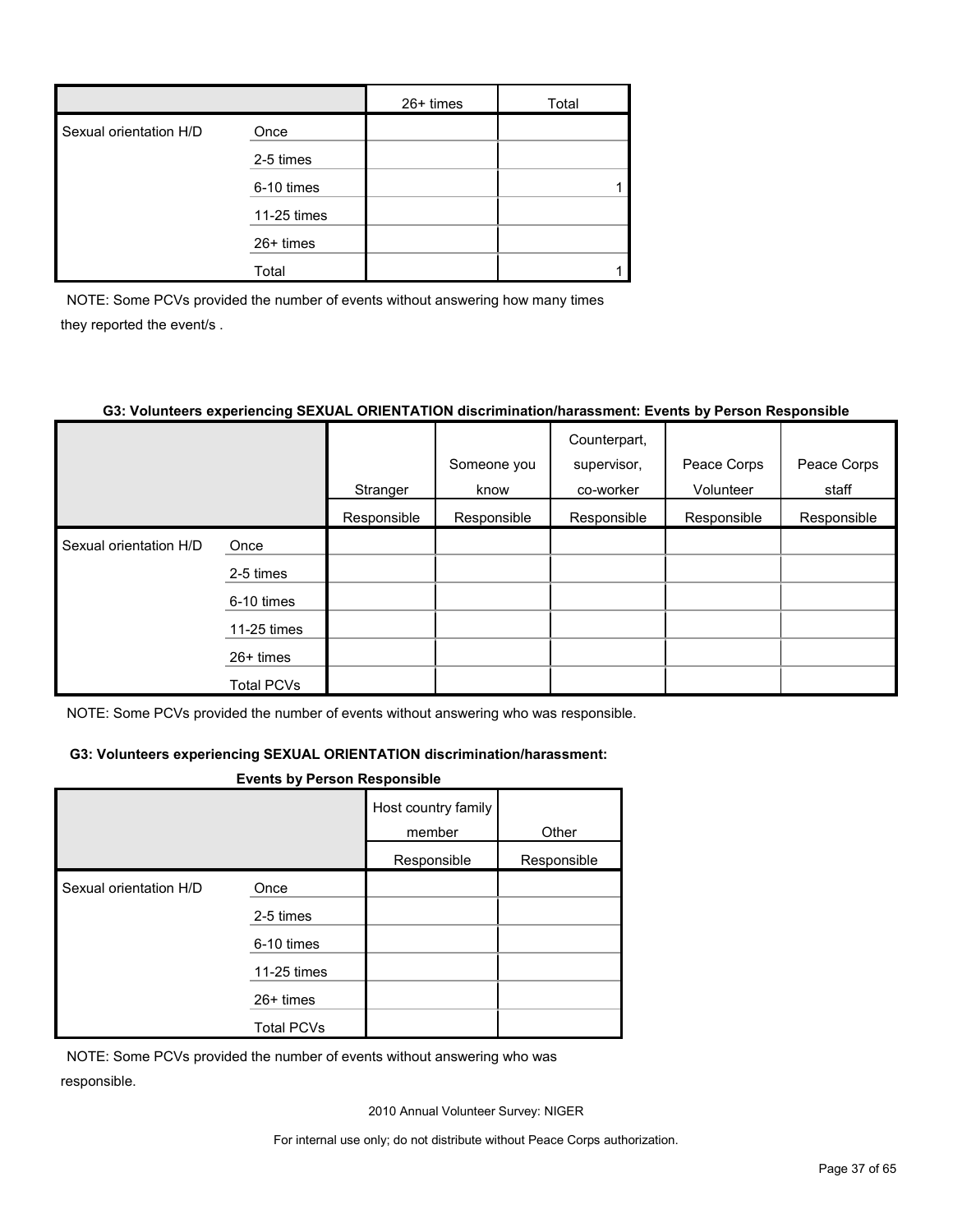|                              |             | Reported Sexual harassment (physical) |      |           |            |             |  |
|------------------------------|-------------|---------------------------------------|------|-----------|------------|-------------|--|
|                              |             | Never                                 | Once | 2-5 times | 6-10 times | 11-25 times |  |
| Sexual harassment (physical) | Once        | 4                                     |      |           |            |             |  |
|                              | 2-5 times   |                                       |      |           |            |             |  |
|                              | 6-10 times  |                                       |      |           |            |             |  |
|                              | 11-25 times |                                       |      |           |            |             |  |
|                              | 26+ times   |                                       |      |           |            |             |  |
|                              | Total       | 4                                     |      |           |            |             |  |

# **G3: Volunteers experiencing PHYSICAL SEXUAL harassment: Events by Number of Reports to PC**

NOTE: Some PCVs provided the number of events without answering how many times they reported the event/s.

#### **G3: Volunteers experiencing PHYSICAL SEXUAL harassment: Events by Number of Reports to PC**

|                              | <b>U</b> rv |                                       |       |
|------------------------------|-------------|---------------------------------------|-------|
|                              |             | Reported Sexual harassment (physical) |       |
|                              |             | 26+ times                             | Total |
| Sexual harassment (physical) | Once        |                                       |       |
|                              | 2-5 times   |                                       |       |
|                              | 6-10 times  |                                       |       |
|                              | 11-25 times |                                       |       |
|                              | 26+ times   |                                       |       |
|                              | Total       |                                       |       |

NOTE: Some PCVs provided the number of events without answering how many times they reported the event/s .

# **G3: Volunteers experiencing PHYSICAL SEXUAL harassment: Events by Person Responsible**

|                              |             |             | Someone you | Counterpart,<br>supervisor, | Peace Corps |
|------------------------------|-------------|-------------|-------------|-----------------------------|-------------|
|                              |             | Stranger    | know        | co-worker                   | Volunteer   |
|                              |             | Responsible | Responsible | Responsible                 | Responsible |
| Sexual harassment (physical) | Once        | 3           |             |                             |             |
|                              | 2-5 times   | 3           |             | 3                           |             |
|                              | 6-10 times  |             |             |                             |             |
|                              | 11-25 times |             |             |                             |             |

2010 Annual Volunteer Survey: NIGER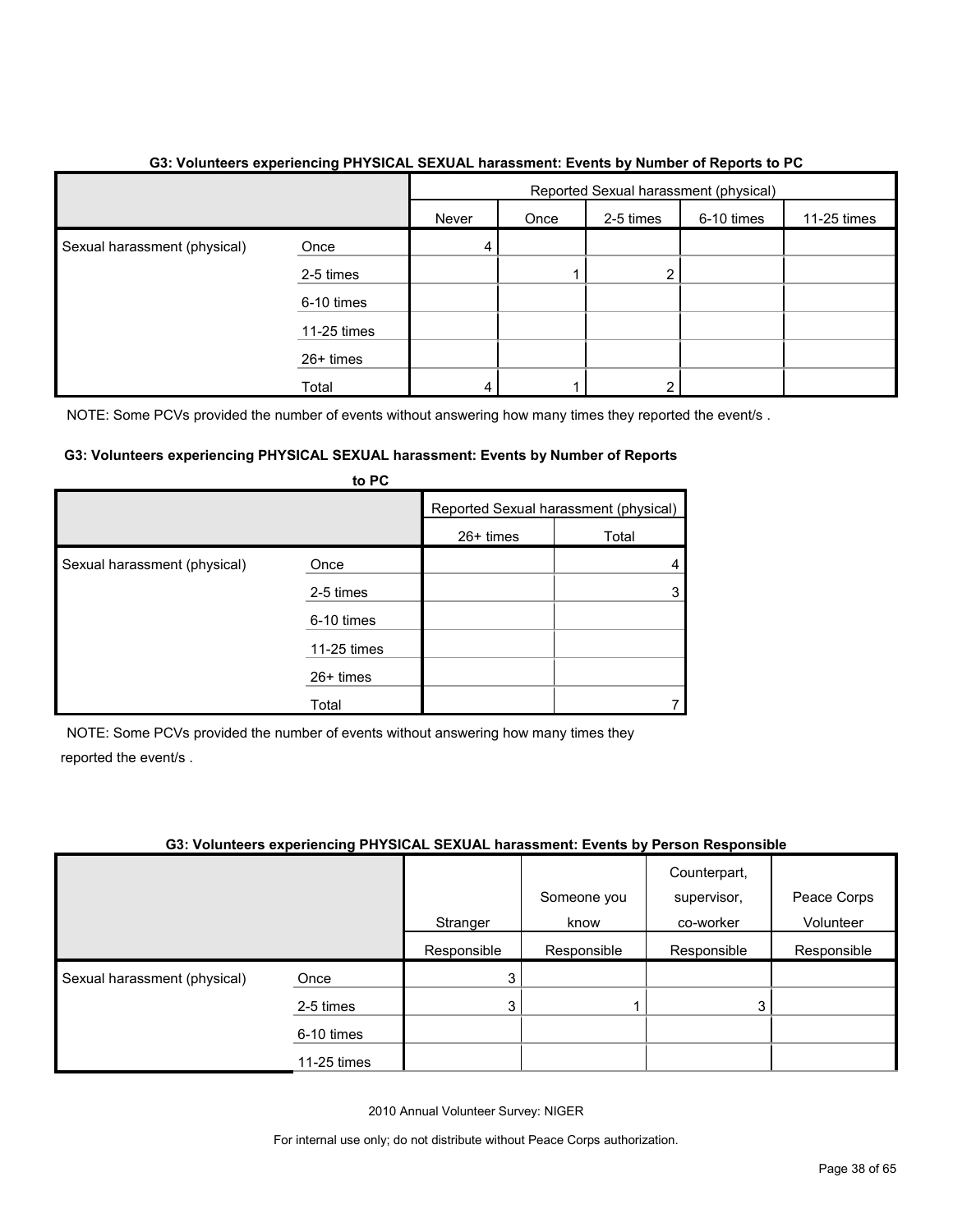| 26+ times  |  |  |
|------------|--|--|
| Total PCVs |  |  |

#### **G3: Volunteers experiencing PHYSICAL SEXUAL harassment: Events by Person Responsible**

|                              |             |                   | Host country family |             |
|------------------------------|-------------|-------------------|---------------------|-------------|
|                              |             | Peace Corps staff | member              | Other       |
|                              |             | Responsible       | Responsible         | Responsible |
| Sexual harassment (physical) | Once        |                   |                     |             |
|                              | 2-5 times   |                   |                     |             |
|                              | 6-10 times  |                   |                     |             |
|                              | 11-25 times |                   |                     |             |
|                              | 26+ times   |                   |                     |             |
|                              | Total PCVs  |                   |                     |             |

NOTE: Some PCVs provided the number of events without answering who was responsible.

#### **G3: Volunteers experiencing VERBAL SEXUAL harassment: Events by Number of Reports to PC**

|                            |             | Reported Sexual harassment (verbal) |      |           |            |             |  |
|----------------------------|-------------|-------------------------------------|------|-----------|------------|-------------|--|
|                            |             | Never                               | Once | 2-5 times | 6-10 times | 11-25 times |  |
| Sexual harassment (verbal) | Once        |                                     |      |           |            |             |  |
|                            | 2-5 times   | 6                                   |      |           |            |             |  |
|                            | 6-10 times  |                                     |      |           |            |             |  |
|                            | 11-25 times | ົ                                   |      |           |            |             |  |
|                            | 26+ times   | 4                                   |      |           |            |             |  |
|                            | Total       | 14                                  |      |           |            |             |  |

NOTE: Some PCVs provided the number of events without answering how many times they reported the event/s.

#### **G3: Volunteers experiencing VERBAL SEXUAL harassment: Events by Number of Reports**

|                            | to PC       |             |                                     |
|----------------------------|-------------|-------------|-------------------------------------|
|                            |             |             | Reported Sexual harassment (verbal) |
|                            |             | $26+$ times | Total                               |
| Sexual harassment (verbal) | Once        |             |                                     |
|                            | 2-5 times   |             | 6                                   |
|                            | 6-10 times  |             |                                     |
|                            | 11-25 times |             | າ                                   |
|                            | $26+$ times |             | 5                                   |

2010 Annual Volunteer Survey: NIGER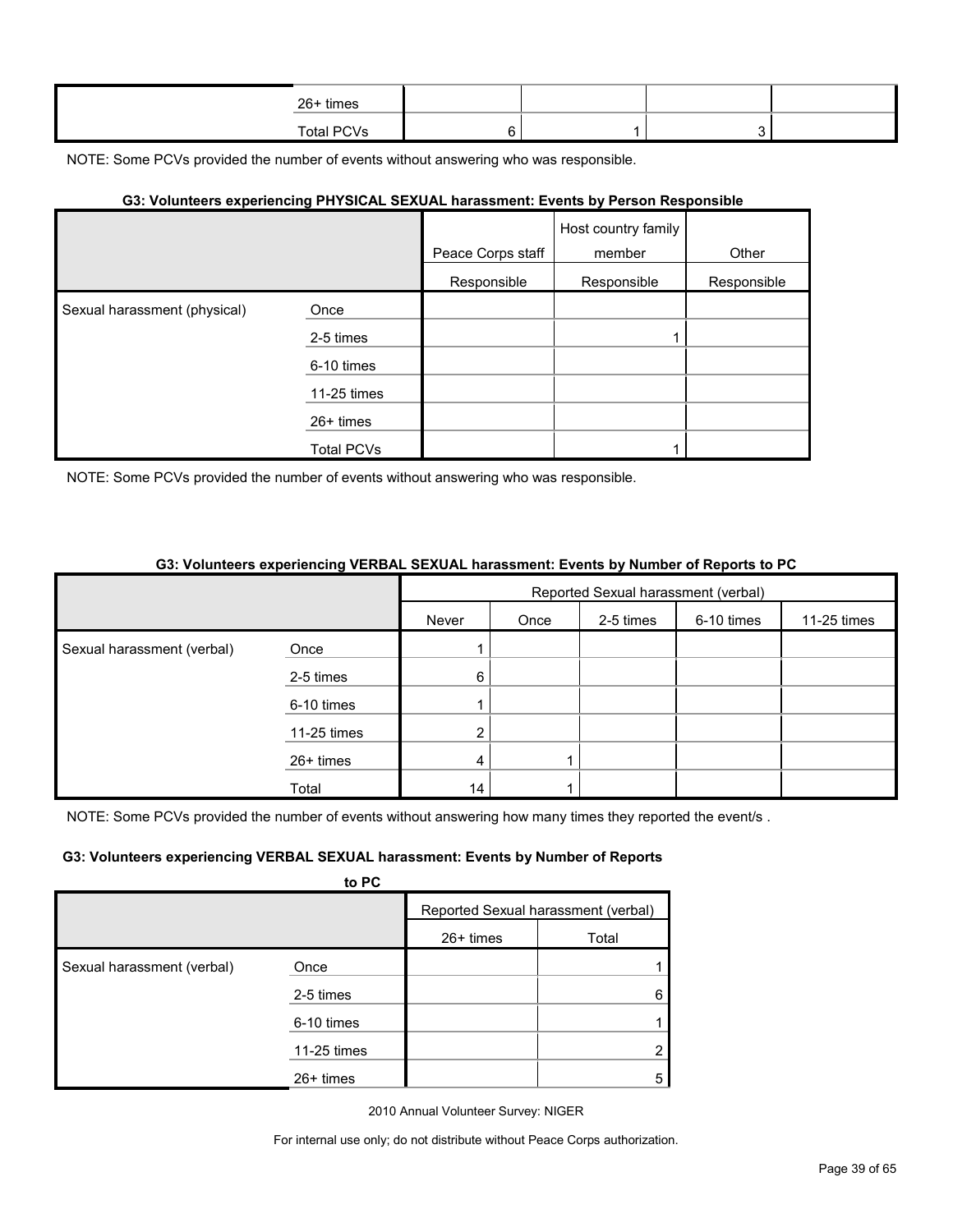NOTE: Some PCVs provided the number of events without answering how many times they reported the event/s .

# **G3: Volunteers experiencing VERBAL SEXUAL harassment: Events by Person Responsible**

|                            |                   | Stranger       | Someone you<br>know | Counterpart,<br>supervisor,<br>co-worker | Peace Corps<br>Volunteer |
|----------------------------|-------------------|----------------|---------------------|------------------------------------------|--------------------------|
|                            |                   | Responsible    | Responsible         | Responsible                              | Responsible              |
| Sexual harassment (verbal) | Once              |                |                     |                                          |                          |
|                            | 2-5 times         | 3              |                     |                                          |                          |
|                            | 6-10 times        |                |                     |                                          |                          |
|                            | 11-25 times       | $\overline{2}$ |                     |                                          |                          |
|                            | 26+ times         | 5              | 4                   | 3                                        |                          |
|                            | <b>Total PCVs</b> |                |                     | 3                                        |                          |

NOTE: Some PCVs provided the number of events without answering who was responsible.

# **G3: Volunteers experiencing VERBAL SEXUAL harassment: Events by Person Responsible**

|                            |             |                   | Host country family |             |
|----------------------------|-------------|-------------------|---------------------|-------------|
|                            |             | Peace Corps staff | member              | Other       |
|                            |             | Responsible       | Responsible         | Responsible |
| Sexual harassment (verbal) | Once        |                   |                     |             |
|                            | 2-5 times   |                   |                     |             |
|                            | 6-10 times  |                   |                     |             |
|                            | 11-25 times |                   |                     |             |
|                            | 26+ times   |                   |                     |             |
|                            | Total PCVs  |                   |                     |             |

NOTE: Some PCVs provided the number of events without answering who was responsible.

#### **G4: Please indicate the number of times you experienced the following types of crimes: PERCENTAGES**

|                | None | Once | 2-5 times | 6-10 times | 11-25 times | $26+$ times | Total |
|----------------|------|------|-----------|------------|-------------|-------------|-------|
| <b>Buglary</b> | 68%  | 24%  | $8\%$     |            |             |             | 38    |
| Theft          | 55%  | 24%  | 21%       |            |             |             | 38    |
| Robbery        | 94%  | 6%   |           |            |             |             | 34    |

2010 Annual Volunteer Survey: NIGER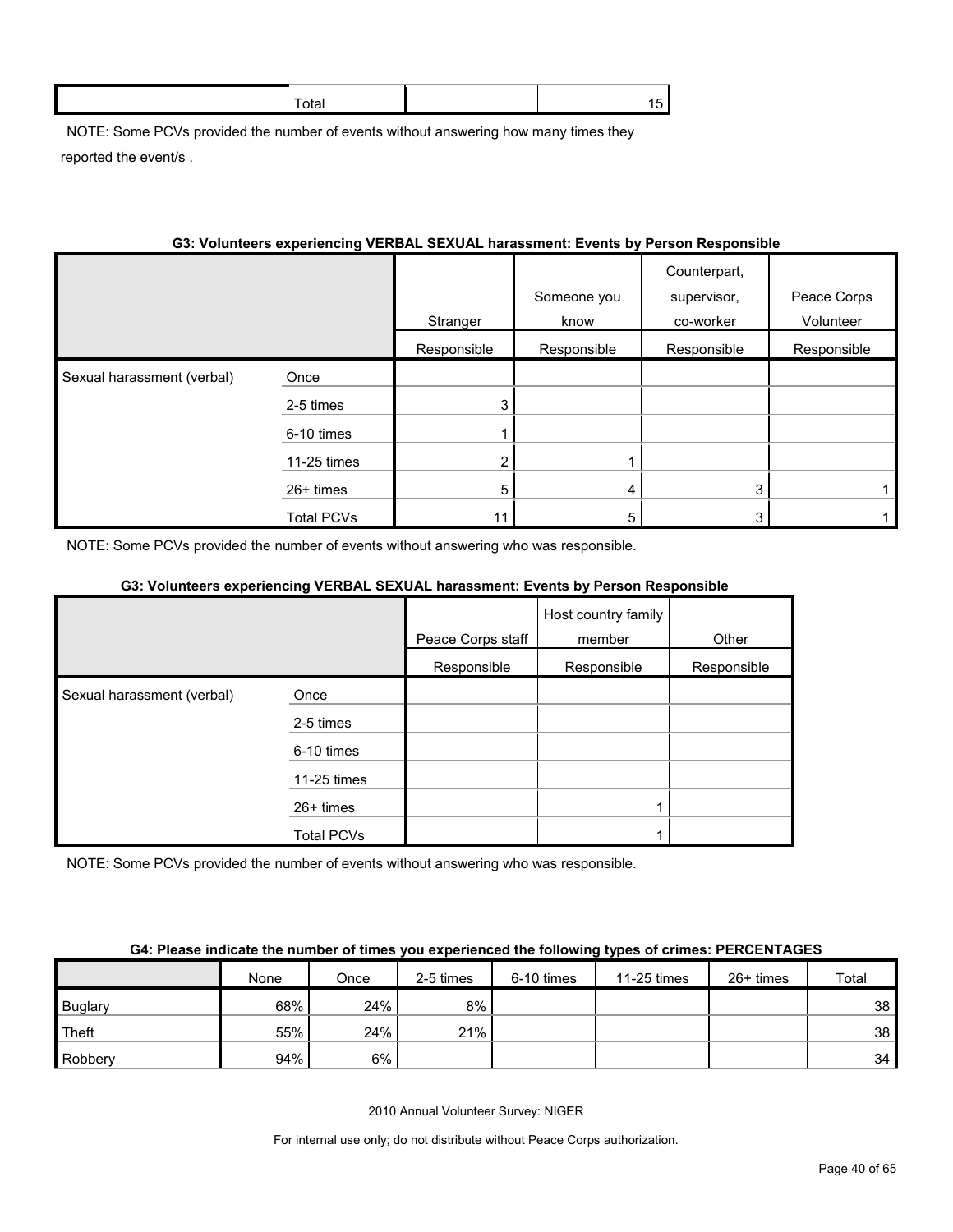| <b>Physical assault</b> | 94%  | 6% |    |  | 34 |
|-------------------------|------|----|----|--|----|
| Aggravated assault      | 100% |    |    |  | 34 |
| Sexual assault          | 85%  | 9% | 6% |  | 34 |
| Rape                    | 100% |    |    |  | 34 |

#### **G4: Please indicate the number of times you experienced the following types of crimes: NUMBERS**

|                    | None | Once | 2-5 times      | 6-10 times | 11-25 times | 26+ times | Total |
|--------------------|------|------|----------------|------------|-------------|-----------|-------|
| <b>Buglary</b>     | 26   | 9    | 3 <sup>1</sup> |            |             |           | 38    |
| Theft              | 21   | 9    | 8              |            |             |           | 38    |
| Robbery            | 32   | ◠    |                |            |             |           | 34    |
| Physical assault   | 32   | 2    |                |            |             |           | 34    |
| Aggravated assault | 34   |      |                |            |             |           | 34    |
| Sexual assault     | 29   | 3    | $\overline{2}$ |            |             |           | 34    |
| Rape               | 34   |      |                |            |             |           | 34    |
| Attempted rape     | 34   |      |                |            |             |           | 34    |

# **G4: Volunteers experiencing BURGLARY: Events by Number of Reports to PC**

|                |             |       |      |           | <b>Buglary Reported</b> |             |           |              |
|----------------|-------------|-------|------|-----------|-------------------------|-------------|-----------|--------------|
|                |             | Never | Once | 2-5 times | 6-10 times              | 11-25 times | 26+ times | Total        |
| <b>Buglary</b> | Once        |       | 8    |           |                         |             |           | 9            |
|                | 2-5 times   |       |      | ົ         |                         |             |           | $\mathbf{3}$ |
|                | 6-10 times  |       |      |           |                         |             |           |              |
|                | 11-25 times |       |      |           |                         |             |           |              |
|                | 26+ times   |       |      |           |                         |             |           |              |
|                | Total       | ົ     | 8.   | ົ         |                         |             |           | 12           |

NOTE: Some PCVs provided the number of events without answering how many times they reported the event/s .

#### **G4: Volunteers experiencing BURGLARY: Events by Person Responsible**

|                |      |             |             | Counterpart, |             |                   |
|----------------|------|-------------|-------------|--------------|-------------|-------------------|
|                |      |             | Someone you | supervisor.  | Peace Corps |                   |
|                |      | Stranger    | know        | co-worker    | Volunteer   | Peace Corps staff |
|                |      | Responsible | Responsible | Responsible  | Responsible | Responsible       |
| <b>Buglary</b> | Once | 6           |             |              |             |                   |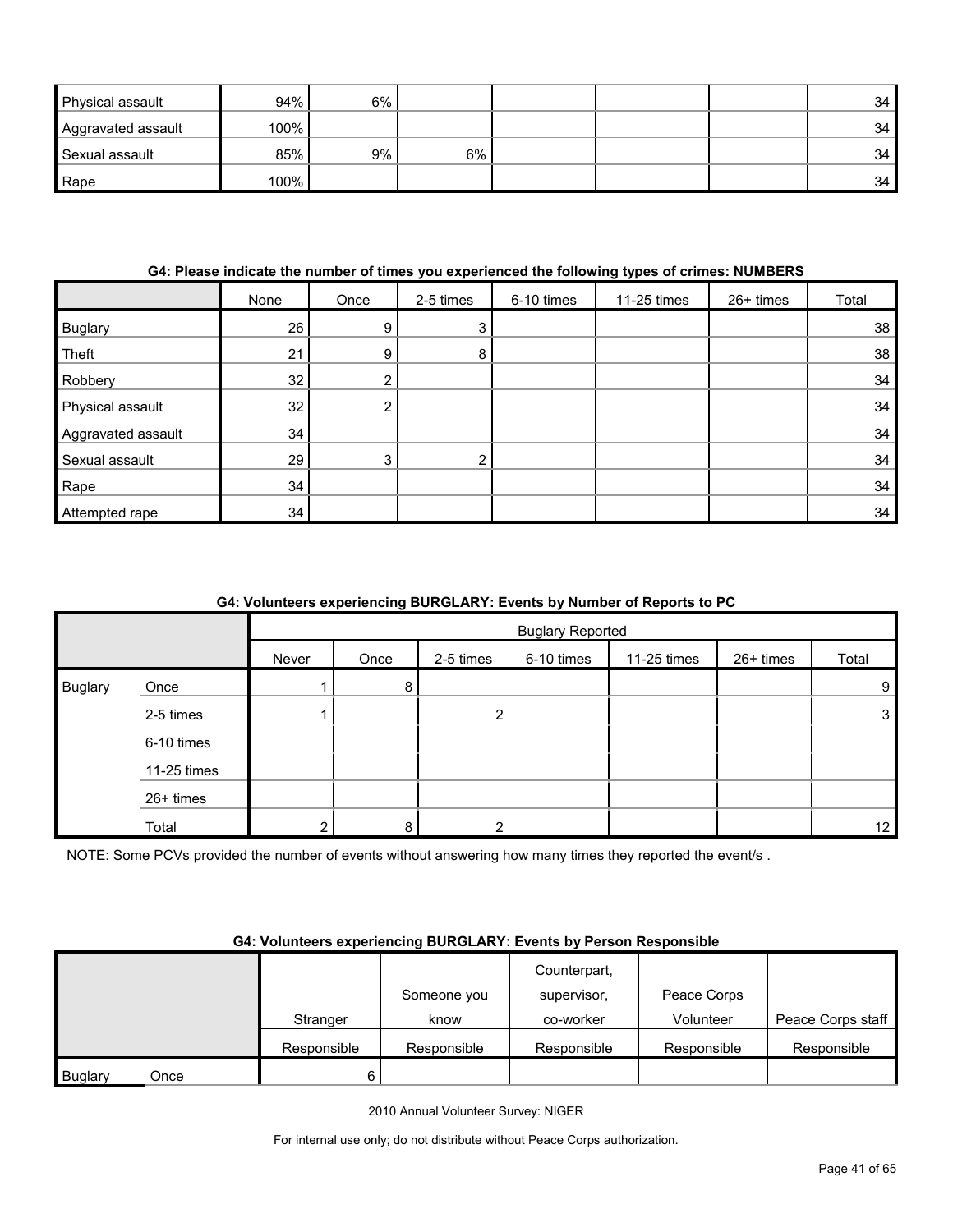| 2-5 times         |  |  |  |
|-------------------|--|--|--|
| 6-10 times        |  |  |  |
| $11-25$ times     |  |  |  |
| 26+ times         |  |  |  |
| <b>Total PCVs</b> |  |  |  |

#### **G4: Volunteers experiencing BURGLARY: Events by Person**

**Responsible**

|                |                   | Host country family<br>member | Other       |
|----------------|-------------------|-------------------------------|-------------|
|                |                   | Responsible                   | Responsible |
| <b>Buglary</b> | Once              |                               |             |
|                | 2-5 times         |                               |             |
|                | 6-10 times        |                               |             |
|                | 11-25 times       |                               |             |
|                | 26+ times         |                               |             |
|                | <b>Total PCVs</b> |                               |             |

NOTE: Some PCVs provided the number of events without answering

who was responsible.

#### **G4: Volunteers experiencing THEFT: Events by Number of Reports to PC**

|       |             |       |      |           | Theft Reported |             |           |                 |
|-------|-------------|-------|------|-----------|----------------|-------------|-----------|-----------------|
|       |             | Never | Once | 2-5 times | 6-10 times     | 11-25 times | 26+ times | Total           |
| Theft | Once        | 3     | 5    |           |                |             |           | 8               |
|       | 2-5 times   | 3     | ◠    |           |                |             |           | $6\phantom{.}6$ |
|       | 6-10 times  |       |      |           |                |             |           |                 |
|       | 11-25 times |       |      |           |                |             |           |                 |
|       | 26+ times   |       |      |           |                |             |           |                 |
|       | Total       | 6     |      |           |                |             |           | 14              |

NOTE: Some PCVs provided the number of events without answering how many times they reported the event/s.

#### **G4: Volunteers experiencing THEFT: Events by Person Responsible**

2010 Annual Volunteer Survey: NIGER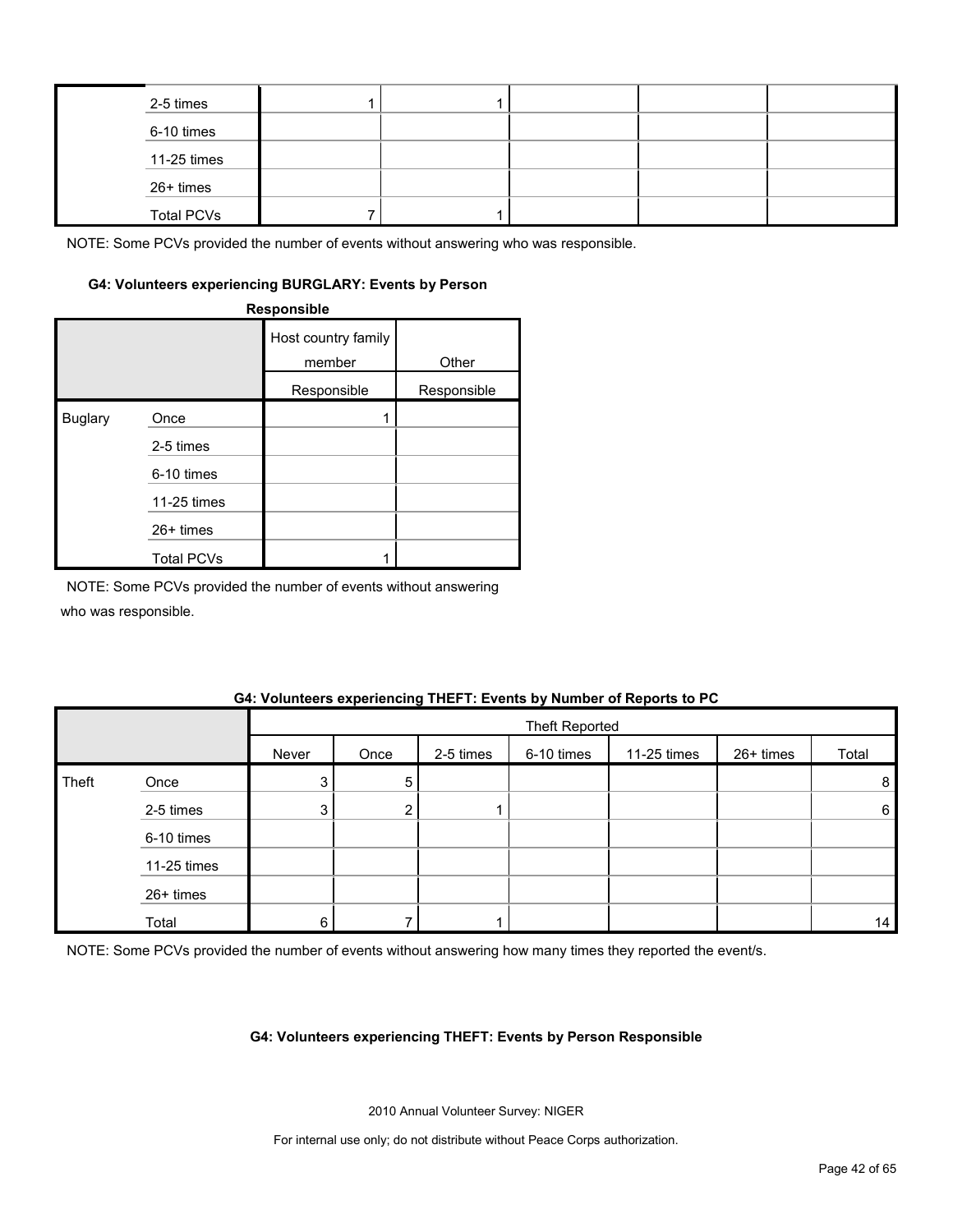|       |                   | Stranger    | Someone you<br>know | Counterpart,<br>supervisor,<br>co-worker | Peace Corps<br>Volunteer | Peace Corps staff |
|-------|-------------------|-------------|---------------------|------------------------------------------|--------------------------|-------------------|
|       |                   | Responsible | Responsible         | Responsible                              | Responsible              | Responsible       |
| Theft | Once              | 4           |                     |                                          |                          |                   |
|       | 2-5 times         | 3           |                     |                                          |                          |                   |
|       | 6-10 times        |             |                     |                                          |                          |                   |
|       | 11-25 times       |             |                     |                                          |                          |                   |
|       | $26+$ times       |             |                     |                                          |                          |                   |
|       | <b>Total PCVs</b> |             |                     |                                          |                          |                   |

#### **G4: Volunteers experiencing THEFT: Events by Person Responsible**

|       |                   | Host country family<br>member | Other       |
|-------|-------------------|-------------------------------|-------------|
|       |                   | Responsible                   | Responsible |
| Theft | Once              |                               |             |
|       | 2-5 times         |                               |             |
|       | 6-10 times        |                               |             |
|       | 11-25 times       |                               |             |
|       | 26+ times         |                               |             |
|       | <b>Total PCVs</b> |                               |             |

NOTE: Some PCVs provided the number of events without answering

who was responsible.

#### **G4: Volunteers experiencing ROBBERY: Events by Number of Reports to PC**

|         |             |       | Robbery Reported |           |            |             |           |                |
|---------|-------------|-------|------------------|-----------|------------|-------------|-----------|----------------|
|         |             | Never | Once             | 2-5 times | 6-10 times | 11-25 times | 26+ times | Total          |
| Robbery | Once        |       | ◠                |           |            |             |           | $\overline{2}$ |
|         | 2-5 times   |       |                  |           |            |             |           |                |
|         | 6-10 times  |       |                  |           |            |             |           |                |
|         | 11-25 times |       |                  |           |            |             |           |                |
|         | 26+ times   |       |                  |           |            |             |           |                |
|         | Total       |       | ົ                |           |            |             |           | 2 <sub>1</sub> |

NOTE: Some PCVs provided the number of events without answering how many times they reported the event/s.

2010 Annual Volunteer Survey: NIGER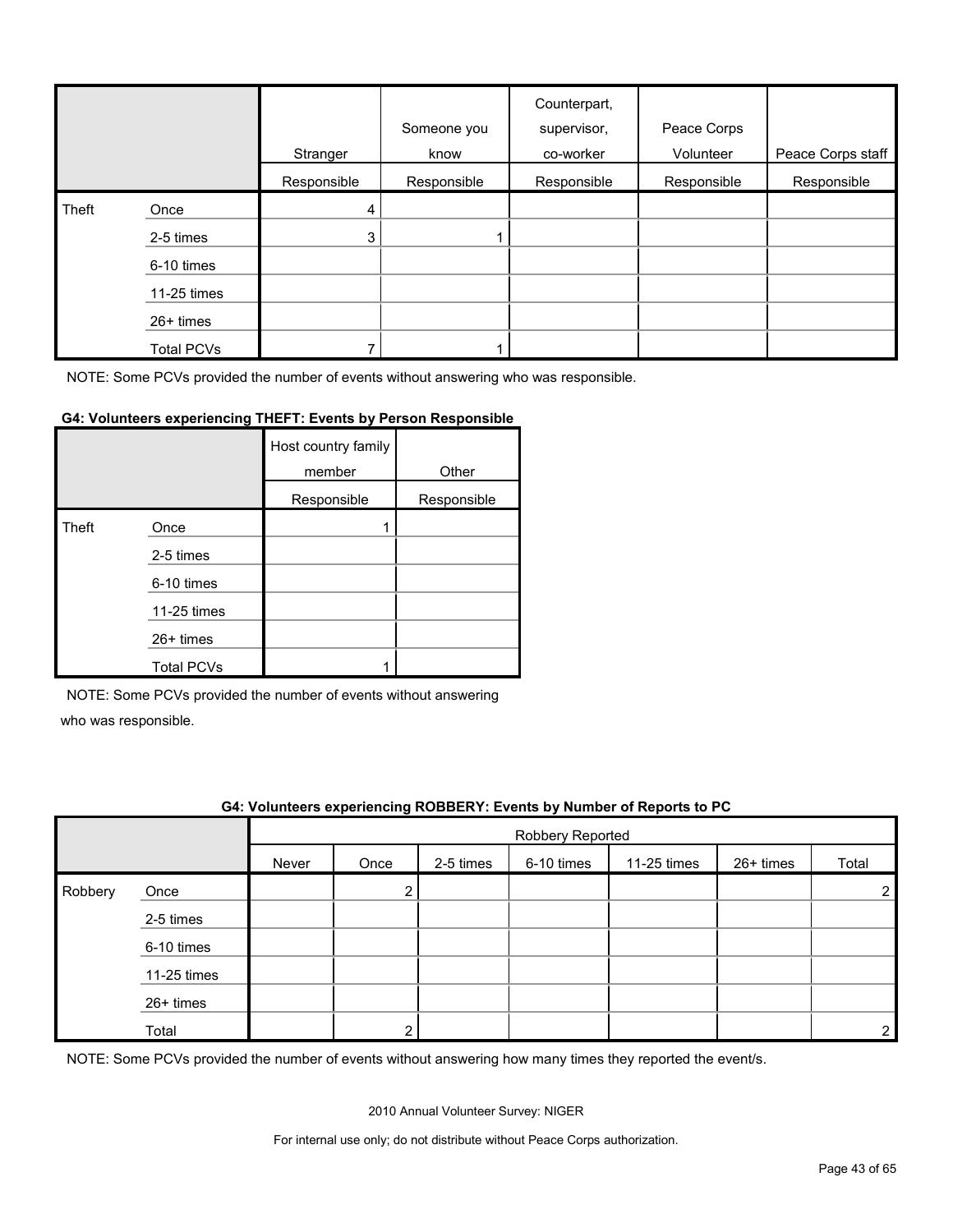|         |                                                                                  |             | ັ                   |                                          |                          |                   |
|---------|----------------------------------------------------------------------------------|-------------|---------------------|------------------------------------------|--------------------------|-------------------|
|         |                                                                                  | Stranger    | Someone you<br>know | Counterpart,<br>supervisor,<br>co-worker | Peace Corps<br>Volunteer | Peace Corps staff |
|         |                                                                                  | Responsible | Responsible         | Responsible                              | Responsible              | Responsible       |
| Robbery | Once<br>2-5 times<br>6-10 times<br>11-25 times<br>26+ times<br><b>Total PCVs</b> |             |                     |                                          |                          |                   |

# **G4: Volunteers experiencing ROBBERY: Events by Person Responsible**

NOTE: Some PCVs provided the number of events without answering who was responsible.

#### **G4: Volunteers experiencing ROBBERY: Events by Person**

| <b>Responsible</b> |                   |                               |             |  |  |  |  |
|--------------------|-------------------|-------------------------------|-------------|--|--|--|--|
|                    |                   | Host country family<br>member | Other       |  |  |  |  |
|                    |                   | Responsible                   | Responsible |  |  |  |  |
| Robbery            | Once              |                               |             |  |  |  |  |
|                    | 2-5 times         |                               |             |  |  |  |  |
|                    | 6-10 times        |                               |             |  |  |  |  |
|                    | 11-25 times       |                               |             |  |  |  |  |
|                    | $26+$ times       |                               |             |  |  |  |  |
|                    | <b>Total PCVs</b> |                               |             |  |  |  |  |

NOTE: Some PCVs provided the number of events without answering who was responsible.

| G4: Volunteers experiencing PHYSICAL ASSAULT: Events by Number of Reports to PC |  |  |
|---------------------------------------------------------------------------------|--|--|
|                                                                                 |  |  |
|                                                                                 |  |  |

|                  |            | Physical assault Reported |      |           |            |             |           |                |  |
|------------------|------------|---------------------------|------|-----------|------------|-------------|-----------|----------------|--|
|                  |            | Never                     | Once | 2-5 times | 6-10 times | 11-25 times | 26+ times | Total          |  |
| Physical assault | Once       |                           |      |           |            |             |           | 2 <sub>1</sub> |  |
|                  | 2-5 times  |                           |      |           |            |             |           |                |  |
|                  | 6-10 times |                           |      |           |            |             |           |                |  |

2010 Annual Volunteer Survey: NIGER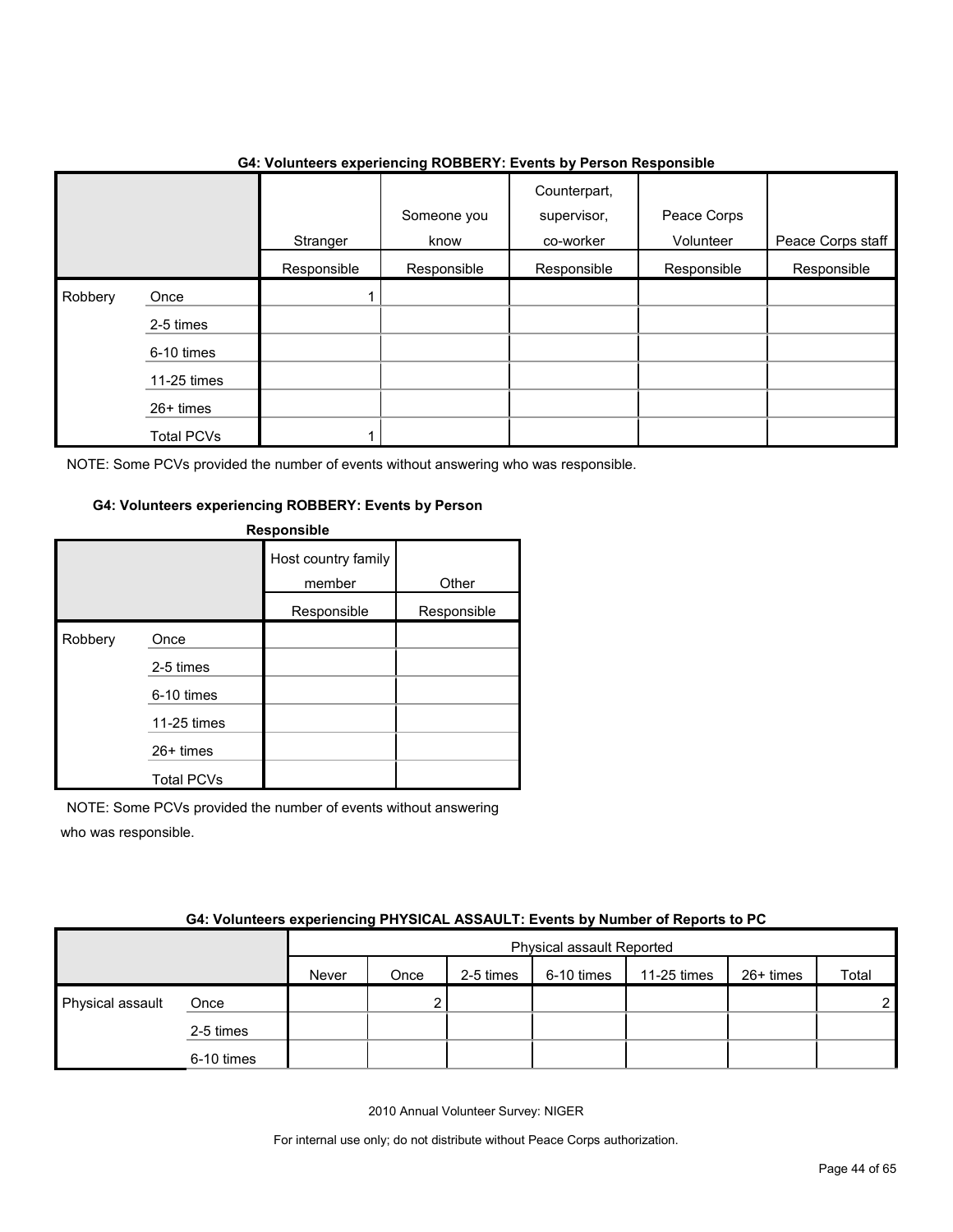| 11-25 times |          |  |  |  |
|-------------|----------|--|--|--|
| 26+ times   |          |  |  |  |
| Total       | <u>_</u> |  |  |  |

NOTE: Some PCVs provided the number of events without answering how many times they reported the event/s.

#### **G4: Volunteers experiencing PHYSICAL ASSAULT: Events by Person Responsible**

|                  |                   | Stranger    | Someone you<br>know | Counterpart,<br>supervisor,<br>co-worker | Peace Corps<br>Volunteer | Peace Corps<br>staff |
|------------------|-------------------|-------------|---------------------|------------------------------------------|--------------------------|----------------------|
|                  |                   | Responsible | Responsible         | Responsible                              | Responsible              | Responsible          |
| Physical assault | Once              |             |                     |                                          |                          |                      |
|                  | 2-5 times         |             |                     |                                          |                          |                      |
|                  | 6-10 times        |             |                     |                                          |                          |                      |
|                  | 11-25 times       |             |                     |                                          |                          |                      |
|                  | $26+$ times       |             |                     |                                          |                          |                      |
|                  | <b>Total PCVs</b> |             |                     |                                          |                          |                      |

NOTE: Some PCVs provided the number of events without answering who was responsible.

#### **G4: Volunteers experiencing PHYSICAL ASSAULT: Events by Person**

| <b>Responsible</b> |
|--------------------|
|--------------------|

|                  |                   | Host country family<br>member | Other       |
|------------------|-------------------|-------------------------------|-------------|
|                  |                   | Responsible                   | Responsible |
| Physical assault | Once              |                               |             |
|                  | 2-5 times         |                               |             |
|                  | 6-10 times        |                               |             |
|                  | 11-25 times       |                               |             |
|                  | $26+$ times       |                               |             |
|                  | <b>Total PCVs</b> |                               |             |

NOTE: Some PCVs provided the number of events without answering who was responsible.

#### **G4: Volunteers experiencing AGGRAVATED ASSAULT: Events by Number of Reports to PC**

Aggravated assault Reported

2010 Annual Volunteer Survey: NIGER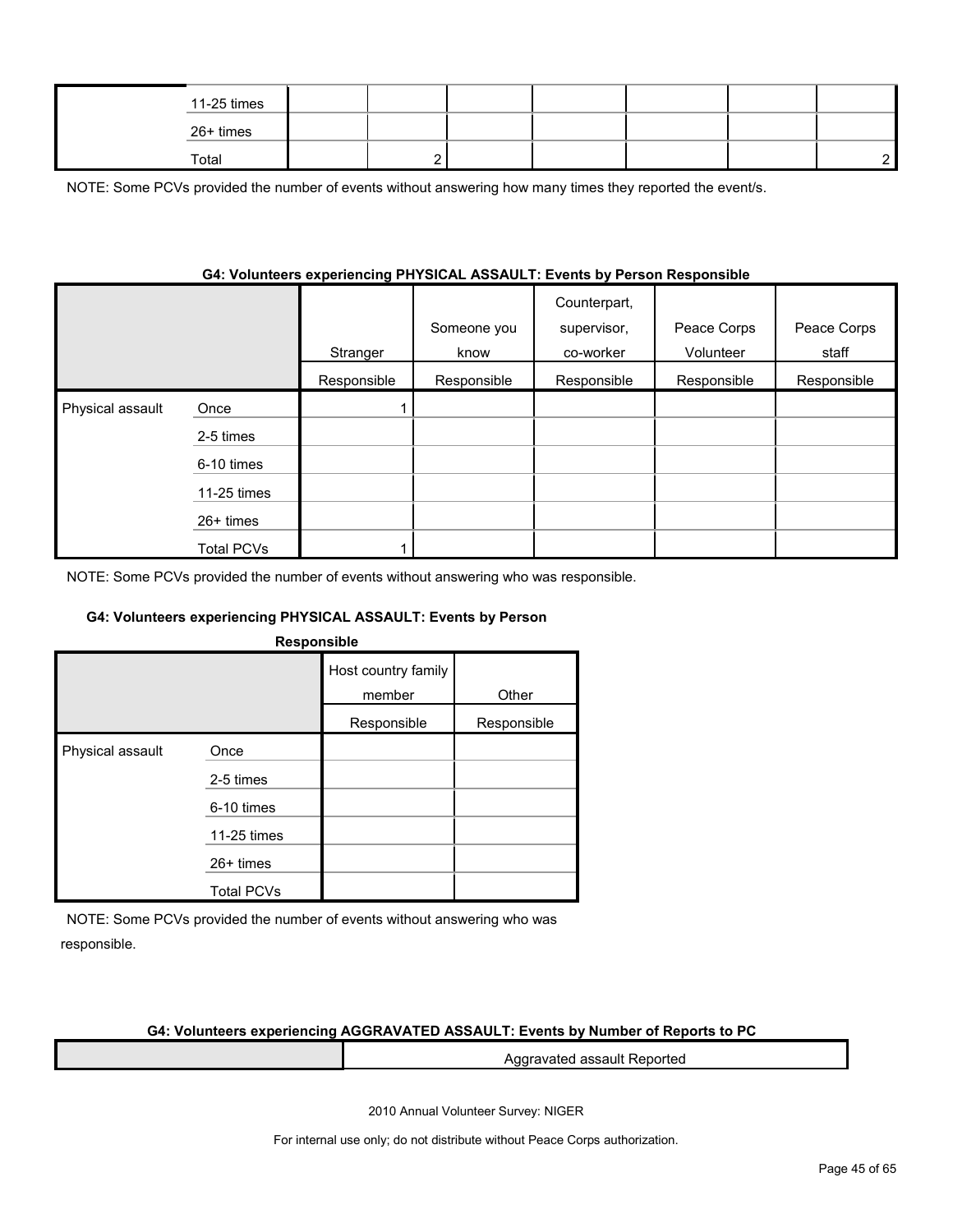|                    |             | Never | Once | 2-5 times | 6-10 times | 11-25 times |
|--------------------|-------------|-------|------|-----------|------------|-------------|
| Aggravated assault | Once        |       |      |           |            |             |
|                    | 2-5 times   |       |      |           |            |             |
|                    | 6-10 times  |       |      |           |            |             |
|                    | 11-25 times |       |      |           |            |             |
|                    | 26+ times   |       |      |           |            |             |
|                    | Total       |       |      |           |            |             |

NOTE: Some PCVs provided the number of events without answering how many times they reported the event/s.

#### **G4: Volunteers experiencing AGGRAVATED ASSAULT: Events by Number of**

|                    | <b>Reports to PC</b> |           |                             |
|--------------------|----------------------|-----------|-----------------------------|
|                    |                      |           | Aggravated assault Reported |
|                    |                      | 26+ times | Total                       |
| Aggravated assault | Once                 |           |                             |
|                    | 2-5 times            |           |                             |
|                    | 6-10 times           |           |                             |
|                    | 11-25 times          |           |                             |
|                    | 26+ times            |           |                             |
|                    | Total                |           |                             |

NOTE: Some PCVs provided the number of events without answering how many times they reported the event/s.

#### **G4: Volunteers experiencing AGGRAVATED ASSAULT: Events by Person Responsible**

|                    |                   | Stranger    | Someone you<br>know | Counterpart,<br>supervisor,<br>co-worker | Peace Corps<br>Volunteer | Peace Corps<br>staff |
|--------------------|-------------------|-------------|---------------------|------------------------------------------|--------------------------|----------------------|
|                    |                   | Responsible | Responsible         | Responsible                              | Responsible              | Responsible          |
| Aggravated assault | Once              |             |                     |                                          |                          |                      |
|                    | 2-5 times         |             |                     |                                          |                          |                      |
|                    | 6-10 times        |             |                     |                                          |                          |                      |
|                    | 11-25 times       |             |                     |                                          |                          |                      |
|                    | 26+ times         |             |                     |                                          |                          |                      |
|                    | <b>Total PCVs</b> |             |                     |                                          |                          |                      |

NOTE: Some PCVs provided the number of events without answering who was responsible.

2010 Annual Volunteer Survey: NIGER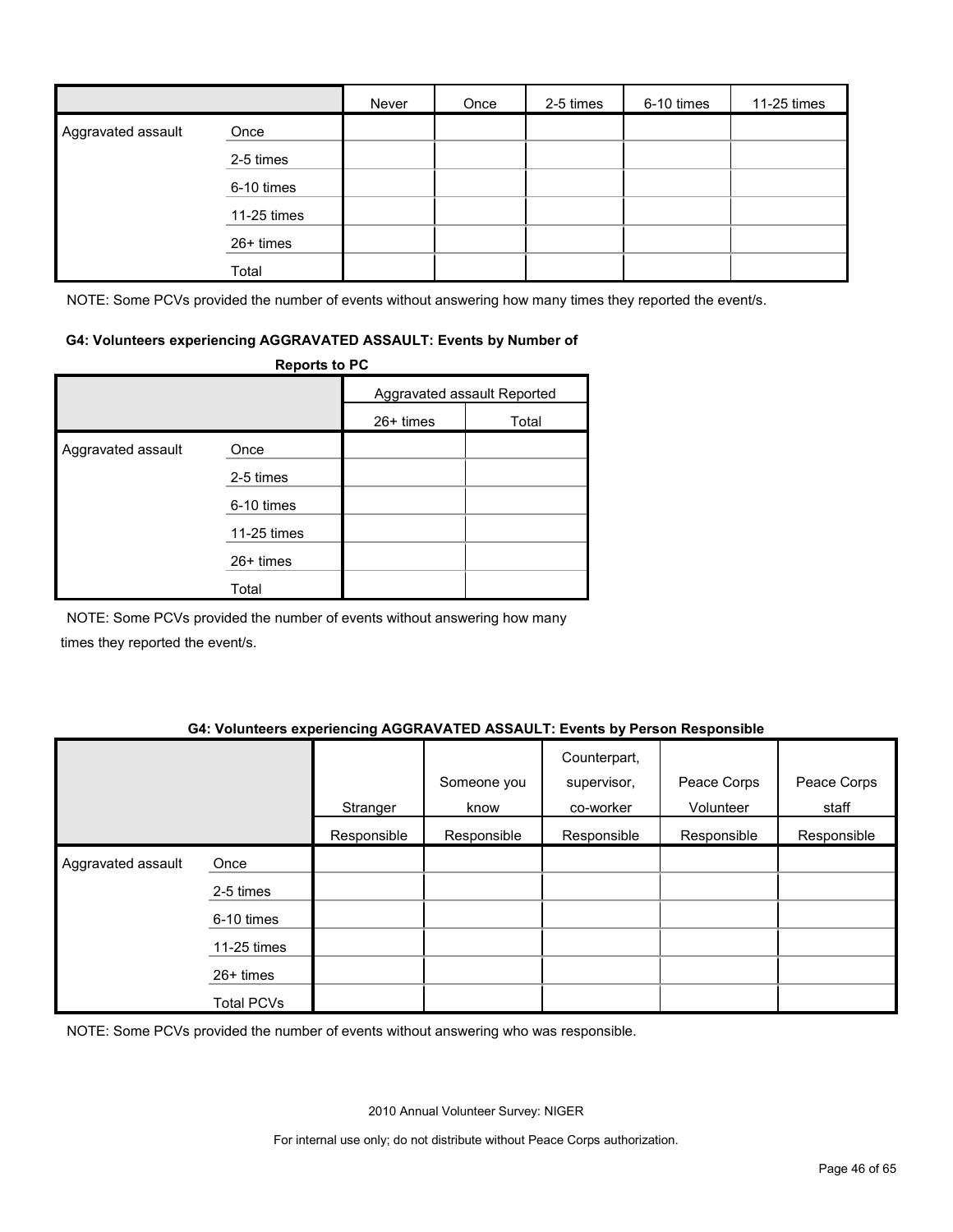#### **G4: Volunteers experiencing AGGRAVATED ASSAULT: Events by Person**

| <b>Responsible</b> |
|--------------------|
|--------------------|

|                    |                   | Host country family<br>member | Other       |
|--------------------|-------------------|-------------------------------|-------------|
|                    |                   | Responsible                   | Responsible |
| Aggravated assault | Once              |                               |             |
|                    | 2-5 times         |                               |             |
|                    | 6-10 times        |                               |             |
|                    | 11-25 times       |                               |             |
|                    | $26+$ times       |                               |             |
|                    | <b>Total PCVs</b> |                               |             |

NOTE: Some PCVs provided the number of events without answering who was responsible.

#### **G4: Volunteers experiencing SEXUAL ASSAULT: Events by Number of Reports to PC**

|                |             | Sexual assault Reported |      |           |            |             |           |       |  |
|----------------|-------------|-------------------------|------|-----------|------------|-------------|-----------|-------|--|
|                |             | Never                   | Once | 2-5 times | 6-10 times | 11-25 times | 26+ times | Total |  |
| Sexual assault | Once        |                         |      |           |            |             |           |       |  |
|                | 2-5 times   |                         |      |           |            |             |           |       |  |
|                | 6-10 times  |                         |      |           |            |             |           |       |  |
|                | 11-25 times |                         |      |           |            |             |           |       |  |
|                | 26+ times   |                         |      |           |            |             |           |       |  |
|                | Total       |                         |      |           |            |             |           | 4     |  |

NOTE: Some PCVs provided the number of events without answering how many times they reported the event/s.

#### **G4: Volunteers experiencing SEXUAL ASSAULT: Events by Person Responsible**

|                |             | .           |             | Counterpart, |             |             |
|----------------|-------------|-------------|-------------|--------------|-------------|-------------|
|                |             |             | Someone you | supervisor,  | Peace Corps | Peace Corps |
|                |             | Stranger    | know        | co-worker    | Volunteer   | staff       |
|                |             | Responsible | Responsible | Responsible  | Responsible | Responsible |
| Sexual assault | Once        | 2           |             |              |             |             |
|                | 2-5 times   | 2           |             |              |             |             |
|                | 6-10 times  |             |             |              |             |             |
|                | 11-25 times |             |             |              |             |             |

2010 Annual Volunteer Survey: NIGER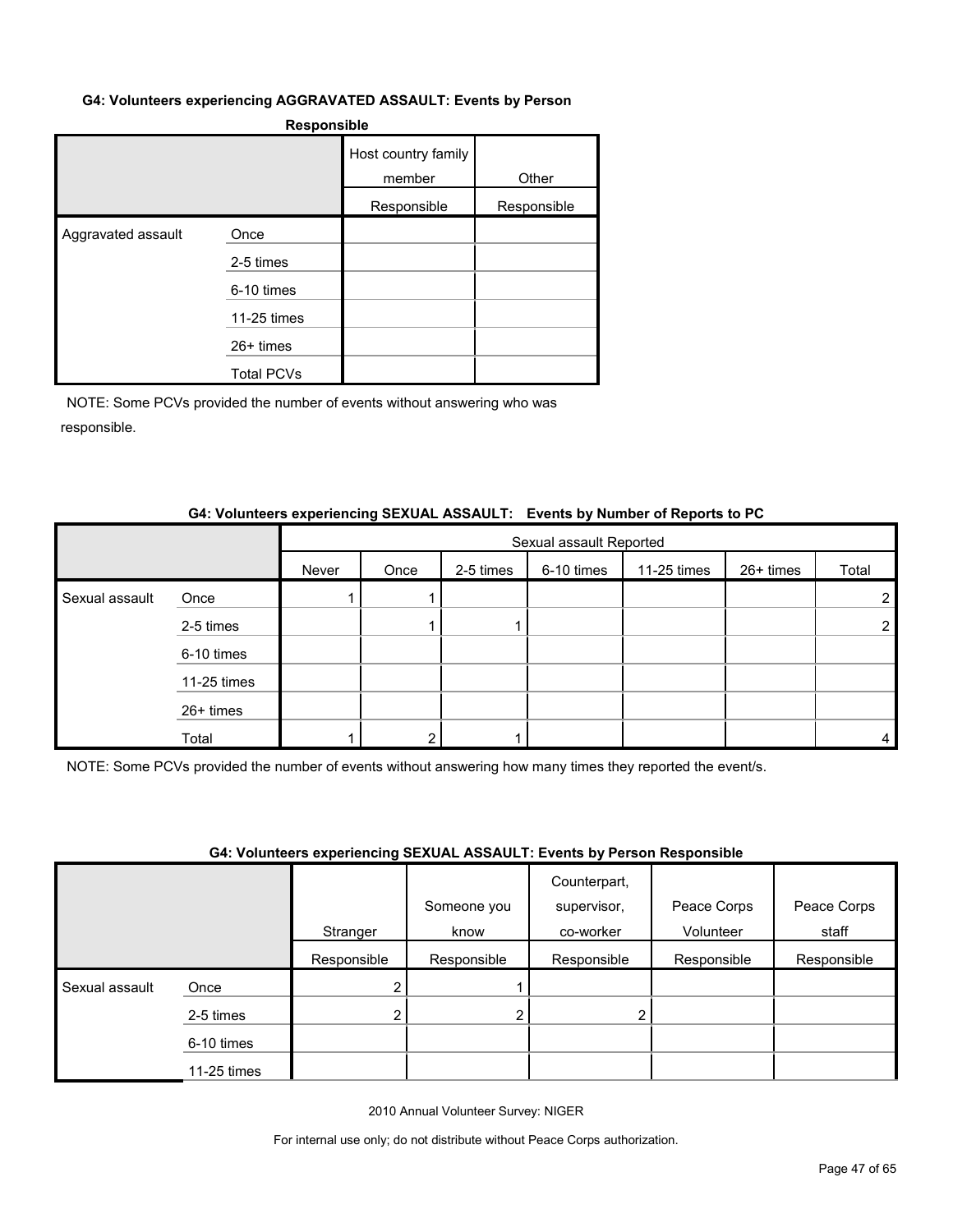| 26+ times  |  |  |  |
|------------|--|--|--|
| Total PCVs |  |  |  |

# **G4: Volunteers experiencing SEXUAL ASSAULT: Events by Person**

#### **Responsible**

|                |                   | Host country family<br>member | Other       |
|----------------|-------------------|-------------------------------|-------------|
|                |                   | Responsible                   | Responsible |
| Sexual assault | Once              |                               |             |
|                | 2-5 times         |                               |             |
|                | 6-10 times        |                               |             |
|                | 11-25 times       |                               |             |
|                | $26+$ times       |                               |             |
|                | <b>Total PCVs</b> |                               |             |

NOTE: Some PCVs provided the number of events without answering who was responsible.

Rape

26+ times Total

| 04: VOIUNTER'S EXPERIENCING RAPE: EVENTS by NUMBER OF REPORTS TO PU |       |      |           |               |             |           |       |  |
|---------------------------------------------------------------------|-------|------|-----------|---------------|-------------|-----------|-------|--|
|                                                                     |       |      |           | Rape Reported |             |           |       |  |
|                                                                     | Never | Once | 2-5 times | 6-10 times    | 11-25 times | 26+ times | Total |  |
| Once                                                                |       |      |           |               |             |           |       |  |
| 2-5 times                                                           |       |      |           |               |             |           |       |  |
| 6-10 times                                                          |       |      |           |               |             |           |       |  |
| 11-25 times                                                         |       |      |           |               |             |           |       |  |
|                                                                     |       |      |           |               |             |           |       |  |

# **G4: Volunteers experiencing RAPE: Events by Number of Reports to PC**

NOTE: Some PCVs provided the number of events without answering how many times they reported the event/s.

#### **G4: Volunteers experiencing RAPE: Events by Person Responsible**

|             |             | Counterpart, |             |                   |
|-------------|-------------|--------------|-------------|-------------------|
|             | Someone you | supervisor.  | Peace Corps |                   |
| Stranger    | know        | co-worker    | Volunteer   | Peace Corps staff |
| Responsible | Responsible | Responsible  | Responsible | Responsible       |

2010 Annual Volunteer Survey: NIGER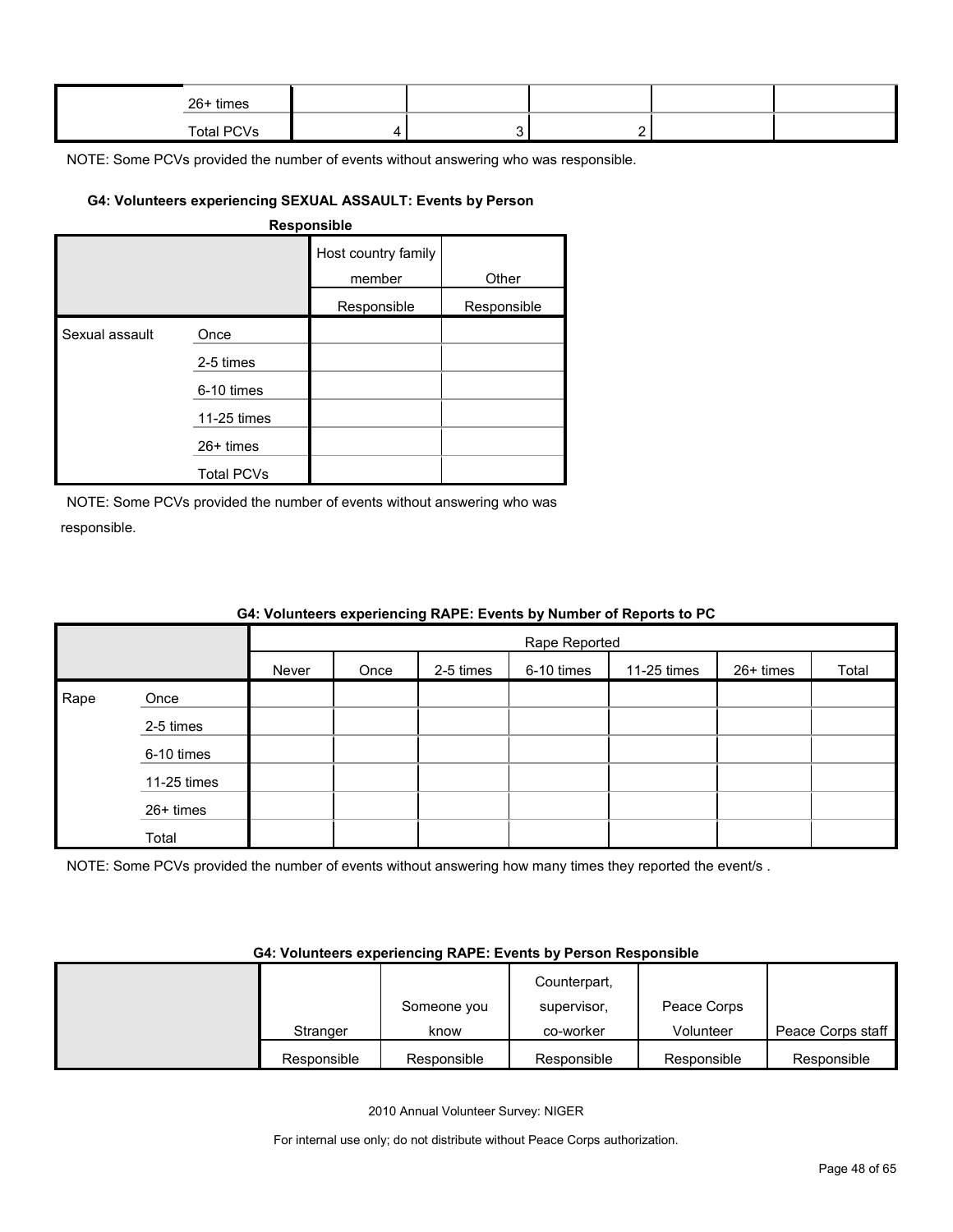| Rape | Once              |  |  |  |
|------|-------------------|--|--|--|
|      | 2-5 times         |  |  |  |
|      | 6-10 times        |  |  |  |
|      | 11-25 times       |  |  |  |
|      | 26+ times         |  |  |  |
|      | <b>Total PCVs</b> |  |  |  |

# **G4: Volunteers experiencing RAPE: Events by Person Responsible**

|      |                   | Host country family<br>member | Other       |
|------|-------------------|-------------------------------|-------------|
|      |                   | Responsible                   | Responsible |
| Rape | Once              |                               |             |
|      | 2-5 times         |                               |             |
|      | 6-10 times        |                               |             |
|      | 11-25 times       |                               |             |
|      | 26+ times         |                               |             |
|      | <b>Total PCVs</b> |                               |             |

NOTE: Some PCVs provided the number of events without answering who was responsible.

#### **G4: Volunteers experiencing ATTEMPTED RAPE: Events by Number of Reports to PC**

|                |             |       | Attempted rape Reported |           |            |             |           |       |
|----------------|-------------|-------|-------------------------|-----------|------------|-------------|-----------|-------|
|                |             | Never | Once                    | 2-5 times | 6-10 times | 11-25 times | 26+ times | Total |
| Attempted rape | Once        |       |                         |           |            |             |           |       |
|                | 2-5 times   |       |                         |           |            |             |           |       |
|                | 6-10 times  |       |                         |           |            |             |           |       |
|                | 11-25 times |       |                         |           |            |             |           |       |
|                | 26+ times   |       |                         |           |            |             |           |       |
|                | Total       |       |                         |           |            |             |           |       |

NOTE: Some PCVs provided the number of events without answering how many times they reported the event/s .

#### **G4: Volunteers experiencing ATTEMPTED RAPE: Events by Person Responsible**

2010 Annual Volunteer Survey: NIGER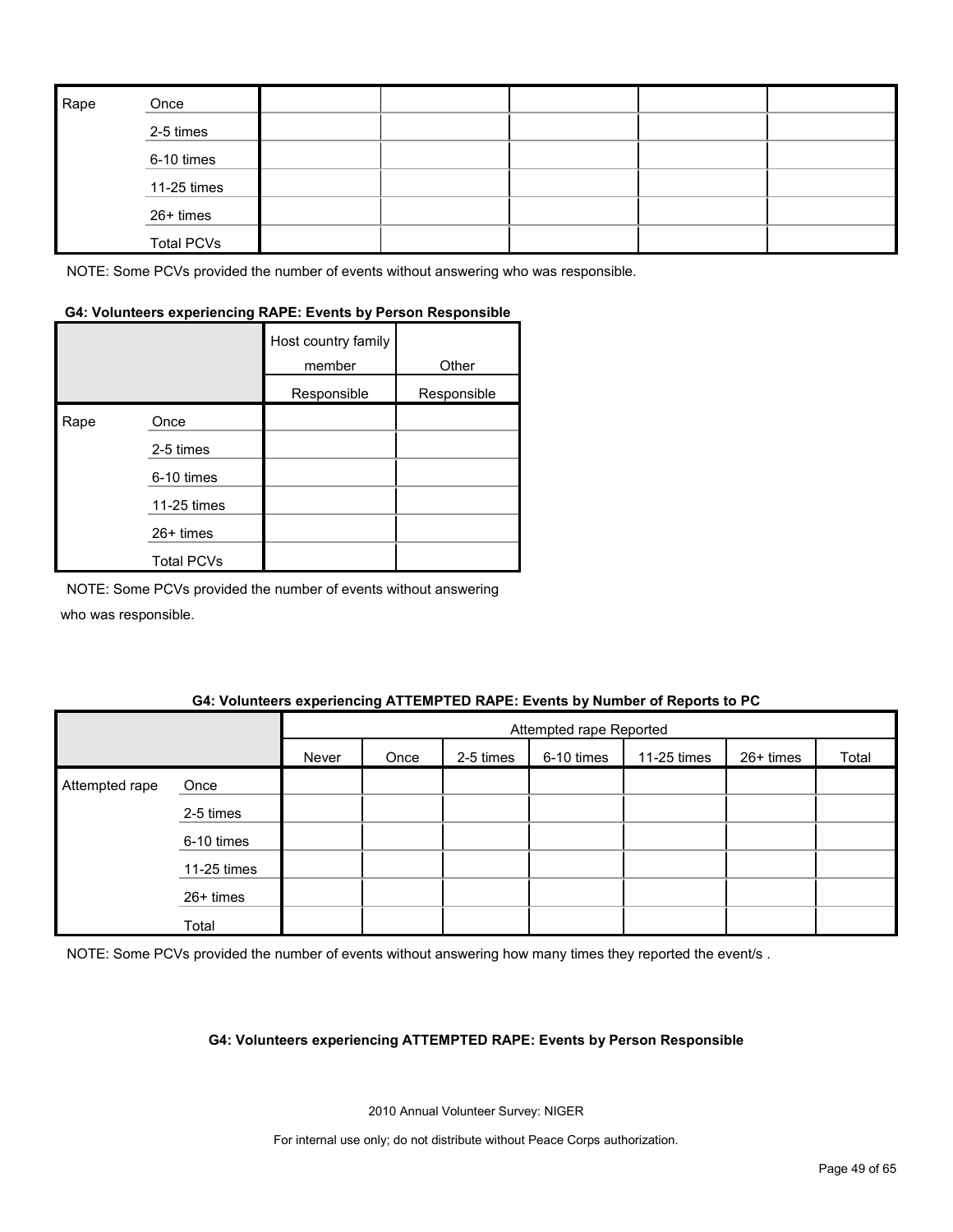|                |                   | Stranger    | Someone you<br>know | Counterpart,<br>supervisor,<br>co-worker | Peace Corps<br>Volunteer | Peace Corps<br>staff |
|----------------|-------------------|-------------|---------------------|------------------------------------------|--------------------------|----------------------|
|                |                   | Responsible | Responsible         | Responsible                              | Responsible              | Responsible          |
| Attempted rape | Once              |             |                     |                                          |                          |                      |
|                | 2-5 times         |             |                     |                                          |                          |                      |
|                | 6-10 times        |             |                     |                                          |                          |                      |
|                | 11-25 times       |             |                     |                                          |                          |                      |
|                | $26+$ times       |             |                     |                                          |                          |                      |
|                | <b>Total PCVs</b> |             |                     |                                          |                          |                      |

#### **G4: Volunteers experiencing ATTEMPTED RAPE: Events by Person**

| Responsible    |                                                               |                               |             |  |  |  |  |  |
|----------------|---------------------------------------------------------------|-------------------------------|-------------|--|--|--|--|--|
|                |                                                               | Host country family<br>member | Other       |  |  |  |  |  |
|                |                                                               | Responsible                   | Responsible |  |  |  |  |  |
| Attempted rape | Once<br>2-5 times<br>6-10 times<br>11-25 times<br>$26+$ times |                               |             |  |  |  |  |  |
|                | <b>Total PCVs</b>                                             |                               |             |  |  |  |  |  |

NOTE: Some PCVs provided the number of events without answering who was responsible.

# <span id="page-49-0"></span>**H. Volunteers Working in HIV/AIDS**

This section reports Volunteers' level of involvement in HIV/AIDS work. It also reports Volunteers' assessment of their Peace Corps HIV/AIDS training and the perceived effectiveness of their HIV/AIDS work with host country individuals or groups.

#### **H1: Which of the following best describes your involvement in HIV/AIDS**

| activities?                                       |         |        |
|---------------------------------------------------|---------|--------|
|                                                   | Percent | Number |
| HIV/AIDS work is my primary assignment.           | 7%      |        |
| HIV/AIDS work is part of my secondary activities. | 31%     | 14     |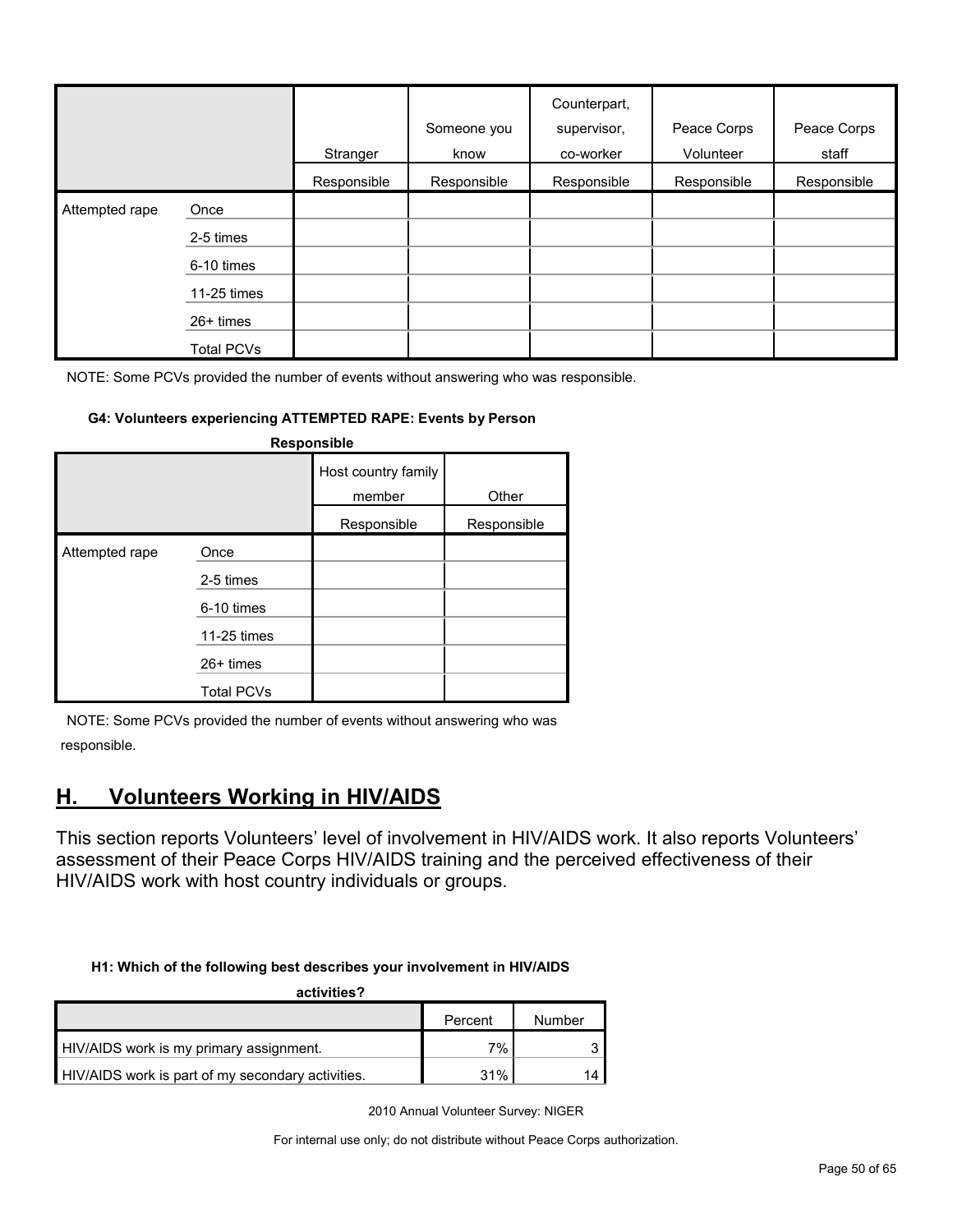| My HIV/AIDS efforts are not part of primary/secondary | 36%  | 16 |
|-------------------------------------------------------|------|----|
| actvities.                                            |      |    |
| I have not been involved in any HIV/AIDS activities.  | 27%  |    |
| Total                                                 | 100% | 45 |

# **H2: How effective was the PC training you received in preparing you to undertake your HIV/AIDS activities?**

|                | Not effective | Poor | Adeɑuate | Effective | ' effective<br>Verv | <b>NA</b> | Total |
|----------------|---------------|------|----------|-----------|---------------------|-----------|-------|
| H <sub>2</sub> | 14%           | 33%  | 33%      | 8%        | 3%                  | 8%        | 36    |

# **H2: How effective was the PC training you received in preparing you to undertake your HIV/AIDS**

**activities? (excluding the "NA" responses)**

|                | Not effective | Poor | Adeɑuate | Effective | effective<br>verv | $\tau$ otar |
|----------------|---------------|------|----------|-----------|-------------------|-------------|
| H <sub>2</sub> | 15%           | 36%  | 36%      | 9%        | 3%                | っっ<br>ບບ    |

**H3: In working with HC individuals or groups, how would you rate the effectiveness of your specific HIV/AIDS activities?** 

|                |                  | Sometimes |                 | Almost always |            |       |
|----------------|------------------|-----------|-----------------|---------------|------------|-------|
|                | Seldom effective | effective | Often effective | effective     | Don't know | Total |
| H <sub>3</sub> | $14\%$           | 33%       | 25%             | 6%            | 22%        | 36    |

**H3: In working with HC individuals or groups, how would you rate the effectiveness of your specific HIV/AIDS activities? (excluding both the "NA" and the H1="No involvement in HIV/AIDS activities"** 

|                | responses)       |           |                 |               |       |  |
|----------------|------------------|-----------|-----------------|---------------|-------|--|
|                |                  | Sometimes |                 | Almost always |       |  |
|                | Seldom effective | effective | Often effective | effective     | Total |  |
| H <sub>3</sub> | 19%              | 41%       | 33%             | 7%            |       |  |

NOTE: See Open-Ended Responses Report for PCV explanations and examples of their H3 answers)

# <span id="page-50-0"></span>**I. Your Life in the Peace Corps**

This section reports Volunteers' descriptions of and adjustments to their living conditions, including stress factors and how Volunteers cope with stress.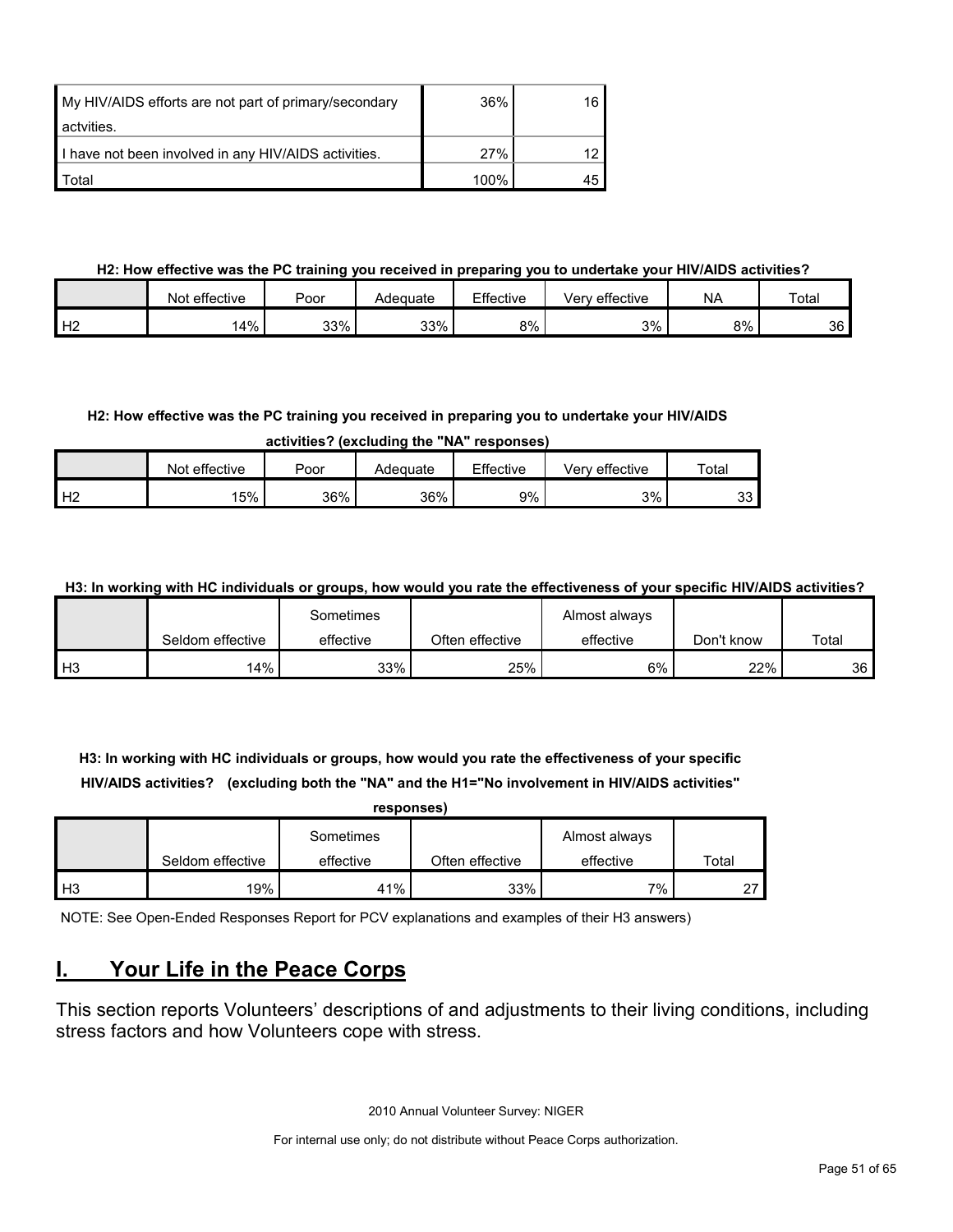# **I1: Have you lived with a host country individual or family?**

|                                                         | Percent | Number |
|---------------------------------------------------------|---------|--------|
| No, I have never lived with a HC individual or family.  |         |        |
| Yes, I lived with a HC individual or family only during | 56%     | 25     |
| PST.                                                    |         |        |
| Yes, in my community (not during PST).                  | 2%      |        |
| Yes, both during PST and later in my community.         | 42%     | 19     |
| Total                                                   | 100%    |        |

# **I1: How long (in months) have you lived with a host country individual or family?**

|                 | month |     |    | 4 | b | $7 - 11$ | $12 - 16$ | 17-26 |
|-----------------|-------|-----|----|---|---|----------|-----------|-------|
| <b>PST Only</b> |       | 91% | 9% |   |   |          |           |       |
| Post-PST        |       |     |    |   |   |          |           |       |
| PST & Later     |       |     |    |   |   | 11%      | 50%       | 22%   |

**I1: How long (in months) have you lived** 

# **with a host country individual or family?**

|             | $27+$ mos | Total |
|-------------|-----------|-------|
| PST Only    |           | 23    |
| Post-PST    |           |       |
| PST & Later | 17%       |       |

# **I2: How often do you interact with HCNs in community/family social events?**

|    |       | Several times a |        | Several times a |         | ∟ess than once a |       |
|----|-------|-----------------|--------|-----------------|---------|------------------|-------|
|    | Dailv | week            | Weeklv | month           | Monthly | month            | Total |
| -- | 59%   | 20%             | 7%     | 9%              | 4%      | 2%               | 46    |

#### **I3: How integrated into your community do you feel now?**

| - -<br><br><br>Tota.<br>onsiderablv;<br>Adequately<br>.otionallv<br>Minimally<br>all<br>$\sim$<br>ΝΟί<br>dι<br>_ |  |
|------------------------------------------------------------------------------------------------------------------|--|
|------------------------------------------------------------------------------------------------------------------|--|

2010 Annual Volunteer Survey: NIGER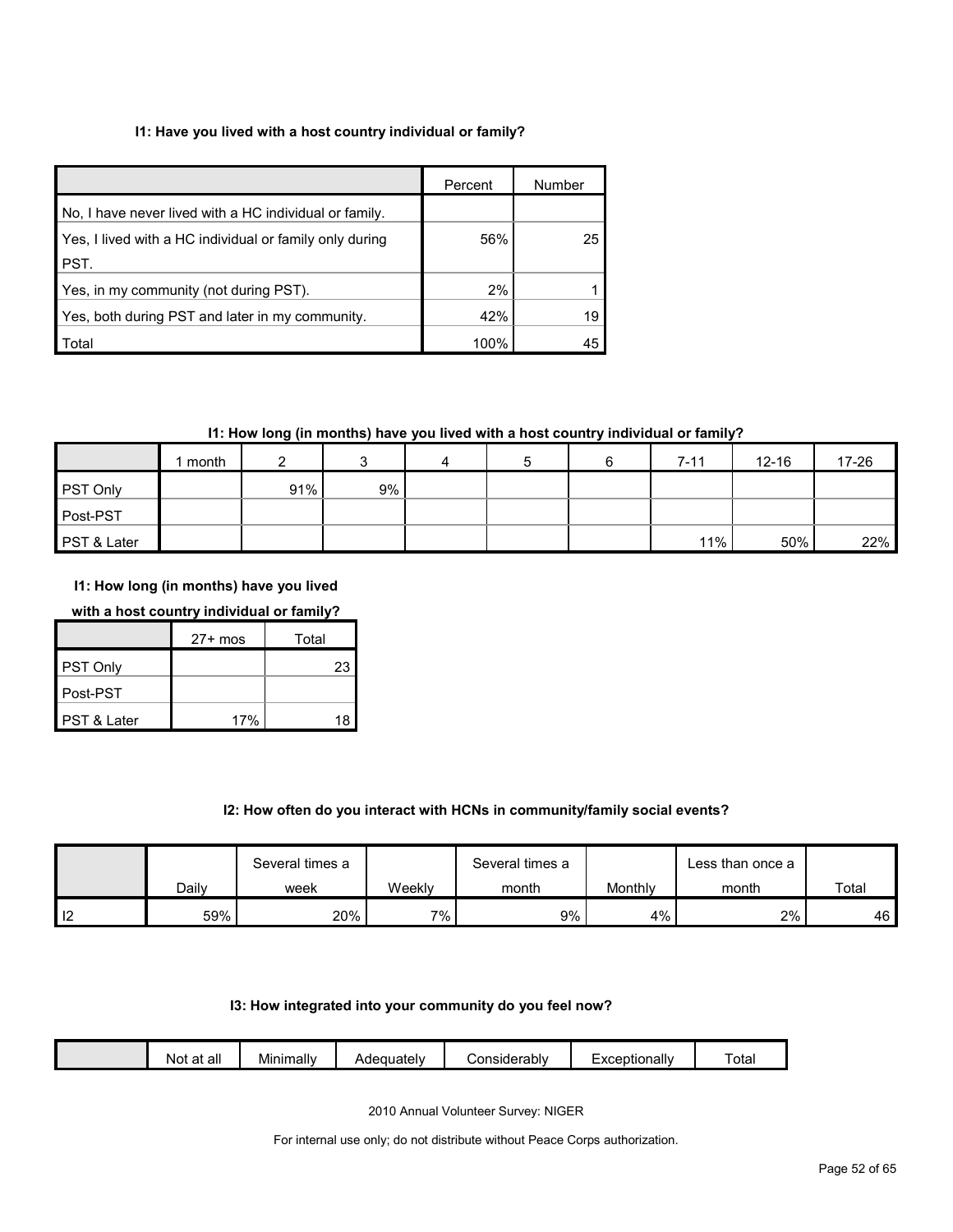#### **I3: How integrated into your community do you feel now?**

|                | Not at all | Minimally | Adeauatelv | Considerablv | Exceptionally | Total |
|----------------|------------|-----------|------------|--------------|---------------|-------|
| $\blacksquare$ |            | 4%        | $7\%$      | 50%          | 28%           | 46    |

### **I4a: Do you have the following at your worksite?**

|               | Never | Sometimes | Jsuallv | Alwavs | $\tau$ otal |
|---------------|-------|-----------|---------|--------|-------------|
| Electricity   | 47%   | 2%        | 36%     | 16%    | 45          |
| Running water | 61%   | 5%        | 11%     | 23%    | 44          |

# **I4b: Do you have the following at your residence?**

|               | Never | Sometimes | Usuallv | Alwavs | $\tau$ otal |
|---------------|-------|-----------|---------|--------|-------------|
| Electricity   | 43%   | 5%        | 41%     | 11%    | 44          |
| Running water | 60%   | 5%        | 16%     | 19%    | 43          |

### **I5: How often do you have access to--?**

|                                  | Not at all | Less than monthly | Monthly | Weekly | Daily | Total |
|----------------------------------|------------|-------------------|---------|--------|-------|-------|
| Landline phone                   | 31%        | 13%               | 31%     | 4%     | 20%   | 45'   |
| Computer                         | 4%         | 2%                | 44%     | 13%    | 36%   | 45    |
| Internet                         | 4%         | 7%                | 62%     | 11%    | 16%   | 45    |
| Cell phone (voice)               |            |                   |         | 9%     | 91%   | 45    |
| Text messaging                   |            |                   |         | 2%     | 98%   | 45    |
| Voice over internet, e.g., SKYPE | 53%        | 29%               | 18%     |        |       | 45    |
| Webcam/internet video            | 64%        | 20%               | 16%     |        |       | 45    |

# **I6: Where do you most frequently connect to the Internet?**

|        |                |         | Another person's |               | PC office/satellite | Other: Please |       |
|--------|----------------|---------|------------------|---------------|---------------------|---------------|-------|
|        | Your residence | At work | home             | Internet cafe | office              | specify       | Total |
| $ $ 16 |                | 9%      |                  |               | 82%                 | 9%            | 45 I  |

2010 Annual Volunteer Survey: NIGER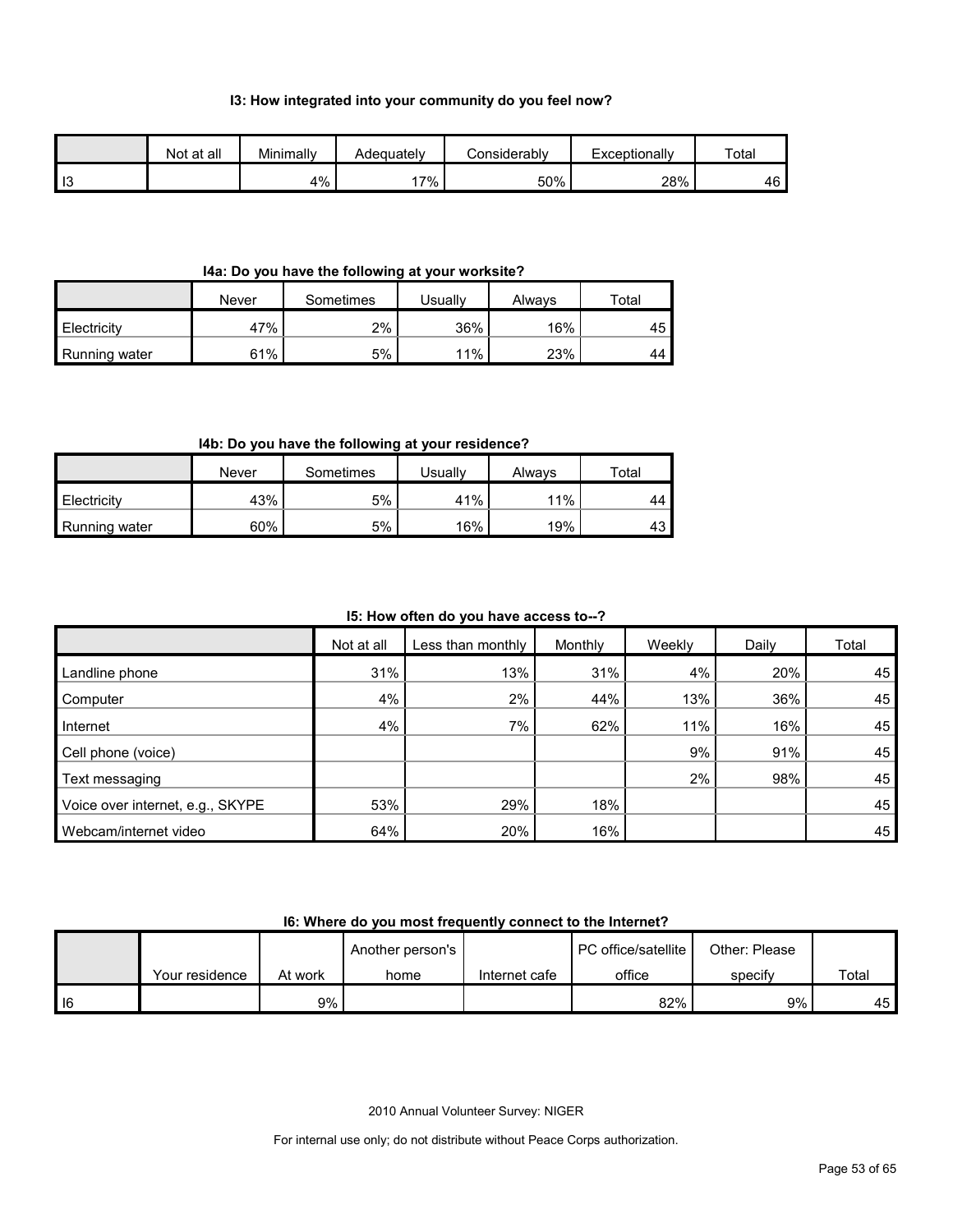#### **I6.TEXT: Description of "other" location to**



#### **I7: How long do you travel to access the internet using your typical transport method (one-way trip)?**

| Less than one |                  | From two to four |                     | More than eight |       |
|---------------|------------------|------------------|---------------------|-----------------|-------|
| hour          | One to two hours | hours            | Four to eight hours | hours           | Total |
| 29%           | 20%              | 29%              | 22%                 |                 | 45    |

| Percent of Volunteers Traveling to/from Internet Connection in One Day (18) by Travel Time (17) |                        |                                                              |      |                 |
|-------------------------------------------------------------------------------------------------|------------------------|--------------------------------------------------------------|------|-----------------|
|                                                                                                 |                        | 18 Return same day from traveling to Internet<br>connection? |      |                 |
|                                                                                                 |                        | Yes                                                          | No   | Total           |
| 17 Typical time to reach Internect connection                                                   | Less than one hour     | 52%                                                          |      | 13              |
|                                                                                                 | One to two hours       | 24%                                                          | 15%  | 9               |
|                                                                                                 | From two to four hours | 24%                                                          | 35%  | 13              |
|                                                                                                 | Four to eight hours    |                                                              | 50%  | 10 <sup>1</sup> |
|                                                                                                 | More than eight hours  |                                                              |      |                 |
|                                                                                                 | Total                  | 100%                                                         | 100% | 45              |

# **Number of Volunteers Traveling to/from Internet Connection in One Day (I8) by Travel Time (I7)**

|                                               |                    |     | 18 Return same day from traveling to Internet<br>connection? |       |
|-----------------------------------------------|--------------------|-----|--------------------------------------------------------------|-------|
|                                               |                    | Yes | No                                                           | Total |
| IT Typical time to reach Internect connection | Less than one hour | 13  |                                                              | 13 I  |
|                                               | One to two hours   |     |                                                              | 9 I   |

2010 Annual Volunteer Survey: NIGER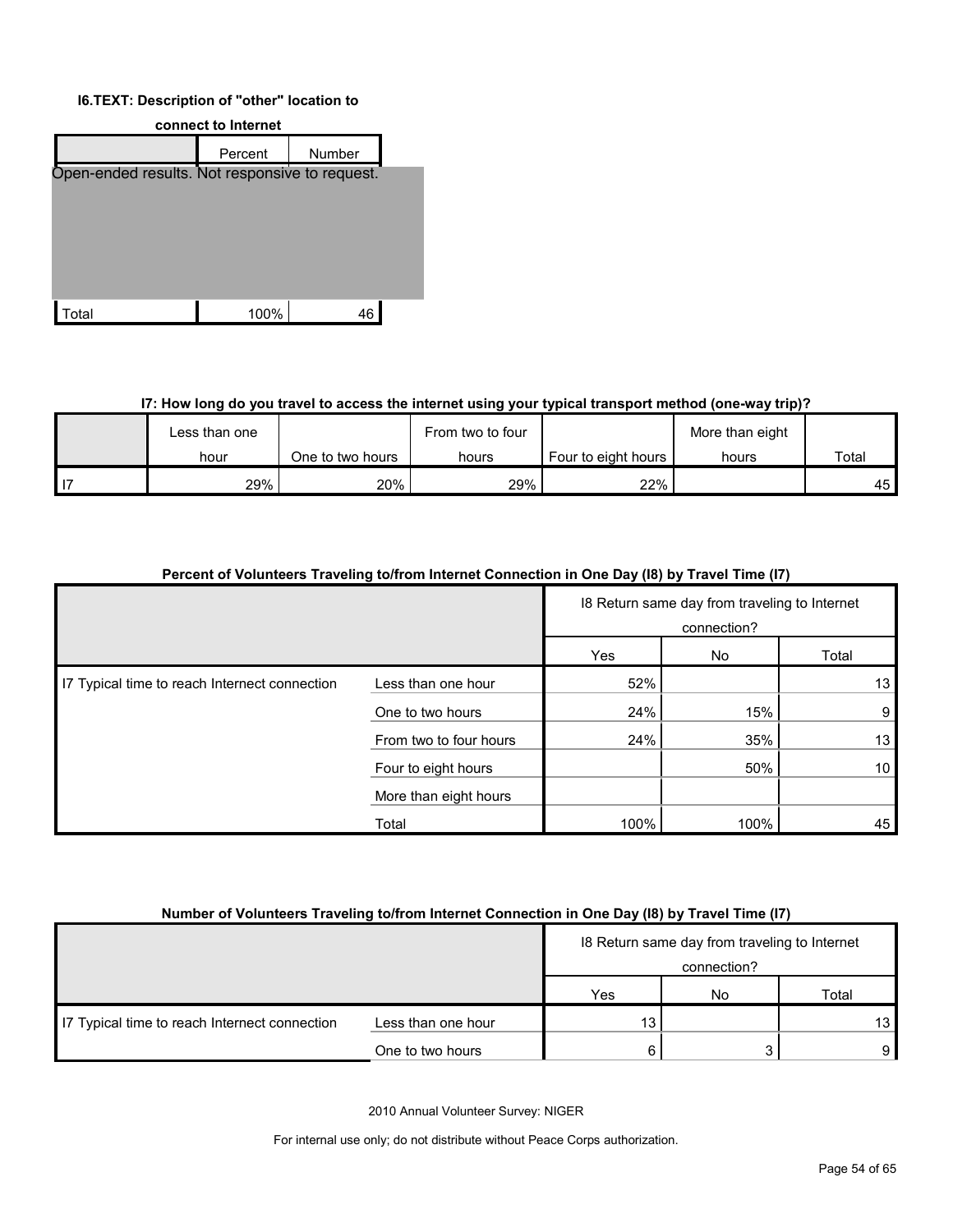| From two to four hours |    |    | 13 <sup>1</sup> |
|------------------------|----|----|-----------------|
| Four to eight hours    |    |    | 10 <sup>1</sup> |
| More than eight hours  |    |    |                 |
| Total                  | 25 | 20 | 45              |

### **I9: Have you participated in the Coverdell World Wise**

# **Schools/Correspondence Match (CWWS/CM)?**

| Yes - Please          | No - Please       |       |
|-----------------------|-------------------|-------|
| describe your         | describe your     |       |
| activities/interactio | reason(s) for not |       |
| n withCWWS/CM         | participating     | Total |
| 40%                   | 60%               |       |

NOTE: See the Open-Ended Responses Report for PCV descriptions

of participation and reasons for not participating.

|                                                      | Not at all stressful | Minimally<br>stressful | Moderately<br>stressful | Considerably<br>stressful |
|------------------------------------------------------|----------------------|------------------------|-------------------------|---------------------------|
|                                                      |                      |                        |                         |                           |
| <b>Cultural issues</b>                               | 4%                   | 20%                    | 53%                     | 20%                       |
| Dealing with violence in country                     | 33%                  | 49%                    | 11%                     | 2%                        |
| Health/medical problems                              | 11%                  | 42%                    | 29%                     | 13%                       |
| Issues including family, friends, loved ones in U.S. | 7%                   | 58%                    | 22%                     | 13%                       |
| Isolation/loneliness                                 | 18%                  | 27%                    | 38%                     | 16%                       |
| Local language                                       | 2%                   | 31%                    | 44%                     | 20%                       |
| Primary assignment                                   | 9%                   | 38%                    | 36%                     | 16%                       |
| Romantic relationships in-country                    | 40%                  | 13%                    | 24%                     | 9%                        |
| Interactions with other Volunteers                   | 24%                  | 51%                    | 16%                     | 9%                        |
| Interactions with PC Staff                           | 11%                  | 33%                    | 29%                     | 16%                       |
| Safety and security                                  | 16%                  | 51%                    | 31%                     | 2%                        |
| Other: Please specify below                          |                      |                        |                         |                           |

# **I10: To what extent do the following create stress and/or emotional health issues for you?**

#### **I10: To what extent do the following create stress and/or emotional health issues for you?**

|                 | Exceptionally |           |          |
|-----------------|---------------|-----------|----------|
|                 | stressful     | <b>NA</b> | Total    |
| Cultural issues | 2%            |           | 45<br>᠇◡ |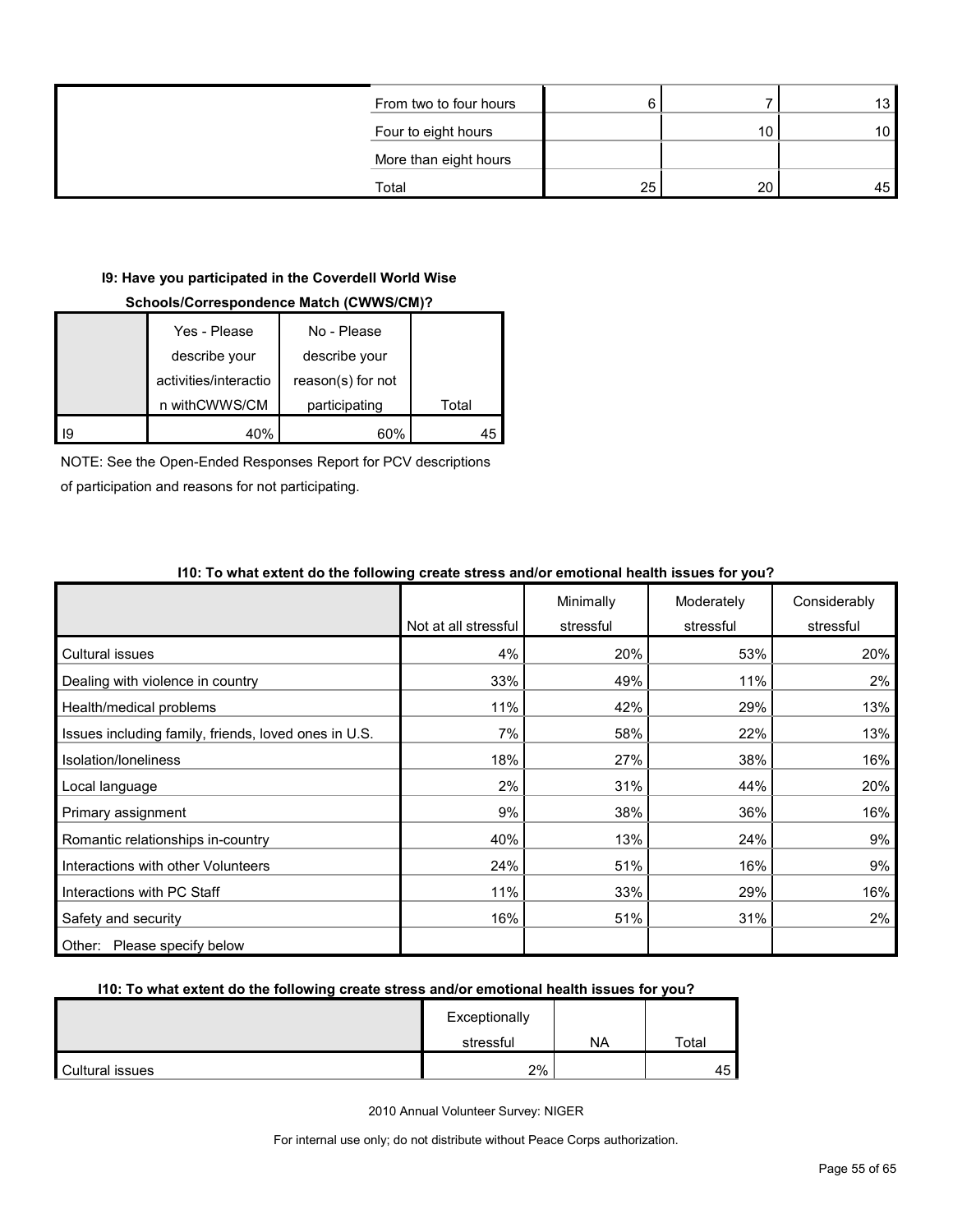| Dealing with violence in country                     |     | 4%  | 45 |
|------------------------------------------------------|-----|-----|----|
| Health/medical problems                              | 4%  |     | 45 |
| Issues including family, friends, loved ones in U.S. |     |     | 45 |
| Isolation/Ioneliness                                 | 2%  |     | 45 |
| Local language                                       | 2%  |     | 45 |
| Primary assignment                                   | 2%  |     | 45 |
| Romantic relationships in-country                    |     | 13% | 45 |
| Interactions with other Volunteers                   |     |     | 45 |
| Interactions with PC Staff                           | 11% |     | 45 |
| Safety and security                                  |     |     | 45 |
| Other: Please specify below                          | 11% | 89% | 9  |

# **I10: To what extent do the following create stress and/or emotional health issues for you? (excluding "NA" responses)**

|                                         |                      |                     | Moderately | Considerably |
|-----------------------------------------|----------------------|---------------------|------------|--------------|
|                                         | Not at all stressful | Minimally stressful | stressful  | stressful    |
| Cultural issues                         | 4%                   | 20%                 | 53%        | 20%          |
| Dealing with violence in country        | 35%                  | 51%                 | 12%        | $2\%$        |
| Health/medical problems                 | 11%                  | 42%                 | 29%        | 13%          |
| Issues including family, friends, loved | 7%                   | 58%                 | 22%        | 13%          |
| ones in U.S.                            |                      |                     |            |              |
| Isolation/loneliness                    | 18%                  | 27%                 | 38%        | 16%          |
| Local language                          | 2%                   | 31%                 | 44%        | 20%          |
| Primary assignment                      | 9%                   | 38%                 | 36%        | 16%          |
| Romantic relationships in-country       | 46%                  | 15%                 | 28%        | 10%          |
| Interactions with other Volunteers      | 24%                  | 51%                 | 16%        | 9%           |
| Interactions with PC Staff              | 11%                  | 33%                 | 29%        | 16%          |
| Safety and security                     | 16%                  | 51%                 | 31%        | 2%           |
| Please specify below<br>Other:          |                      |                     |            |              |

### **I10: To what extent do the following create stress and/or emotional**

# **health issues for you? (excluding "NA" responses)**

|                                  | Exceptionally |       |
|----------------------------------|---------------|-------|
|                                  | stressful     | Total |
| Cultural issues                  | 2%            | 45    |
| Dealing with violence in country |               | 43    |
| Health/medical problems          | 4%            | 45    |

2010 Annual Volunteer Survey: NIGER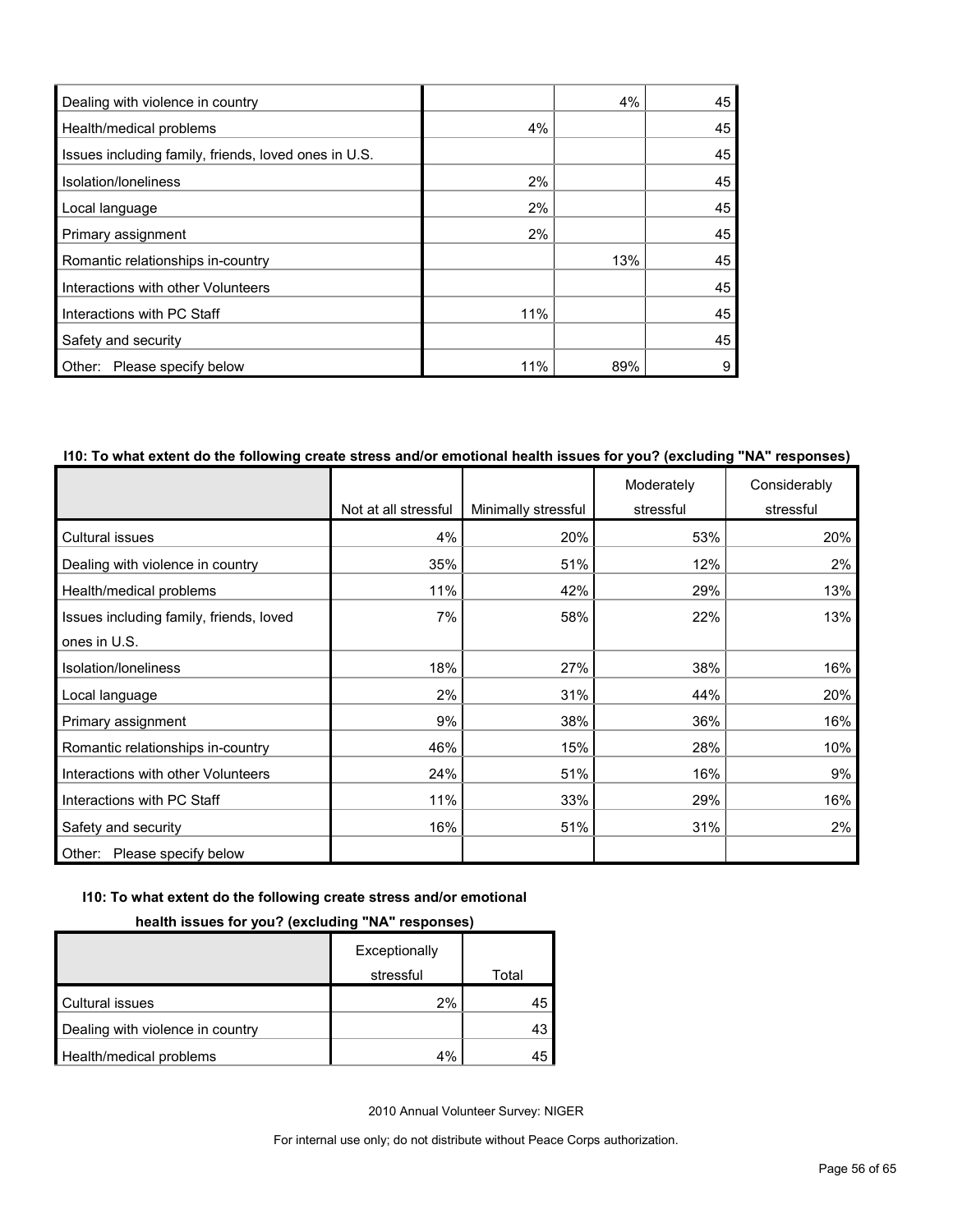| Issues including family, friends, loved |      | 45 |
|-----------------------------------------|------|----|
| ones in U.S.                            |      |    |
| Isolation/Ioneliness                    | 2%   | 45 |
| Local language                          | 2%   | 45 |
| Primary assignment                      | 2%   | 45 |
| Romantic relationships in-country       |      | 39 |
| Interactions with other Volunteers      |      | 45 |
| Interactions with PC Staff              | 11%  | 45 |
| Safety and security                     |      | 45 |
| Other: Please specify below             | 100% |    |

#### **I10.TEXT: Description of "other" stress factor**

|                                                | Percent | <b>Number</b> |  |  |  |  |  |
|------------------------------------------------|---------|---------------|--|--|--|--|--|
| Open-ended results. Not responsive to request. |         |               |  |  |  |  |  |
|                                                |         |               |  |  |  |  |  |
| ʻotal                                          | 100%    | 46            |  |  |  |  |  |

NOTE: Long PCV descriptions of "other" factors may have be cut off in this table. The complete text is available upon request from OSIRP.

|                                   |               | % Using This          | <b>Total PCVs</b> |
|-----------------------------------|---------------|-----------------------|-------------------|
|                                   | PCV Responses | <b>Stress Reducer</b> | Responding        |
| Friends/family in U.S.            | 40            | 89%                   |                   |
| Pursue personal hobbies/interests | 37            | 82%                   |                   |
| PCVs outside my community         | 29            | 64%                   |                   |
| Get involved in other projects    | 28            | 62%                   |                   |
| Leave community for a time        | 27            | 60%                   |                   |
| Participate in sports/exercise    | 25            | 56%                   |                   |
| Co-workers/friends (not PCVs)     | 24            | 53%                   |                   |
| PCVs in my community              | 23            | 51%                   |                   |
| My host family                    | 13            | 29%                   |                   |
| Pray                              | 12            | 27%                   |                   |
| Meditate                          | 9             | 20%                   |                   |
| PC in-country staff               | 8             | 18%                   |                   |

# **I11: Please mark all of the typical ways in which you cope with stress.**

2010 Annual Volunteer Survey: NIGER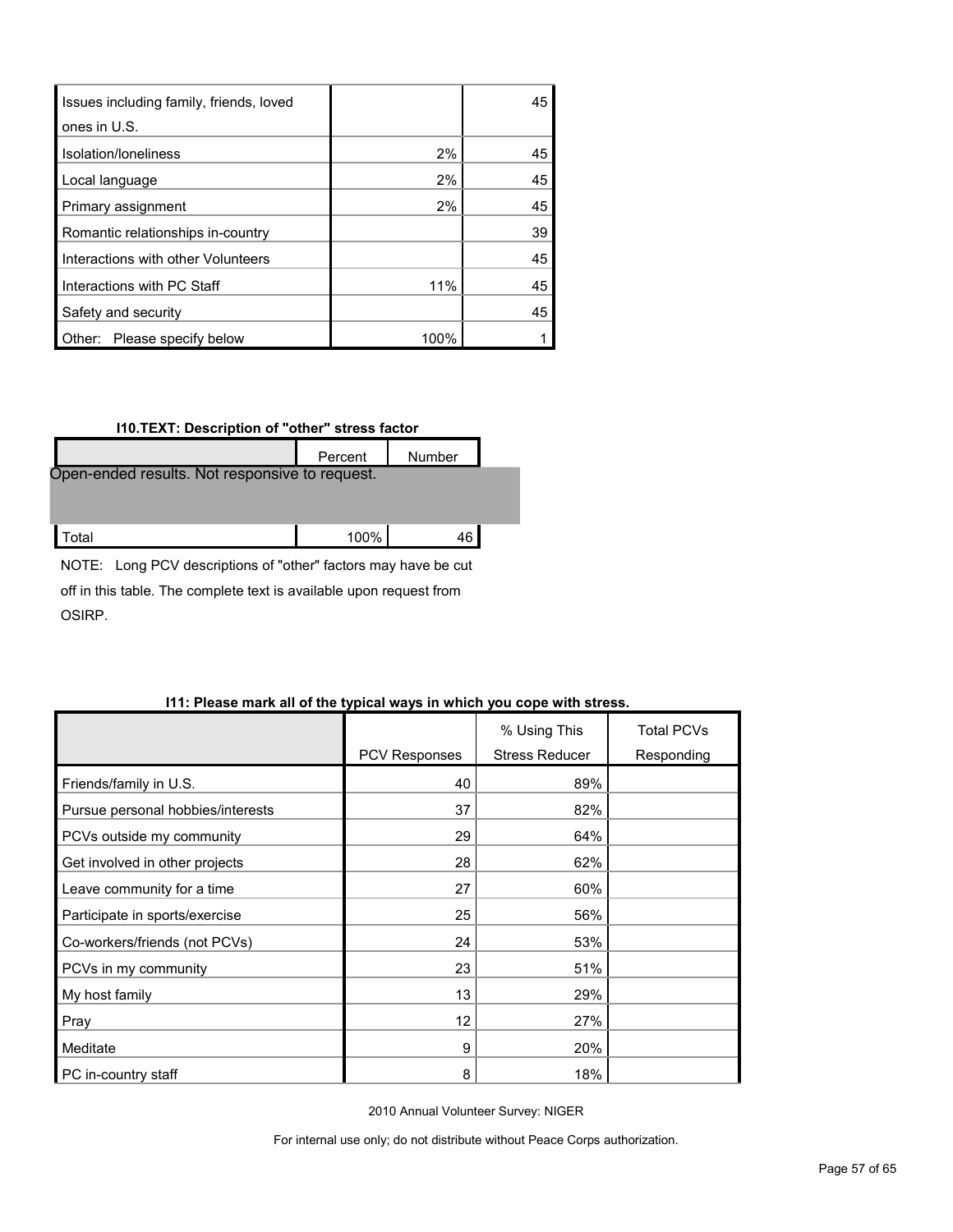| <b>Other activities</b>            | ↵ | 9% |    |
|------------------------------------|---|----|----|
| Peer Support Network               | ◠ | 4% |    |
| Office of Special Services         |   | 2% |    |
| <b>Others</b>                      |   | 2% |    |
| Attend individual/group counseling |   |    |    |
| Total                              |   |    | 45 |

\*Percents total to more than 100% since Volunteers were asked to "mark all that apply."

#### **I11: Others I talk with to reduce stress**

|                                                | Percent | Number |  |
|------------------------------------------------|---------|--------|--|
| Open-ended results. Not responsive to request. |         |        |  |
|                                                |         |        |  |
| Total                                          | 100%    | 46     |  |

| 111: Other activities to reduce stress         |         |        |  |  |  |  |  |
|------------------------------------------------|---------|--------|--|--|--|--|--|
|                                                | Percent | Number |  |  |  |  |  |
| Open-ended results. Not responsive to request. |         |        |  |  |  |  |  |
|                                                |         |        |  |  |  |  |  |
|                                                |         |        |  |  |  |  |  |
|                                                |         |        |  |  |  |  |  |
|                                                |         |        |  |  |  |  |  |
| <sup>-</sup> otal                              | 100%    |        |  |  |  |  |  |

**I8: When asked about ways of coping with stress, Volunteers who answered "No stress"** 

|                     |      | Yes, I have no |       |
|---------------------|------|----------------|-------|
|                     | ΝA   | stress         | Total |
| <b>I11.NOSTRESS</b> | 100% |                | 46    |

# <span id="page-57-0"></span>**J. Overall Assessment of Your Peace Corps Service**

This section reports Volunteers' level of satisfaction with their Peace Corps service and their expectations about completing their service.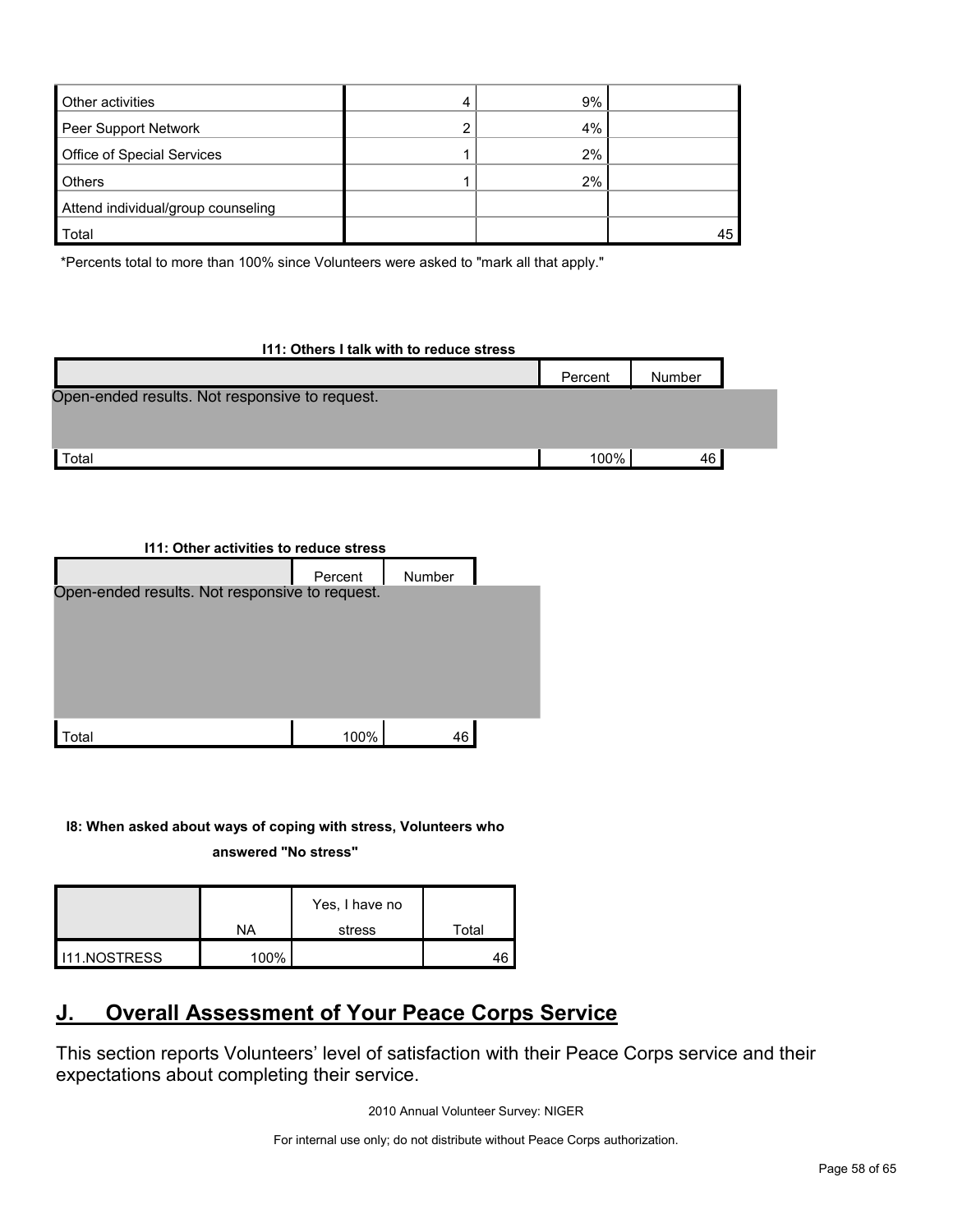#### **J1: How personally rewarding do you find your--?**

|                                         | Not at all | Minimally | Adequately | Considerably | Exceptionally | Total |
|-----------------------------------------|------------|-----------|------------|--------------|---------------|-------|
| Overall Peace Corps service             |            |           | 9%         | 44%          | 47%           | 45    |
| Community involvement                   |            | 4%        | 11%        | 42%          | 42%           | 45    |
| <b>Experience with other Volunteers</b> |            | 4%        | 20%        | 47%          | 29%           | 45    |
| Work with counterparts/community        | 2%         | 13%       | 27%        | 44%          | 13%           | 45    |
| partners                                |            |           |            |              |               |       |
| Experience with other host country      |            | 4%        | 20%        | 40%          | 36%           | 45    |
| nationals                               |            |           |            |              |               |       |

NOTE: See the Open-Ended Responses Report for PCV comments on J7 "What has been the best aspect of your PC service?"

# **J2: Today, would you make the same decision to join the Peace Corps?**

|          | Νo | Probably not | Possibly | Probably | Definitely | Total |
|----------|----|--------------|----------|----------|------------|-------|
| ıc<br>◡∠ |    | 2%           | 7%       | 11%      | 80%        | 46    |

#### **J3: Would you recommend Peace Corps service to others you think are qualified?**

|      | N٥ | Probably<br>not | Possibly | Probably | Definitelv | $\tau$ otal |
|------|----|-----------------|----------|----------|------------|-------------|
| l J3 |    |                 | 9%       | 7%       | 74%        | 46          |

# **J4: Do you intend to complete your Peace Corps service?**

|      | No | Not sure | $\mathsf{v}_{\mathsf{es}}$ | Might extend | $\tau$ otal |
|------|----|----------|----------------------------|--------------|-------------|
| - J4 |    |          | 54%                        | 46%          | 46          |

#### **J5: Would your host country benefit most if the Peace Corps program was---?**

|      |              |         | Refocused/redesig |                  |          |       |
|------|--------------|---------|-------------------|------------------|----------|-------|
|      | Discontinued | Reduced | ned               | Maintained as is | Expanded | Total |
| l J5 | 2%           |         | 49%               | 4%               | 44%      | 45    |

2010 Annual Volunteer Survey: NIGER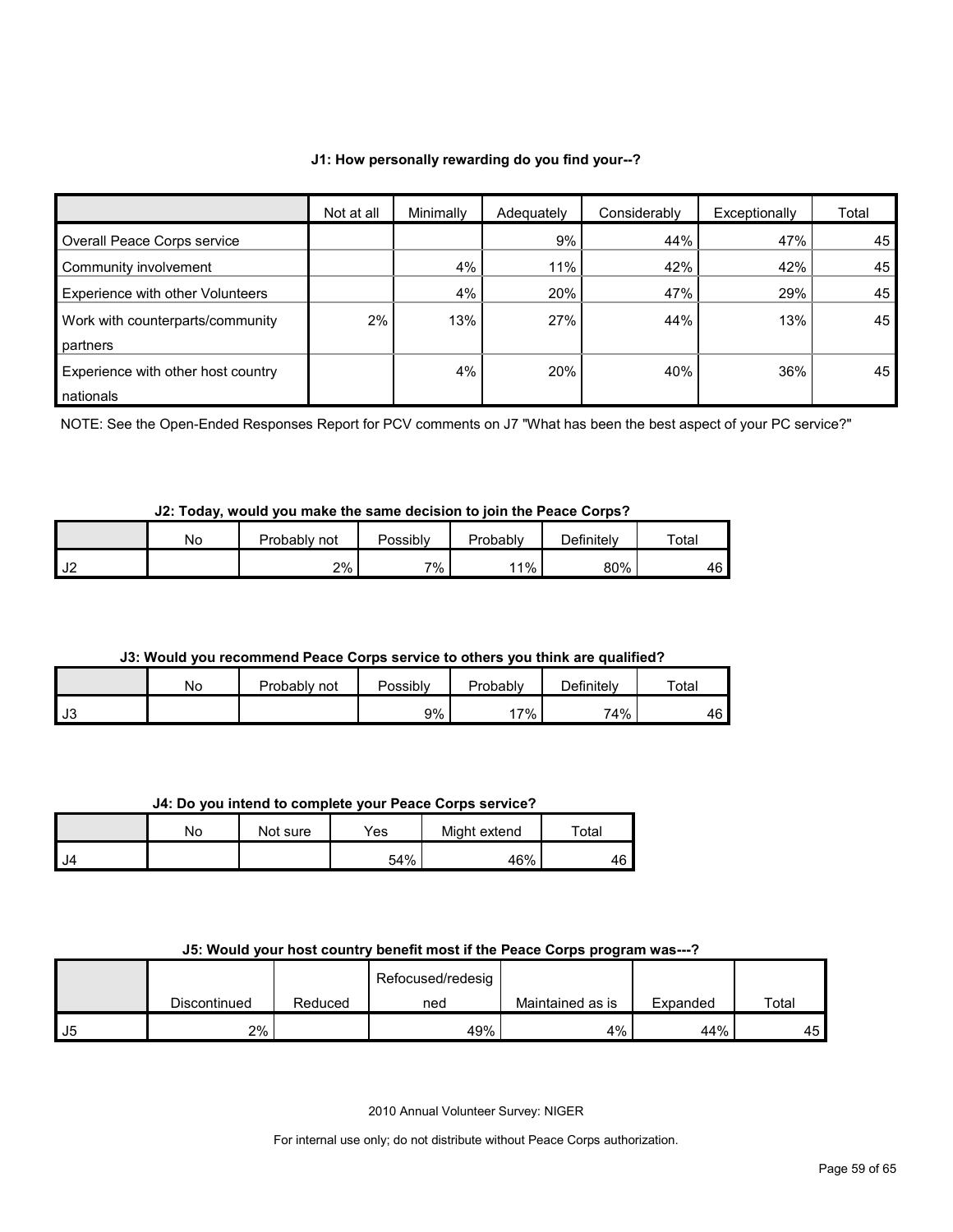|    | <u>aai 11 amin 1201 11201 aaniin 1 mailaili illaatii 1110 1 amaa walaa middimii 1100</u> |         |                   |                  |          |       |
|----|------------------------------------------------------------------------------------------|---------|-------------------|------------------|----------|-------|
|    |                                                                                          |         | Refocused/redesig |                  |          |       |
|    | Discontinued                                                                             | Reduced | ned               | Maintained as is | Expanded | Total |
| J5 | 2%                                                                                       |         | 49%               | 4%               | 44%      | 45    |

**J5: Would your host country benefit most if the Peace Corps program was---?**

NOTE: See the Open-Ended Responses Report for PCV comments on J6 "How can the PC better address the needs of your host country?"

# <span id="page-59-0"></span>**K. Demographics and Factors Affecting Extensions**

This section reports on the age and gender of all respondents. It also reports on the importance Volunteers place on various factors that may influence their decision to extend or not extend their service beyond two years. Volunteers who answered that they either were considering an extension or were already serving beyond two years were asked to rate nine "motivating" factors and nine "challenging" factors. Volunteers could also write in any of their own motivating or challenging factors not included in the list.

# **K1: What is your age?**

|         |       |       | $\sim$ |             |  |
|---------|-------|-------|--------|-------------|--|
|         | 20-29 | 30-49 | 50+    | $\tau$ otal |  |
| AGE3grp | 93%   | 7%    | ገ%     |             |  |

# **K2: What is your gender?**

|               | Female | Male  | $^\mathsf{\tau}$ otal |
|---------------|--------|-------|-----------------------|
| <b>CENDER</b> | 700/   | າຊ0⁄_ | ר ו                   |

Other demographic tables are available upon request

# **K8: Are you considering a 3rd year extension?**

|                                              | Percent | Number |
|----------------------------------------------|---------|--------|
| l No                                         | 48%     | 22     |
| May extend beyond my original COS date       | 37%     |        |
| I am now serving beyond my original COS date | 15%     |        |
| Total                                        | 100%    | 46     |

# **Ext Q1: Comparison of Reasons for Extending by Importance to PCVs Who May Extend Beyond COS**

2010 Annual Volunteer Survey: NIGER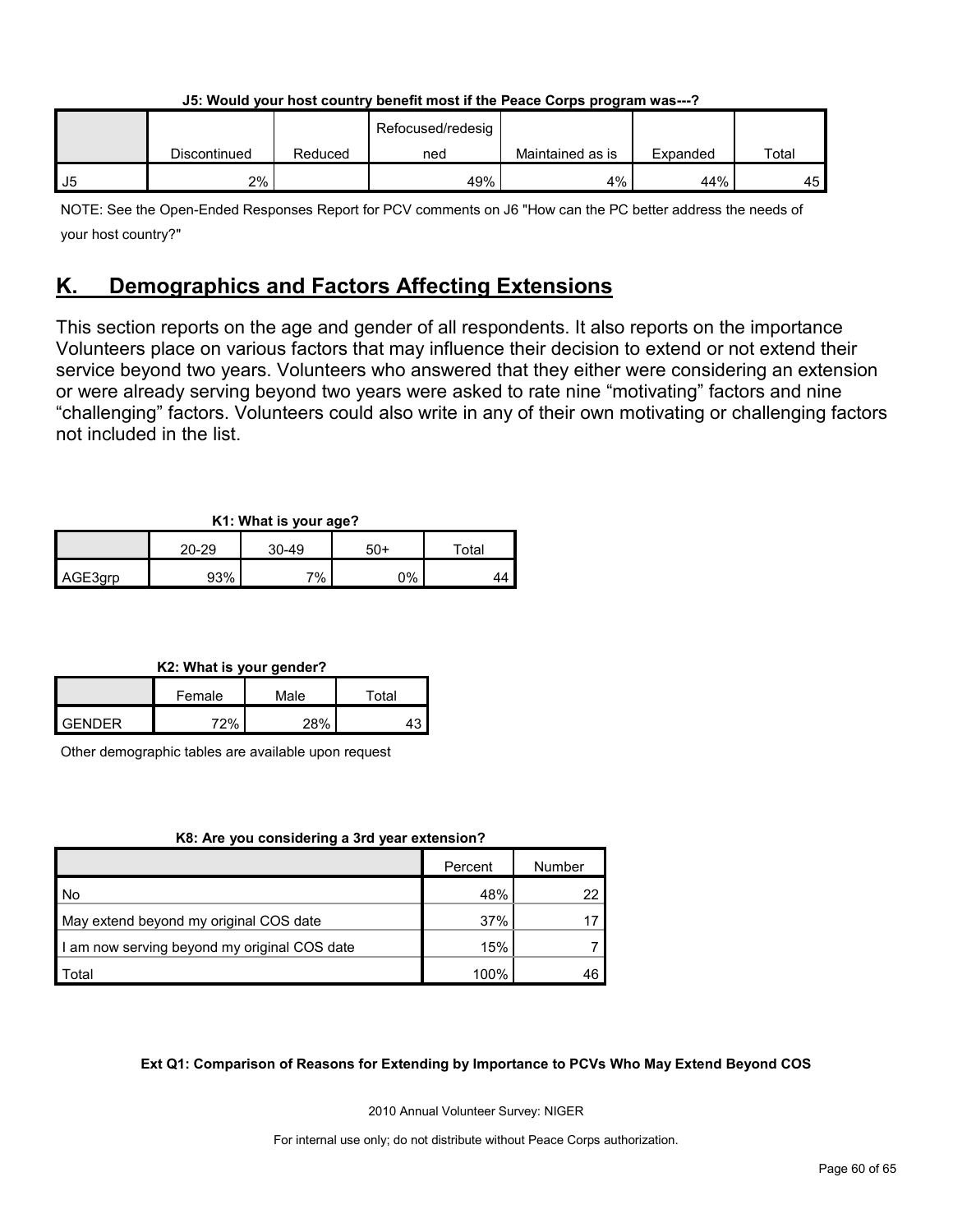|                                                         |               | Somewhat  |           |           |       |
|---------------------------------------------------------|---------------|-----------|-----------|-----------|-------|
|                                                         | Not Important | important | Important | <b>NA</b> | Total |
| Ability to partner with an NGO and/or government        | 12%           | 29%       | 59%       |           | 17    |
| counterpart                                             |               |           |           |           |       |
| Additional financial compensation (higher living        | 18%           | 53%       | 29%       |           | 17    |
| allowance, etc.)                                        |               |           |           |           |       |
| Flexibility to design my extension assignment           |               | 29%       | 71%       |           | 17    |
| Opportunity for more substantive work                   |               | 12%       | 88%       |           | 17    |
| Opportunity to finish or be more productive in my       | 29%           | 12%       | 47%       | 12%       | 17    |
| project                                                 |               |           |           |           |       |
| Opportunity to serve in a different site, country or    | 12%           | 18%       | 65%       | 6%        | 17    |
| project                                                 |               |           |           |           |       |
| Opportunity to take on additional responsibilities with | 47%           | 24%       | 29%       |           | 17    |
| PC at post                                              |               |           |           |           |       |
| Recognition of excellent performance                    | 41%           | 41%       | 12%       | 6%        | 17    |
| Support from local Peace Corps staff                    | 29%           | 24%       | 41%       | 6%        | 17    |
| Other:<br>Please specify below                          |               |           | 50%       | 50%       | 6     |

NOTE: This table includes only PCVs who answered K8="May extend beyond my original COS date"

| a companion. or nowoono for extensing by importance to field corring an extent | Not Important | Somewhat<br>important | Important | <b>NA</b> | Total |
|--------------------------------------------------------------------------------|---------------|-----------------------|-----------|-----------|-------|
| Ability to partner with an NGO and/or government<br>counterpart                | 14%           | 14%                   | 71%       |           |       |
| Additional financial compensation (higher living<br>allowance, etc.)           | 14%           | 57%                   | 14%       | 14%       |       |
| Flexibility to design my extension assignment                                  | 14%           | 57%                   | 29%       |           | 7     |
| Opportunity for more substantive work                                          |               | 14%                   | 86%       |           |       |
| Opportunity to finish or be more productive in my<br>project                   | 14%           |                       | 57%       | 29%       |       |
| Opportunity to serve in a different site, country or<br>project                | 14%           | 14%                   | 43%       | 29%       |       |
| Opportunity to take on additional responsibilities with<br>PC at post          | 14%           | 29%                   | 29%       | 29%       |       |
| Recognition of excellent performance                                           | 14%           | 43%                   | 14%       | 29%       | 7     |
| Support from local Peace Corps staff                                           | 29%           | 14%                   | 29%       | 29%       |       |
| Please specify below<br>Other:                                                 |               |                       |           | 100%      |       |

#### **Ext Q1: Comparison of Reasons for Extending by Importance to PCVs Serving an Extension**

2010 Annual Volunteer Survey: NIGER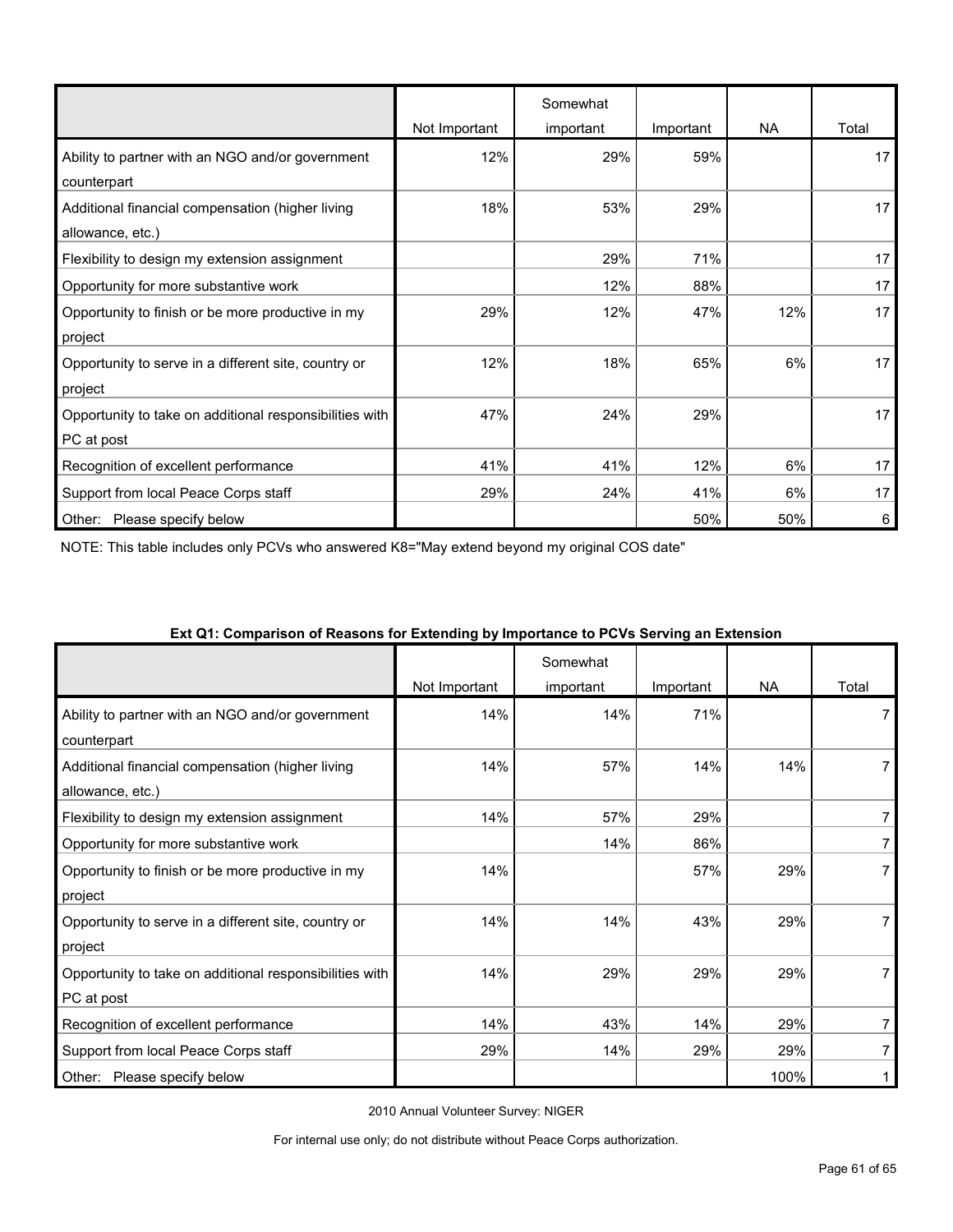|                                                         |               | Somewhat  |           |           |       |
|---------------------------------------------------------|---------------|-----------|-----------|-----------|-------|
|                                                         | Not Important | important | Important | <b>NA</b> | Total |
| Ability to partner with an NGO and/or government        | 14%           | 14%       | 71%       |           |       |
| counterpart                                             |               |           |           |           |       |
| Additional financial compensation (higher living        | 14%           | 57%       | 14%       | 14%       |       |
| allowance, etc.)                                        |               |           |           |           |       |
| Flexibility to design my extension assignment           | 14%           | 57%       | 29%       |           |       |
| Opportunity for more substantive work                   |               | 14%       | 86%       |           | 7     |
| Opportunity to finish or be more productive in my       | 14%           |           | 57%       | 29%       |       |
| project                                                 |               |           |           |           |       |
| Opportunity to serve in a different site, country or    | 14%           | 14%       | 43%       | 29%       |       |
| project                                                 |               |           |           |           |       |
| Opportunity to take on additional responsibilities with | 14%           | 29%       | 29%       | 29%       |       |
| PC at post                                              |               |           |           |           |       |
| Recognition of excellent performance                    | 14%           | 43%       | 14%       | 29%       |       |
| Support from local Peace Corps staff                    | 29%           | 14%       | 29%       | 29%       |       |
| Other: Please specify below                             |               |           |           | 100%      |       |

#### **Ext Q1: Comparison of Reasons for Extending by Importance to PCVs Serving an Extension**

NOTE: This table includes only PCVs who answered K8="Now serving beyond my original COS date"

# **Ext Q1: Comparison of Reasons for Extending by Importance to PCVs Who May Extend and PCVs Serving an Extension (excluding all "NA" responses)**

|                                                              | Are you considering a 3rd year extension? |           |           |       |  |
|--------------------------------------------------------------|-------------------------------------------|-----------|-----------|-------|--|
|                                                              | May extend beyond my original COS date    |           |           |       |  |
|                                                              | Somewhat                                  |           |           |       |  |
|                                                              | Not Important                             | important | Important | Total |  |
| Ability to partner with an NGO and/or government             | 12%                                       | 29%       | 59%       | 17    |  |
| counterpart                                                  |                                           |           |           |       |  |
| Additional financial compensation (higher living             | 18%                                       | 53%       | 29%       | 17    |  |
| allowance, etc.)                                             |                                           |           |           |       |  |
| Flexibility to design my extension assignment                |                                           | 29%       | 71%       | 17    |  |
| Opportunity for more substantive work                        |                                           | 12%       | 88%       | 17    |  |
| Opportunity to finish or be more productive in my project    | 33%                                       | 13%       | 53%       | 15    |  |
| Opportunity to serve in a different site, country or project | 13%                                       | 19%       | 69%       | 16    |  |
| Opportunity to take on additional responsibilities with PC   | 47%                                       | 24%       | 29%       | 17    |  |
| at post                                                      |                                           |           |           |       |  |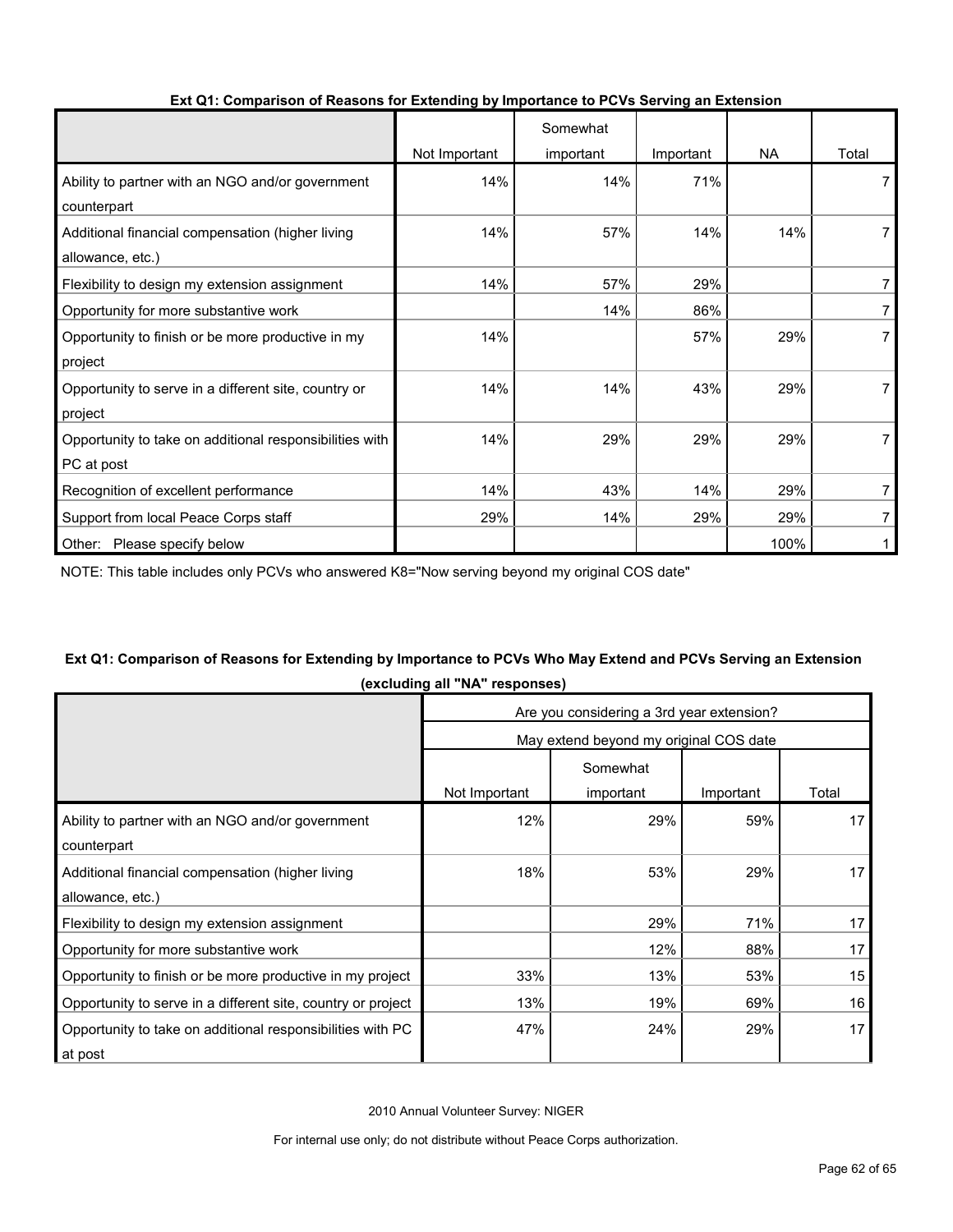| Recognition of excellent performance | 44% | 44% | 13%  | 16 |
|--------------------------------------|-----|-----|------|----|
| Support from local Peace Corps staff | 31% | 25% | 44%  | 16 |
| Other:<br>Please specify below       |     |     | 100% |    |

NOTE: See Open-Ended Responses Report for "other" reasons for extending beyond COS

# **Ext Q1: Comparison of Reasons for Extending by Importance to PCVs Who May Extend and PCVs Serving an Extension**

| (excluding all "NA" responses)                                        |                                              |           |           |                |  |
|-----------------------------------------------------------------------|----------------------------------------------|-----------|-----------|----------------|--|
|                                                                       | Are you considering a 3rd year extension?    |           |           |                |  |
|                                                                       | I am now serving beyond my original COS date |           |           |                |  |
|                                                                       |                                              | Somewhat  |           |                |  |
|                                                                       | Not Important                                | important | Important | Total          |  |
| Ability to partner with an NGO and/or government<br>counterpart       | 14%                                          | 14%       | 71%       | $\overline{7}$ |  |
| Additional financial compensation (higher living<br>allowance, etc.)  | 17%                                          | 67%       | 17%       | 6              |  |
| Flexibility to design my extension assignment                         | 14%                                          | 57%       | 29%       | $\overline{7}$ |  |
| Opportunity for more substantive work                                 |                                              | 14%       | 86%       | $\overline{7}$ |  |
| Opportunity to finish or be more productive in my project             | 20%                                          |           | 80%       | 5              |  |
| Opportunity to serve in a different site, country or project          | 20%                                          | 20%       | 60%       | 5              |  |
| Opportunity to take on additional responsibilities with PC<br>at post | 20%                                          | 40%       | 40%       | 5              |  |
| Recognition of excellent performance                                  | 20%                                          | 60%       | 20%       | 5              |  |
| Support from local Peace Corps staff                                  | 40%                                          | 20%       | 40%       | 5              |  |
| Please specify below<br>Other:                                        |                                              |           |           |                |  |

**(excluding all "NA" responses)**

NOTE: See Open-Ended Responses Report for "other" reasons for extending beyond COS

#### **Ext Q2: Comparison of Reasons for Not Extending by Importance to PCVs Who May Serve Beyond COS**

|                                                  |               | Somewhat  |           |           |       |
|--------------------------------------------------|---------------|-----------|-----------|-----------|-------|
|                                                  | Not Important | important | Important | <b>NA</b> | Total |
| Adjustment to new country or site                | 44%           | 25%       | 19%       | 13%       | 16    |
| Bureaucratic challenges related to extension     | 19%           | 50%       | 31%       |           | 16    |
| process                                          |               |           |           |           |       |
| Delaying the pursuit of professional/educational | 13%           | 38%       | 44%       | 6%        | 16    |
| opportunities                                    |               |           |           |           |       |
| Family and personal reasons                      | 19%           | 56%       | 25%       |           | 16    |
| Feeling that I am ready to go home               | 19%           | 38%       | 44%       |           | 16    |
| Fellow Volunteers are leaving/have left          | 31%           | 44%       | 25%       |           | 16    |

2010 Annual Volunteer Survey: NIGER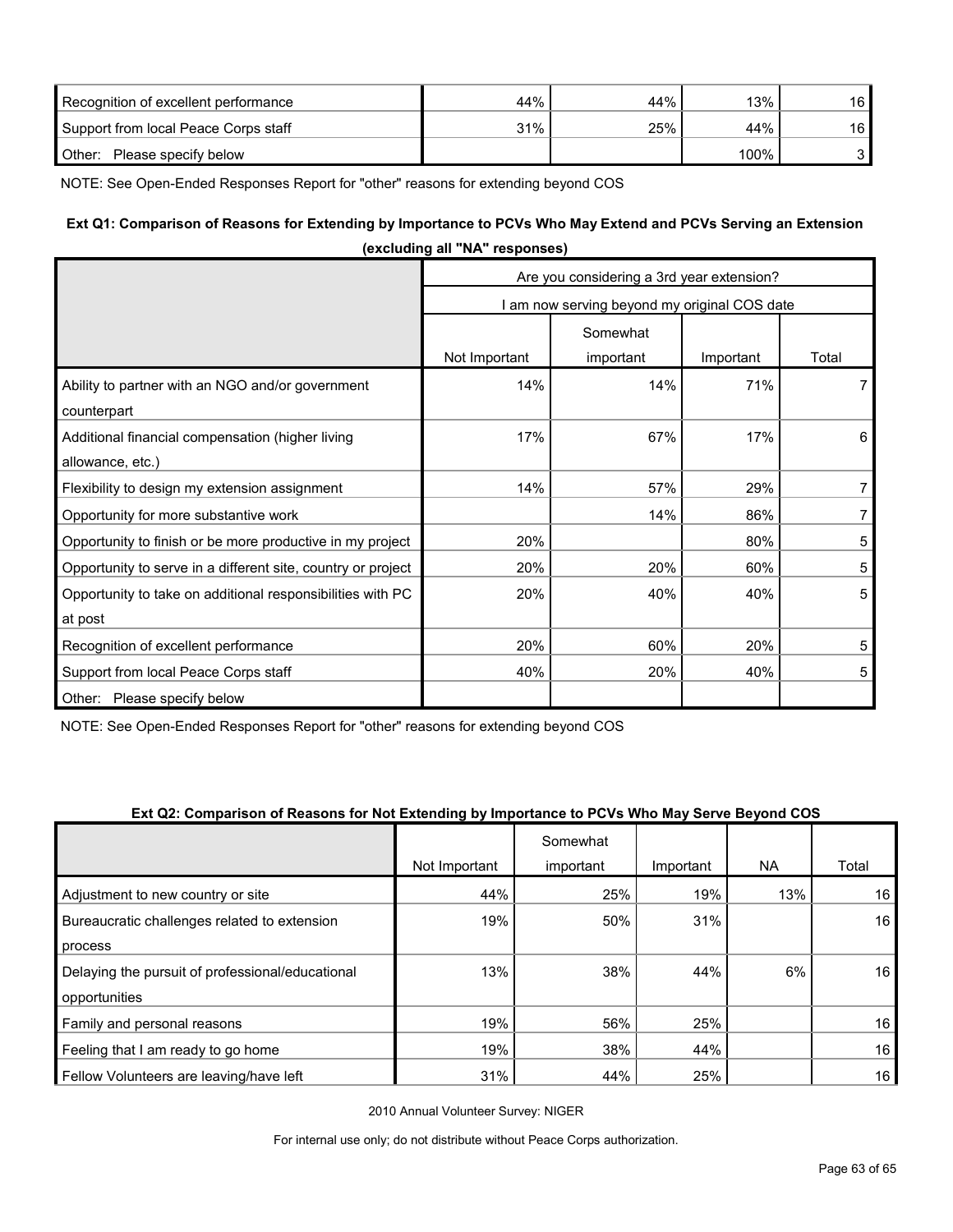| Lack of information about/difficulty defining the 3rd | 31% | 25% | 38% | 6%  | 16 |
|-------------------------------------------------------|-----|-----|-----|-----|----|
| year extension role                                   |     |     |     |     |    |
| Lack of professional development opportunities        | 13% | 44% | 38% | 6%  | 16 |
| Lack of support from Peace Corps staff                | 19% | 31% | 44% | 6%  | 16 |
| Please specify below<br>Other:                        |     |     | 50% | 50% |    |

NOTE: This table includes only PCVs who answered K8="May extend beyond my original COS date"

| Ext Q2: Comparison of Reasons for Not Extending by Importance to PCVs Serving Beyond COS |  |
|------------------------------------------------------------------------------------------|--|
|------------------------------------------------------------------------------------------|--|

|                                                       |               | Somewhat  |           |           |       |
|-------------------------------------------------------|---------------|-----------|-----------|-----------|-------|
|                                                       | Not Important | important | Important | <b>NA</b> | Total |
| Adjustment to new country or site                     | 33%           | 17%       | 33%       | 17%       | 6     |
| Bureaucratic challenges related to extension          | 33%           |           | 50%       | 17%       | 6     |
| process                                               |               |           |           |           |       |
| Delaying the pursuit of professional/educational      | 33%           | 33%       |           | 33%       | 6     |
| opportunities                                         |               |           |           |           |       |
| Family and personal reasons                           | 17%           | 33%       | 33%       | 17%       | 6     |
| Feeling that I am ready to go home                    | 33%           | 33%       | 17%       | 17%       | 6     |
| Fellow Volunteers are leaving/have left               | 67%           | 17%       |           | 17%       | 6     |
| Lack of information about/difficulty defining the 3rd | 50%           | 33%       |           | 17%       | 6     |
| year extension role                                   |               |           |           |           |       |
| Lack of professional development opportunities        | 17%           | 50%       | 17%       | 17%       | 6     |
| Lack of support from Peace Corps staff                | 17%           | 50%       | 17%       | 17%       | 6     |
| Please specify below<br>Other:                        |               |           |           | 100%      |       |

NOTE: This table includes only PCVs who answered K8="Now serving beyond my original COS date"

|                                                      | Extension (excluding all "NA" responses)  |           |           |       |
|------------------------------------------------------|-------------------------------------------|-----------|-----------|-------|
|                                                      | Are you considering a 3rd year extension? |           |           |       |
|                                                      | May extend beyond my original COS date    |           |           |       |
|                                                      |                                           | Somewhat  |           |       |
|                                                      | Not Important                             | important | Important | Total |
| Adjustment to new country or site                    | 50%                                       | 29%       | 21%       | 14    |
| Bureaucratic challenges related to extension process | 19%                                       | 50%       | 31%       | 16    |
| Delaying the pursuit of professional/educational     | 13%                                       | 40%       | 47%       | 15    |
| opportunities                                        |                                           |           |           |       |

# **Ext Q2: Comparison of Reasons for Not Extending by Importance to PCVs Who May Extend and PCVs Serving an**

2010 Annual Volunteer Survey: NIGER